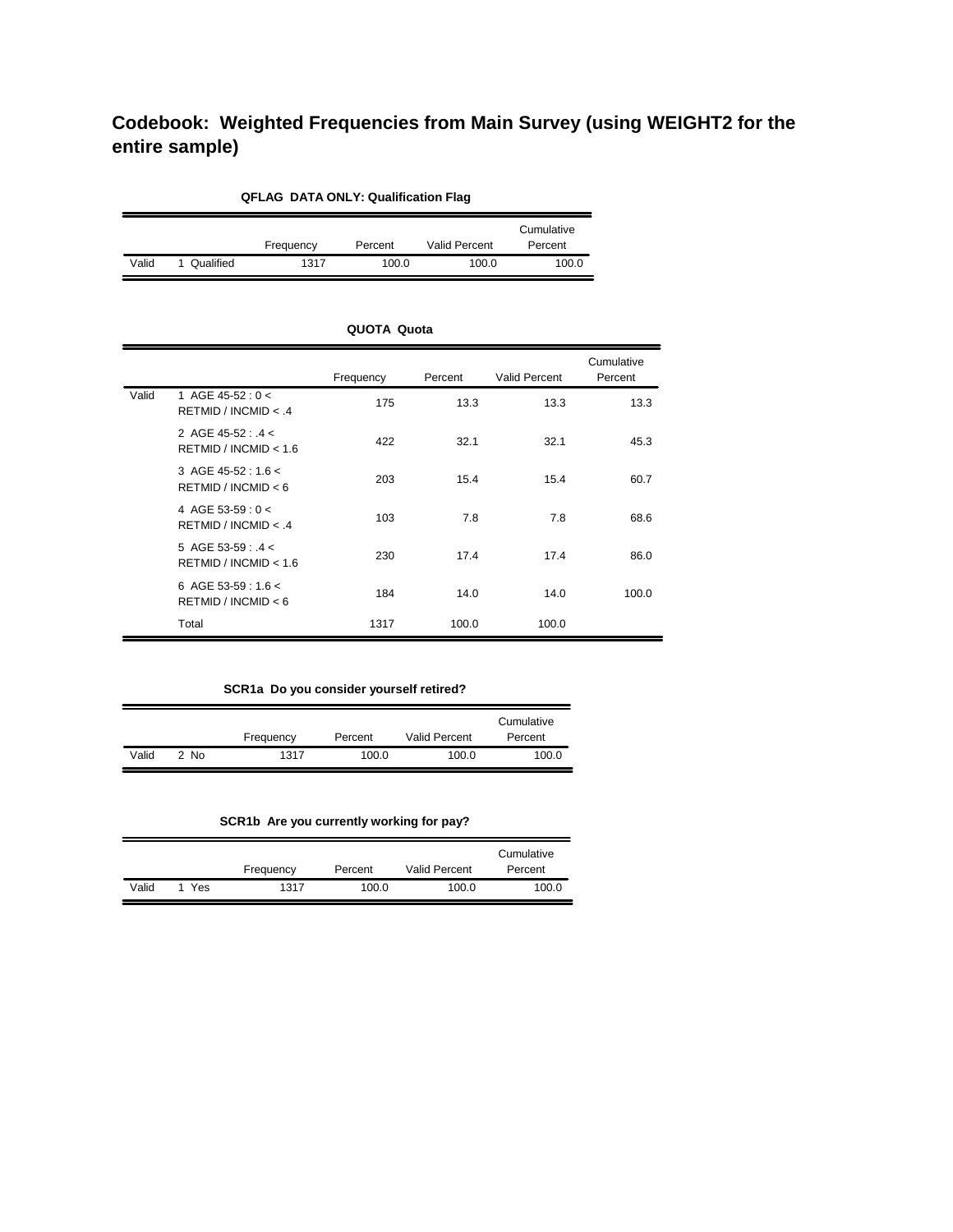|       |                            | Frequency | Percent   | Valid Percent | Cumulative<br>Percent |
|-------|----------------------------|-----------|-----------|---------------|-----------------------|
| Valid | $2$ \$0 - \$25,000         | 282       | 21.4      | 21.4          | 21.4                  |
|       | 3 \$25,000 - \$50,000      | 208       | 15.8      | 15.8          | 37.1                  |
|       | 4 \$50,000 - \$75,000      | 135       | 10.2      | 10.2          | 47.4                  |
|       | 5 \$75,000 - \$100,000     | 142       | 10.8      | 10.8          | 58.1                  |
|       | 6 \$100,000 - \$150,000    | 126       | 9.6       | 9.6           | 67.7                  |
|       | 7 \$150,000 - \$200,000    | 102       | 7.8       | 7.8           | 75.5                  |
|       | 8 \$200,000 - \$300,000    | 89        | 6.8       | 6.8           | 82.2                  |
|       | 9 \$300,000 - \$400,000    | 51        | 3.9       | 3.9           | 86.1                  |
|       | 10 \$400,000 - \$500,000   | 36        | 2.7       | 2.7           | 88.8                  |
|       | 11 \$500,000 - \$750,000   | 35        | 2.6       | 2.6           | 91.4                  |
|       | 12 \$750,000 - \$1,000,000 | 9         | $\cdot$ 7 | $\cdot$ 7     | 92.1                  |
|       | 13 More than \$1,000,000   | 4         | .3        | .3            | 92.4                  |
|       | 14 Don't know              | 100       | 7.6       | 7.6           | 100.0                 |
|       | Total                      | 1317      | 100.0     | 100.0         |                       |

**SCR2a How much money has your household set aside for retirement in 401(k)s, IRAs, or other savings accounts?**

 $\overline{ }$ 

**SCR2b In the previous question, you told us you don't know how much money your household has set aside for retirement...Please take your best guess at this amount.**

|         |                          | Frequency      | Percent   | <b>Valid Percent</b> | Cumulative<br>Percent |
|---------|--------------------------|----------------|-----------|----------------------|-----------------------|
| Valid   | 2 \$0 - \$25,000         | 30             | 2.3       | 30.5                 | 30.5                  |
|         | 3 \$25,000 - \$50,000    | 18             | 1.3       | 17.7                 | 48.2                  |
|         | 4 \$50,000 - \$75,000    | 10             | $\cdot$ 7 | 9.6                  | 57.7                  |
|         | 5 \$75,000 - \$100,000   | $\overline{7}$ | .6        | 7.5                  | 65.2                  |
|         | 6 \$100,000 - \$150,000  | 14             | 1.1       | 14.4                 | 79.6                  |
|         | 7 \$150,000 - \$200,000  | 8              | .6        | 8.1                  | 87.7                  |
|         | 8 \$200,000 - \$300,000  | $\overline{4}$ | .3        | 3.7                  | 91.4                  |
|         | 9 \$300,000 - \$400,000  | 6              | $.5\,$    | 6.4                  | 97.8                  |
|         | 10 \$400,000 - \$500,000 | $\overline{2}$ | $\cdot$ 1 | 1.8                  | 99.6                  |
|         | 11 \$500,000 - \$750,000 | $\mathbf 0$    | .0        | .4                   | 100.0                 |
|         | Total                    | 100            | 7.6       | 100.0                |                       |
| Missing | System                   | 1217           | 92.4      |                      |                       |
| Total   |                          | 1317           | 100.0     |                      |                       |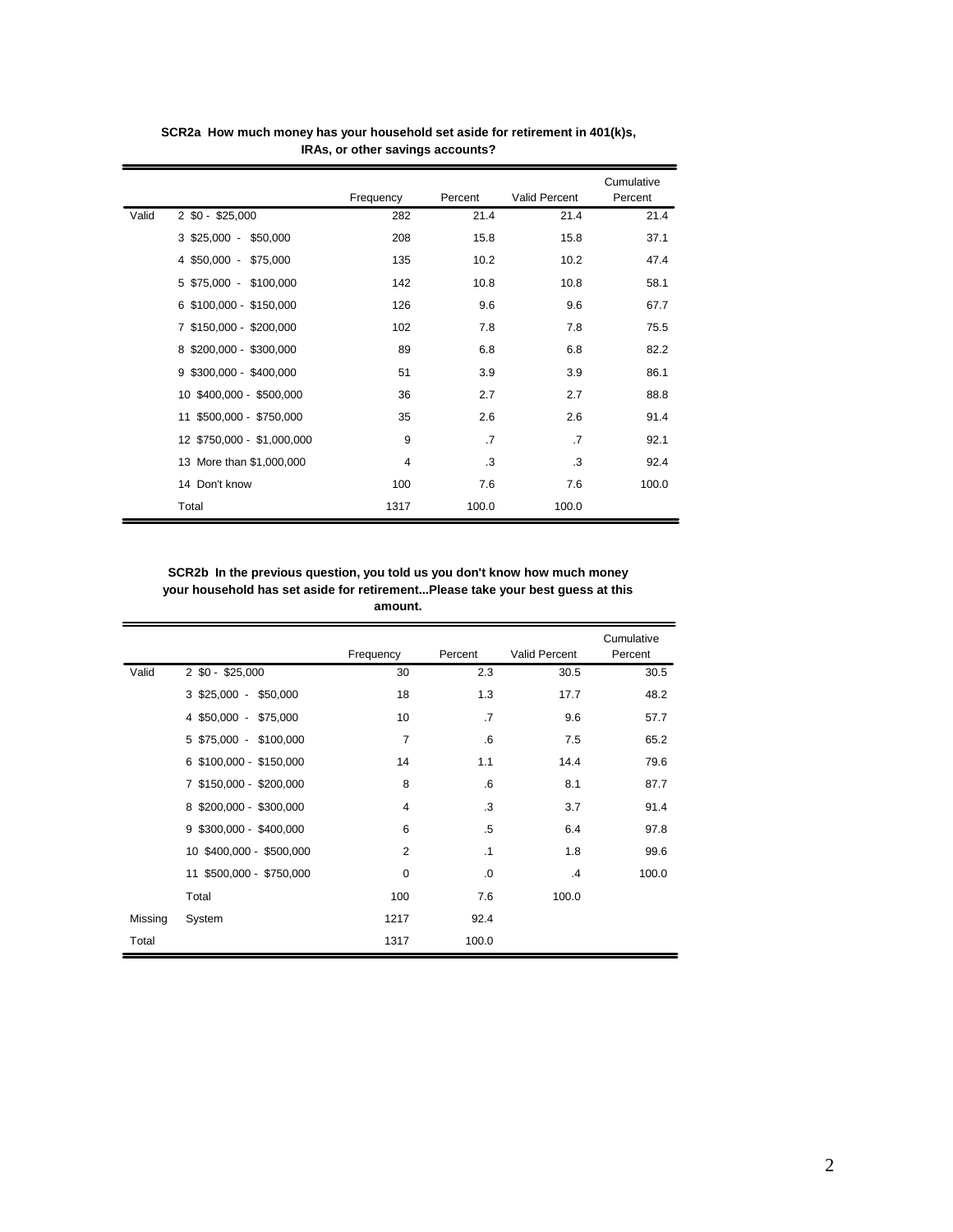|       |            | Frequency                | Percent   | Valid Percent | Cumulative<br>Percent |
|-------|------------|--------------------------|-----------|---------------|-----------------------|
| Valid | -1 Refused | $\overline{\mathbf{c}}$  | $\cdot$ 1 | $\cdot$ 1     | $\cdot$ 1             |
|       | 46         | $\overline{\mathcal{I}}$ | $.5\,$    | $.5\,$        | .7                    |
|       | 48         | 1                        | $\cdot$ 0 | $\cdot$ 0     | .7                    |
|       | 50         | 15                       | 1.2       | 1.2           | 1.9                   |
|       | 51         | $\mathbf{1}$             | .0        | $\cdot$ 0     | 1.9                   |
|       | 52         | 2                        | $\cdot$ 1 | $\cdot$ 1     | 2.1                   |
|       | 53         | $\overline{\mathcal{I}}$ | $.5\,$    | $.5\,$        | 2.6                   |
|       | 54         | $\mathbf 2$              | .2        | $\cdot$       | 2.7                   |
|       | 55         | 49                       | 3.7       | 3.7           | 6.4                   |
|       | 56         | 29                       | 2.2       | 2.2           | 8.6                   |
|       | 57         | 30                       | 2.3       | 2.3           | 10.9                  |
|       | 58         | 25                       | 1.9       | 1.9           | 12.8                  |
|       | 59         | 16                       | 1.2       | 1.2           | 14.0                  |
|       | 60         | 98                       | 7.4       | 7.4           | 21.4                  |
|       | 61         | 4                        | $\cdot$ 3 | $\cdot$ 3     | 21.7                  |
|       | 62         | 165                      | 12.6      | 12.6          | 34.3                  |
|       | 63         | 38                       | 2.9       | 2.9           | 37.2                  |
|       | 64         | 6                        | $.5\,$    | $.5\,$        | 37.7                  |
|       | 65         | 416                      | 31.5      | 31.5          | 69.2                  |
|       | 66         | 53                       | 4.0       | 4.0           | 73.3                  |
|       | 67         | 98                       | 7.5       | 7.5           | 80.7                  |
|       | 68         | 40                       | 3.0       | 3.0           | 83.8                  |
|       | 69         | 5                        | .4        | .4            | 84.2                  |
|       | 70         | 141                      | 10.7      | 10.7          | 94.9                  |
|       | 72         | 23                       | 1.7       | 1.7           | 96.6                  |
|       | 75         | 33                       | 2.5       | 2.5           | 99.1                  |
|       | 80         | 6                        | .4        | $\cdot$ 4     | 99.5                  |
|       | 85         | $\mathbf 0$              | $\cdot$ 0 | $\cdot$ 0     | 99.6                  |
|       | 90         | 2                        | $\cdot$ 1 | $\cdot$ 1     | 99.7                  |
|       | 99         | 4                        | $\cdot$ 3 | $\cdot$ 3     | 100.0                 |
|       | Total      | 1317                     | 100.0     | 100.0         |                       |

**Q11 Before the current financial and economic downturn, which began about a year ago, give your best estimate of when you had planned to retire.**

## **Q11a Already out of the labor force with no plans to return.**

|       |            | Frequency | Percent | <b>Valid Percent</b> | Cumulative<br>Percent |
|-------|------------|-----------|---------|----------------------|-----------------------|
| Valid | -1 Refused | 1317      | 100.0   | 100.0                | 100.0                 |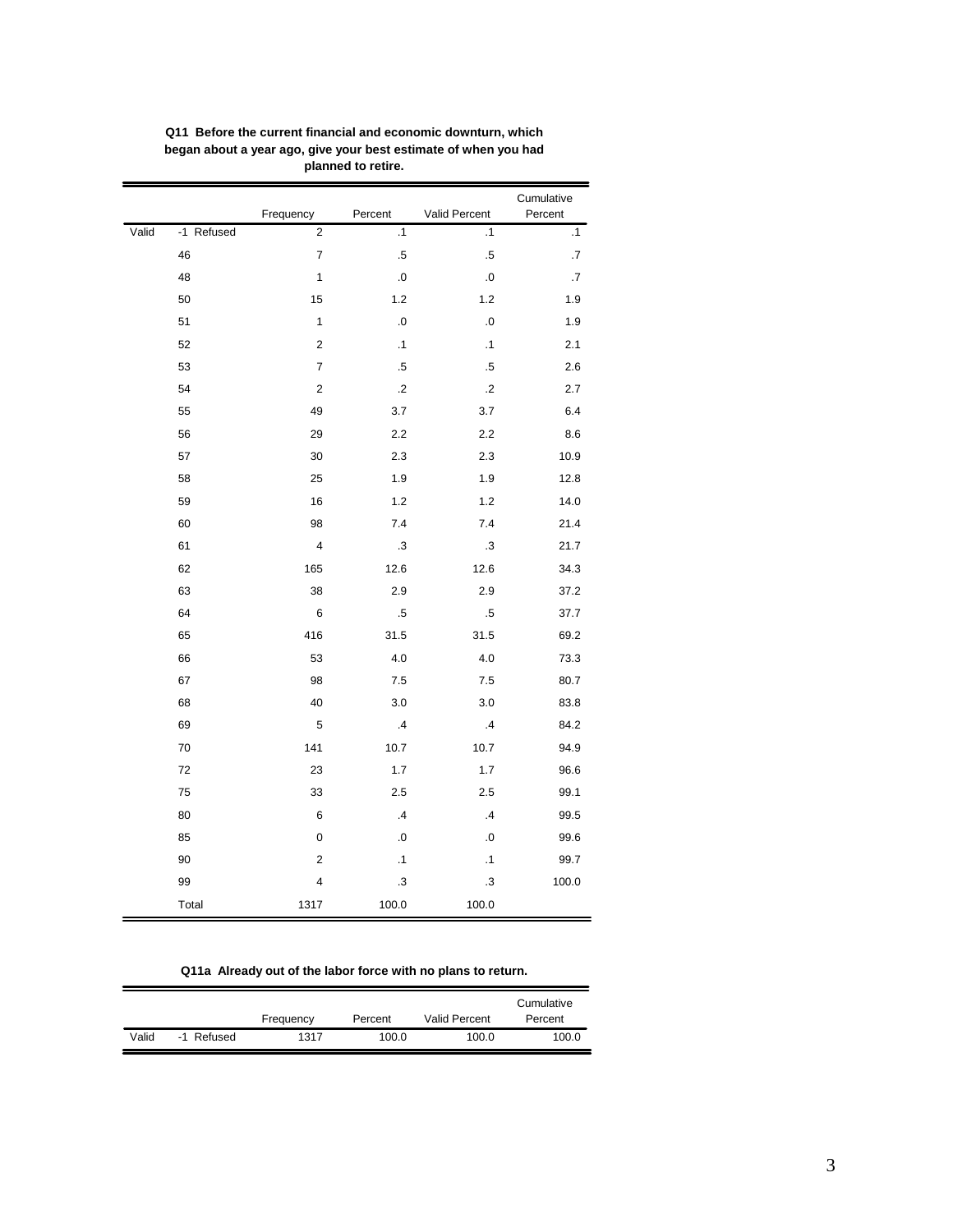|         |            | Frequency      | Percent                 | Valid Percent | Cumulative<br>Percent |
|---------|------------|----------------|-------------------------|---------------|-----------------------|
| Valid   | -1 Refused | 153            | 11.6                    | 18.2          | 18.2                  |
|         | 45         | 6              | $.5\,$                  | .7            | 18.9                  |
|         | 48         | $\mathbf{1}$   | .0                      | $\cdot$ 1     | 19.0                  |
|         | 50         | 10             | $\boldsymbol{.8}$       | 1.2           | 20.2                  |
|         | 52         | 3              | $\cdot$ .2              | .3            | 20.6                  |
|         | 54         | 1              | $\overline{\mathbf{0}}$ | $\cdot$ 1     | 20.7                  |
|         | 55         | 43             | 3.3                     | 5.1           | 25.8                  |
|         | 56         | $\,6$          | $\cdot$ 4               | .7            | 26.5                  |
|         | 57         | 10             | .8                      | 1.2           | 27.7                  |
|         | 58         | 8              | 6.6                     | 1.0           | 28.6                  |
|         | 59         | 9              | $\cdot$ 7               | 1.0           | 29.7                  |
|         | 60         | 73             | 5.6                     | 8.7           | 38.4                  |
|         | 61         | 1              | $\cdot$ 1               | .1            | 38.5                  |
|         | 62         | 106            | 8.0                     | 12.6          | 51.1                  |
|         | 63         | 21             | 1.6                     | 2.5           | 53.6                  |
|         | 64         | $\overline{4}$ | .3                      | .5            | 54.1                  |
|         | 65         | 240            | 18.2                    | 28.6          | 82.7                  |
|         | 66         | 22             | 1.7                     | 2.6           | 85.3                  |
|         | 67         | 34             | 2.6                     | 4.0           | 89.4                  |
|         | 68         | 14             | 1.0                     | 1.6           | 91.0                  |
|         | 70         | 61             | 4.6                     | 7.3           | 98.3                  |
|         | 72         | 5              | $\cdot$ 4               | 6             | 98.9                  |
|         | 75         | 5              | $\cdot$                 | .5            | 99.5                  |
|         | 80         | $\overline{2}$ | $\cdot$ .2              | .3            | 99.8                  |
|         | 90         | 1              | $\cdot$ 1               | $\cdot$ 1     | 99.9                  |
|         | 99         | 1              | $\cdot$ 1               | $\cdot$ 1     | 100.0                 |
|         | Total      | 840            | 63.8                    | 100.0         |                       |
| Missing | System     | 477            | 36.2                    |               |                       |
| Total   |            | 1317           | 100.0                   |               |                       |

**Q11b Target retirement age of spouse**

**Q11c Spouse - Already out of the labor force with no plans to return.**

|         |                                                             | Frequency | Percent | <b>Valid Percent</b> | Cumulative<br>Percent |
|---------|-------------------------------------------------------------|-----------|---------|----------------------|-----------------------|
| Valid   | -1 Refused                                                  | 704       | 53.5    | 83.8                 | 83.8                  |
|         | 1 Already out of the labor<br>force with no plans to return | 136       | 10.3    | 16.2                 | 100.0                 |
|         | Total                                                       | 840       | 63.8    | 100.0                |                       |
| Missing | System                                                      | 477       | 36.2    |                      |                       |
| Total   |                                                             | 1317      | 100.0   |                      |                       |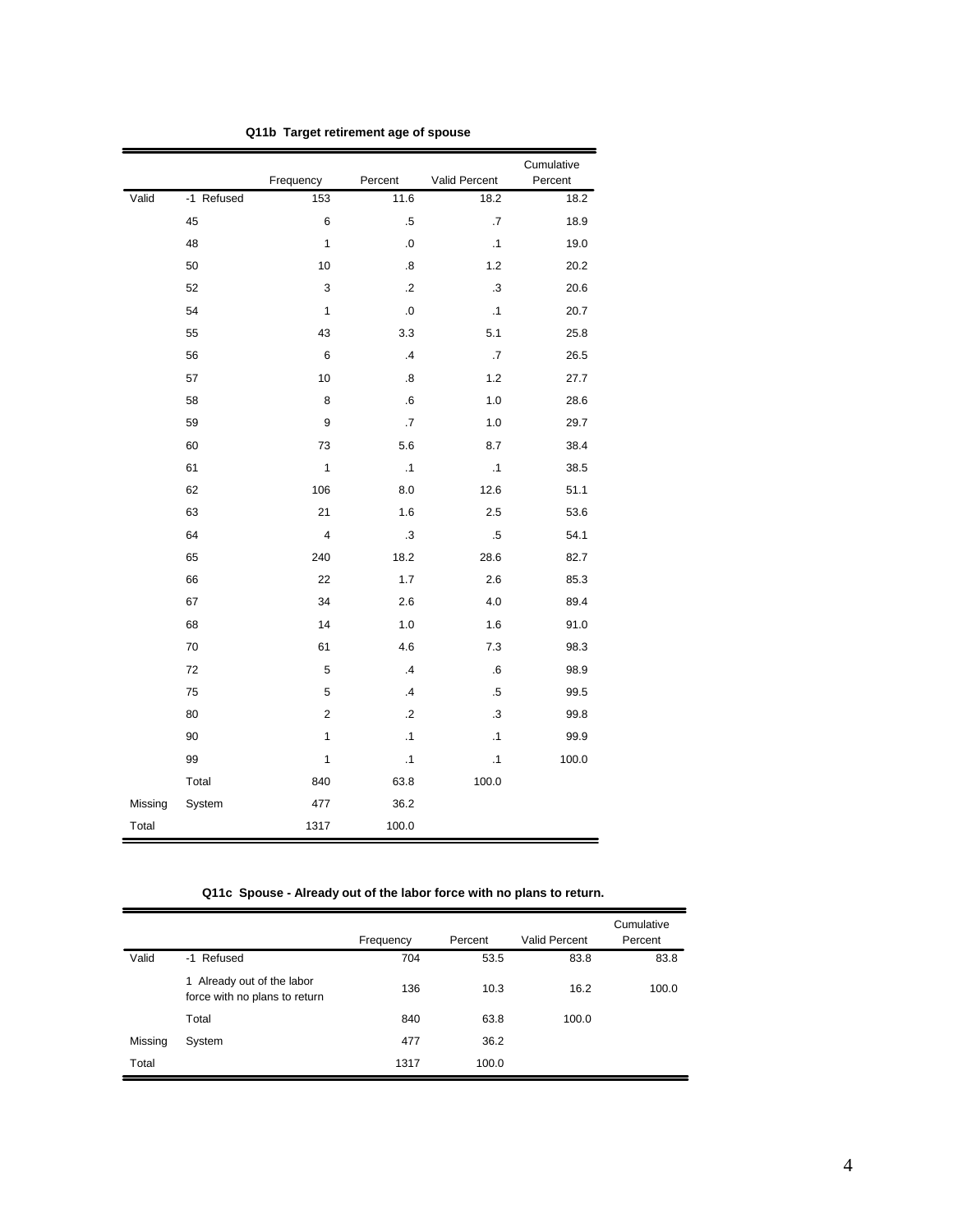|       |                                                                            | - 9 - 1 - 1 - |         |                      |                       |
|-------|----------------------------------------------------------------------------|---------------|---------|----------------------|-----------------------|
|       |                                                                            | Frequency     | Percent | <b>Valid Percent</b> | Cumulative<br>Percent |
| Valid | -1 Refused                                                                 | 15            | 1.1     | 1.1                  | 1.1                   |
|       | 1 It's the standard retirement<br>age                                      | 340           | 25.8    | 25.8                 | 26.9                  |
|       | 2 It's the standard retirement<br>age with my employer                     | 84            | 6.4     | 6.4                  | 33.3                  |
|       | 3 That"s when I thought<br>(I'd/we'd) no longer want to work               | 293           | 22.2    | 22.2                 | 55.5                  |
|       | 4 That"s when I thought<br>(I'd/we'd) want to start enjoying<br>retirement | 268           | 20.4    | 20.4                 | 75.8                  |
|       | 5 That"s when I thought<br>(I'd/we'd) have enough money<br>to retire       | 318           | 24.2    | 24.2                 | 100.0                 |
|       | Total                                                                      | 1317          | 100.0   | 100.0                |                       |

#### **Q12 Which of the following reasons best explains why you chose that retirement age(s)?**

#### **Q13 Before the downturn, did you expect your retirement income, including income from Social Security, employer pensions, financial assets in 401(k)s, IRAs, and other savings and investments, would be:**

|       |                                                                         | Frequency | Percent       | <b>Valid Percent</b> | Cumulative<br>Percent |
|-------|-------------------------------------------------------------------------|-----------|---------------|----------------------|-----------------------|
| Valid | -1 Refused                                                              | 5         | $\mathcal{A}$ | $\mathcal{A}$        | $\mathbf{A}$          |
|       | 1 More than adequate to<br>maintain your current<br>standard of living. | 156       | 11.8          | 11.8                 | 12.2                  |
|       | 2 Adequate to maintain your<br>current standard of living.              | 657       | 49.9          | 49.9                 | 62.1                  |
|       | 3 Somewhat less than<br>adequate.                                       | 366       | 27.8          | 27.8                 | 89.9                  |
|       | 4 Much less than adequate.                                              | 133       | 10.1          | 10.1                 | 100.0                 |
|       | Total                                                                   | 1317      | 100.0         | 100.0                |                       |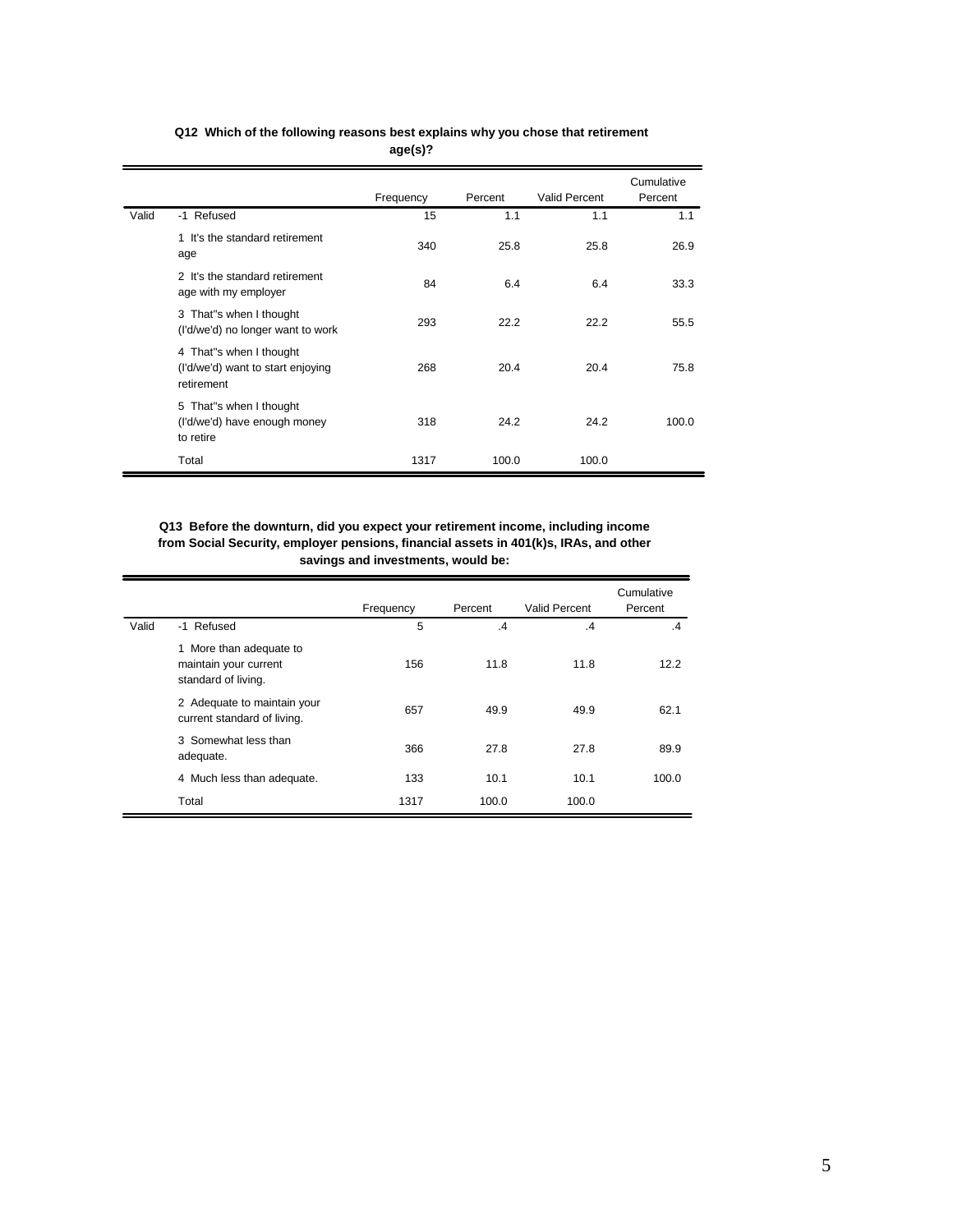|       |                                                                                                                                       | Frequency      | Percent | Valid Percent | Cumulative<br>Percent |
|-------|---------------------------------------------------------------------------------------------------------------------------------------|----------------|---------|---------------|-----------------------|
| Valid | -1 Refused                                                                                                                            | $\overline{4}$ | .3      | $\cdot$ 3     | $\cdot$ 3             |
|       | 1 lexpected to get all or<br>nearly all of my retirement<br>income Social Security,<br>employer pensions, and<br>other sources - with | 338            | 25.6    | 25.6          | 25.9                  |
|       | 2 l expected to get my<br>retirement income primarily<br>from Social Security,<br>employer pensions, and<br>other sources - with 15   | 365            | 27.7    | 27.7          | 53.6                  |
|       | 3 I expected a significant<br>amount of my retirement<br>income - between 25 and<br>40 percent - would come<br>from my $401(k)s$ ,    | 329            | 25.0    | 25.0          | 78.6                  |
|       | 4 I expected much of my<br>retirement income - over 40<br>percent - would come from<br>my 401(k)s, IRAs, and other<br>retiremen       | 282            | 21.4    | 21.4          | 100.0                 |
|       | Total                                                                                                                                 | 1317           | 100.0   | 100.0         |                       |

## **Q14 About how much of that retirement income did you expect would come from the financial assets in 401(k)s, IRAs, and other retirement savings plans…**

#### **Q15\_1 [Yourself] How would you characterize your ability to manage how much to save for retirement and invest your retirement savings?**

|       |                      | Frequency      | Percent   | <b>Valid Percent</b> | Cumulative<br>Percent |
|-------|----------------------|----------------|-----------|----------------------|-----------------------|
| Valid | -1 Refused           | $\overline{2}$ | $\cdot$ 1 | $\cdot$ 1            | $\cdot$ 1             |
|       | 1 Not at all capable | 38             | 2.9       | 2.9                  | 3.0                   |
|       | 2 <sub>2</sub>       | 135            | 10.3      | 10.3                 | 13.3                  |
|       | 3 Somewhat capable   | 560            | 42.5      | 42.5                 | 55.8                  |
|       | 44                   | 278            | 21.1      | 21.1                 | 76.9                  |
|       | 5 Very capable       | 304            | 23.1      | 23.1                 | 100.0                 |
|       | Total                | 1317           | 100.0     | 100.0                |                       |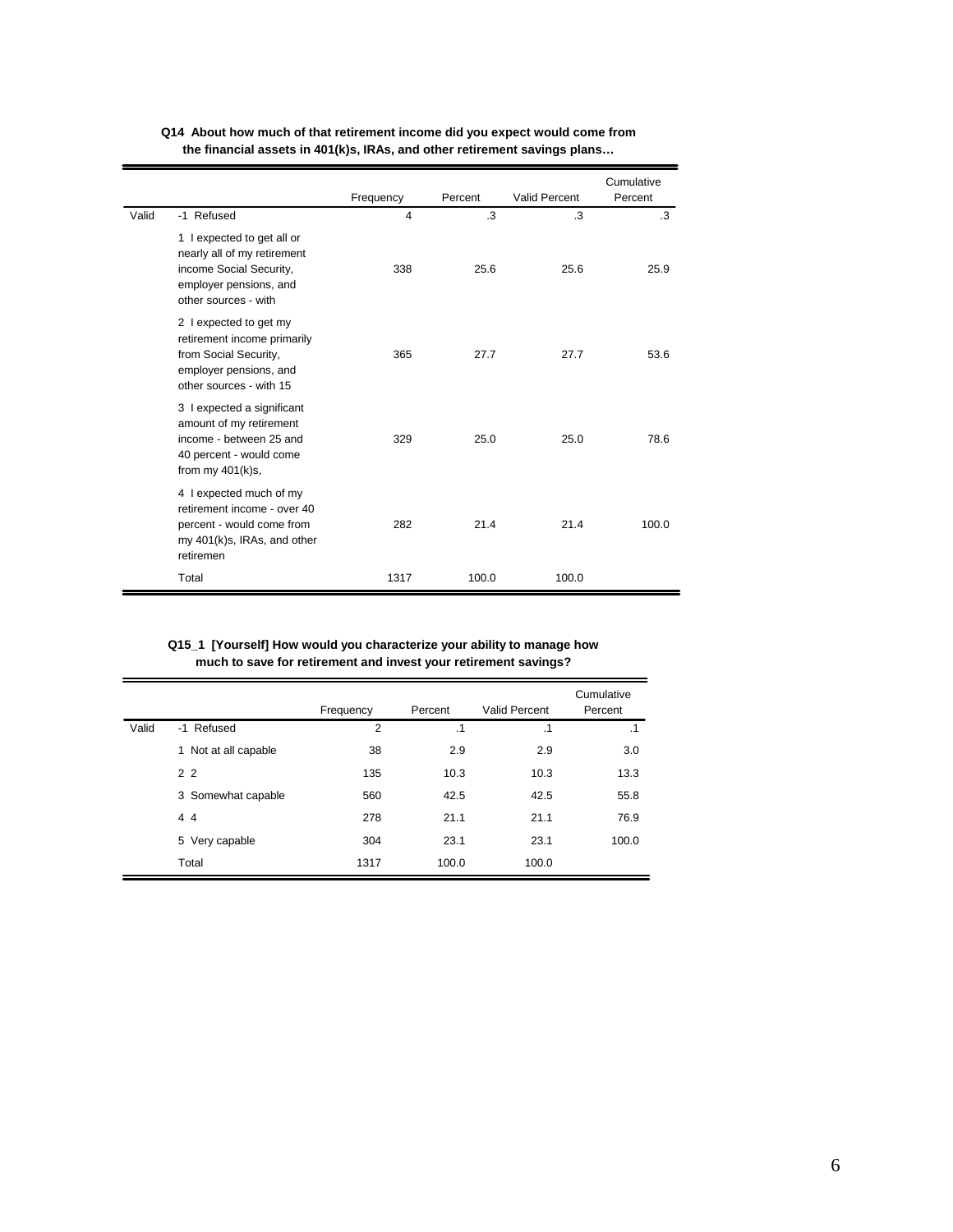|         |                      | Frequency | Percent | <b>Valid Percent</b> | Cumulative<br>Percent |
|---------|----------------------|-----------|---------|----------------------|-----------------------|
| Valid   | -1 Refused           | 11        | .8      | 1.3                  | 1.3                   |
|         | 1 Not at all capable | 49        | 3.8     | 5.9                  | 7.2                   |
|         | 2 <sub>2</sub>       | 133       | 10.1    | 15.8                 | 23.0                  |
|         | 3 Somewhat capable   | 312       | 23.7    | 37.1                 | 60.2                  |
|         | 44                   | 164       | 12.4    | 19.5                 | 79.6                  |
|         | 5 Very capable       | 171       | 13.0    | 20.4                 | 100.0                 |
|         | Total                | 840       | 63.8    | 100.0                |                       |
| Missing | System               | 477       | 36.2    |                      |                       |
| Total   |                      | 1317      | 100.0   |                      |                       |

**Q15\_2 [Your spouse] How would you characterize your ability to manage how much to save for retirement and invest your retirement savings?**

## **Q16 Before the downturn, indicate the total amount of financial assets your household had set aside for retirement in 401(k)s, IRAs, or other savings plans.**

|       |                                                                        |           |         |               | Cumulative |
|-------|------------------------------------------------------------------------|-----------|---------|---------------|------------|
|       |                                                                        | Frequency | Percent | Valid Percent | Percent    |
| Valid | -1 Refused                                                             | 3         | $\cdot$ | $\cdot$       | $\cdot$ 2  |
|       | 1 My household had no<br>financial assets set aside for<br>retirement. | 49        | 3.7     | 3.7           | 3.9        |
|       | 2 \$0 - less than \$25,000                                             | 266       | 20.2    | 20.2          | 24.2       |
|       | 3 \$25,000 - less than \$50,000                                        | 193       | 14.7    | 14.7          | 38.8       |
|       | 4 \$50,000 - less than \$75,000                                        | 137       | 10.4    | 10.4          | 49.3       |
|       | 5 \$75,000 - less than \$100,000                                       | 143       | 10.9    | 10.9          | 60.1       |
|       | 6 \$100,000 - less than<br>\$150,000                                   | 132       | 10.0    | 10.0          | 70.2       |
|       | 7 \$150,000 - less than<br>\$200,000                                   | 105       | 8.0     | 8.0           | 78.1       |
|       | 8 \$200,000 - less than<br>\$300,000                                   | 90        | 6.8     | 6.8           | 84.9       |
|       | 9 \$300,000 - less than<br>\$400,000                                   | 64        | 4.9     | 4.9           | 89.8       |
|       | 10 \$400,000 - less than<br>\$500,000                                  | 41        | 3.1     | 3.1           | 93.0       |
|       | 11 \$500,000 - less than<br>\$750,000                                  | 55        | 4.2     | 4.2           | 97.1       |
|       | 12 \$750,000 - less than<br>\$1,000,000                                | 16        | 1.2     | 1.2           | 98.4       |
|       | 13 \$1,000,000 or more                                                 | 22        | 1.6     | 1.6           | 100.0      |
|       | Total                                                                  | 1317      | 100.0   | 100.0         |            |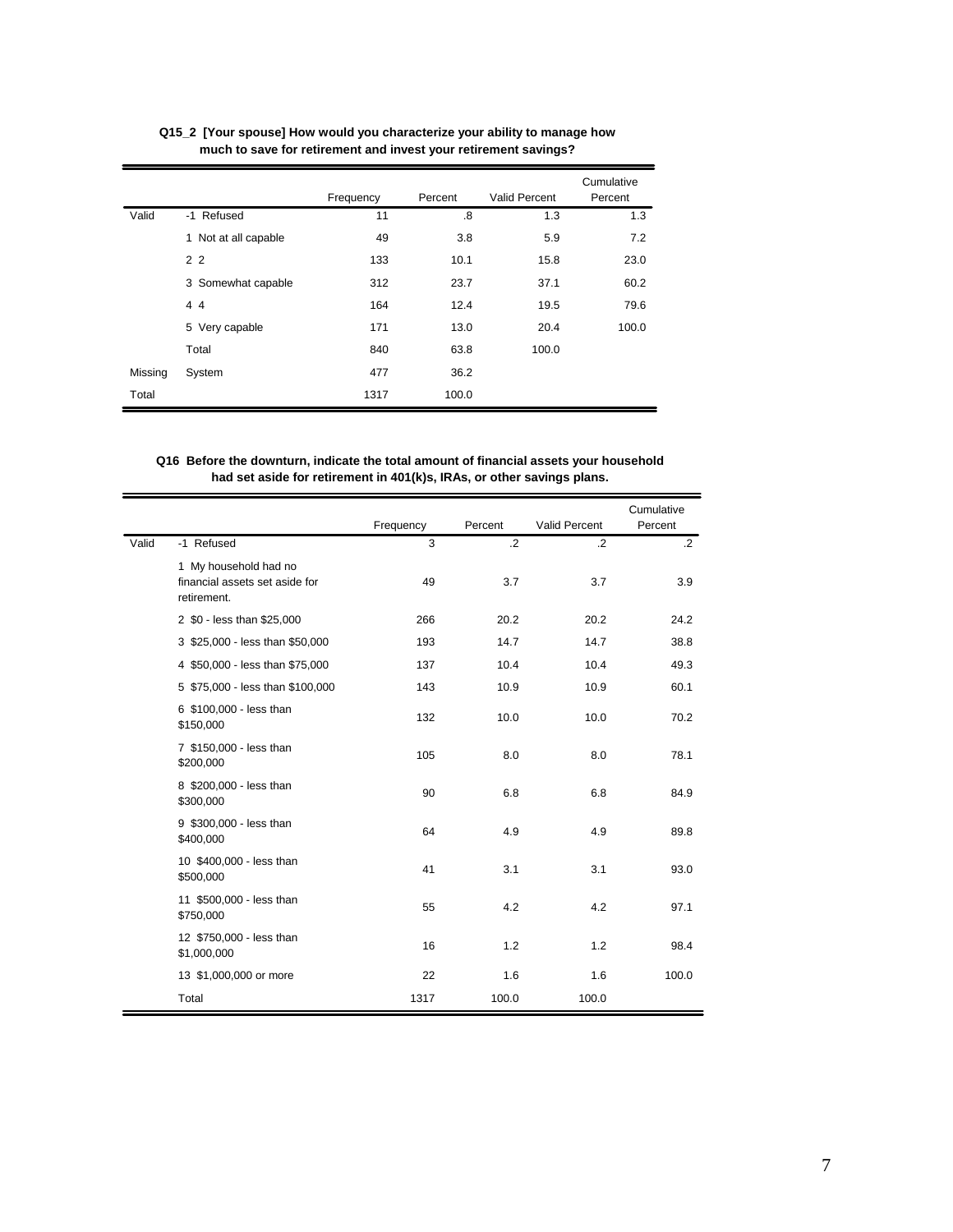|       |                        | Frequency | Percent | Valid Percent | Cumulative<br>Percent |
|-------|------------------------|-----------|---------|---------------|-----------------------|
| Valid | -1 Refused             | 7         | .5      | .5            | .5                    |
|       | 1 Not at all important | 12        | .9      | .9            | 1.5                   |
|       | 2 <sub>2</sub>         | 39        | 3.0     | 3.0           | 4.5                   |
|       | 3 Somewhat important   | 279       | 21.2    | 21.2          | 25.7                  |
|       | 44                     | 281       | 21.3    | 21.3          | 47.0                  |
|       | 5 Very important       | 698       | 53.0    | 53.0          | 100.0                 |
|       | Total                  | 1317      | 100.0   | 100.0         |                       |

**Q17\_1 [Retirement] Before the economic downturn, how important were each of the following reasons for saving (or reducing debt)?**

## **Q17\_2 [Educating children] Before the economic downturn, how important were each of the following reasons for saving (or reducing debt)?**

|       |                        | Frequency | Percent | Valid Percent | Cumulative<br>Percent |
|-------|------------------------|-----------|---------|---------------|-----------------------|
| Valid | -1 Refused             | 24        | 1.8     | 1.8           | 1.8                   |
|       | 1 Not at all important | 611       | 46.4    | 46.4          | 48.2                  |
|       | 2 <sub>2</sub>         | 146       | 11.1    | 11.1          | 59.2                  |
|       | 3 Somewhat important   | 187       | 14.2    | 14.2          | 73.5                  |
|       | 44                     | 153       | 11.6    | 11.6          | 85.1                  |
|       | 5 Very important       | 197       | 14.9    | 14.9          | 100.0                 |
|       | Total                  | 1317      | 100.0   | 100.0         |                       |

**Q17\_3 [Purchasing a home or major home improvement] Before the economic downturn, how important were each of the following reasons for saving (or reducing debt)?**

|       |                        | Frequency | Percent | <b>Valid Percent</b> | Cumulative<br>Percent |
|-------|------------------------|-----------|---------|----------------------|-----------------------|
| Valid | -1 Refused             | 23        | 1.7     | 1.7                  | 1.7                   |
|       | 1 Not at all important | 438       | 33.3    | 33.3                 | 35.0                  |
|       | 2 <sub>2</sub>         | 326       | 24.8    | 24.8                 | 59.8                  |
|       | 3 Somewhat important   | 320       | 24.3    | 24.3                 | 84.1                  |
|       | 44                     | 117       | 8.9     | 8.9                  | 93.0                  |
|       | 5 Very important       | 92        | 7.0     | 7.0                  | 100.0                 |
|       | Total                  | 1317      | 100.0   | 100.0                |                       |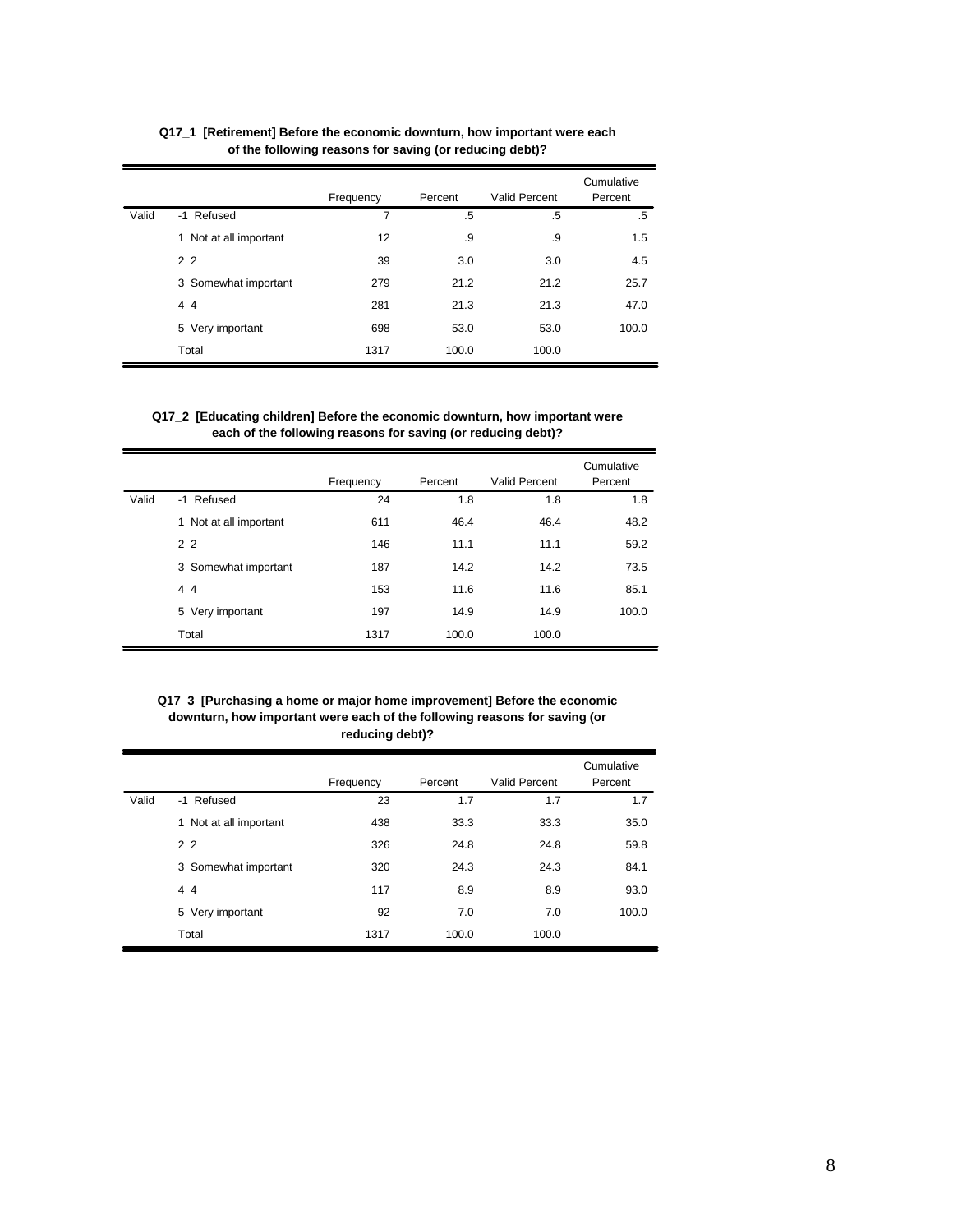|       |                            | Frequency | Percent | <b>Valid Percent</b> | Cumulative<br>Percent |
|-------|----------------------------|-----------|---------|----------------------|-----------------------|
| Valid | -1 Refused                 | 16        | 1.2     | 1.2                  | 1.2                   |
|       | Not at all important<br>1. | 460       | 34.9    | 34.9                 | 36.1                  |
|       | 2 <sub>2</sub>             | 337       | 25.6    | 25.6                 | 61.7                  |
|       | 3 Somewhat important       | 346       | 26.3    | 26.3                 | 88.0                  |
|       | 44                         | 95        | 7.2     | 7.2                  | 95.3                  |
|       | 5 Very important           | 63        | 4.7     | 4.7                  | 100.0                 |
|       | Total                      | 1317      | 100.0   | 100.0                |                       |

## **Q17\_4 [A 'big-ticket' purchase, such as a car or vacation] Before the economic downturn, how important were each of the following reasons for saving (or reducing debt)?**

#### **Q17\_5 [Building a 'rainy day' emergency fund] Before the economic downturn, how important were each of the following reasons for saving (or reducing debt)?**

|       |                        | Frequency | Percent | Valid Percent | Cumulative<br>Percent |
|-------|------------------------|-----------|---------|---------------|-----------------------|
| Valid | -1 Refused             | 19        | 1.4     | 1.4           | 1.4                   |
|       | 1 Not at all important | 83        | 6.3     | 6.3           | 7.8                   |
|       | 2 <sub>2</sub>         | 171       | 13.0    | 13.0          | 20.8                  |
|       | 3 Somewhat important   | 524       | 39.8    | 39.8          | 60.5                  |
|       | 44                     | 285       | 21.6    | 21.6          | 82.2                  |
|       | 5 Very important       | 235       | 17.8    | 17.8          | 100.0                 |
|       | Total                  | 1317      | 100.0   | 100.0         |                       |

#### **Q17\_6 [Reducing debt to an affordable level] Before the economic downturn, how important were each of the following reasons for saving (or reducing debt)?**

|       |                        | Frequency | Percent | Valid Percent | Cumulative<br>Percent |
|-------|------------------------|-----------|---------|---------------|-----------------------|
| Valid | -1 Refused             | 15        | 1.1     | 1.1           | 1.1                   |
|       | 1 Not at all important | 226       | 17.2    | 17.2          | 18.3                  |
|       | 2 <sub>2</sub>         | 171       | 13.0    | 13.0          | 31.3                  |
|       | 3 Somewhat important   | 245       | 18.6    | 18.6          | 49.9                  |
|       | 44                     | 262       | 19.9    | 19.9          | 69.8                  |
|       | 5 Very important       | 398       | 30.2    | 30.2          | 100.0                 |
|       | Total                  | 1317      | 100.0   | 100.0         |                       |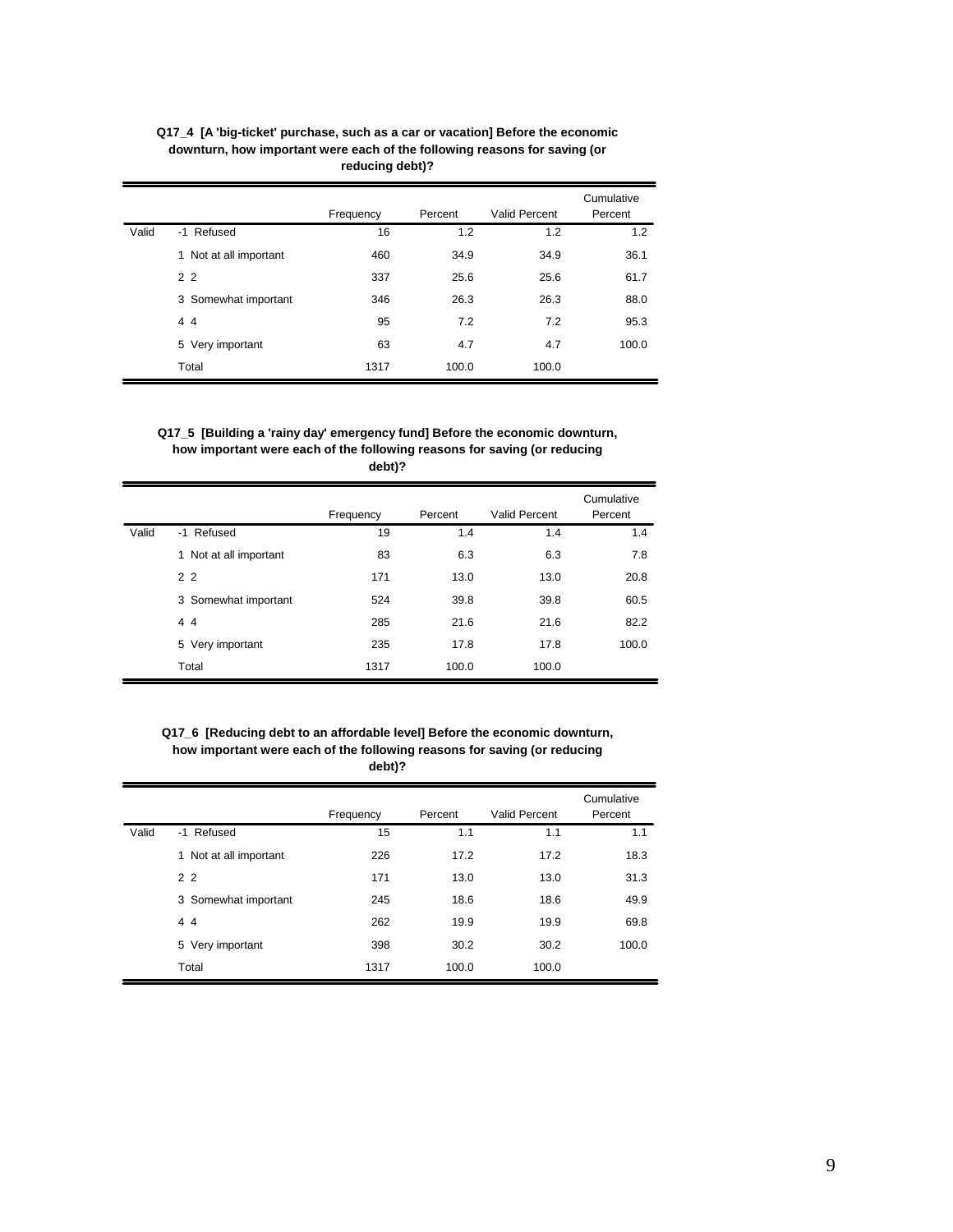|       | downturn, how important were each of the following reasons for saving (or<br>reducing debt)? |                |         |                      |                       |  |  |  |
|-------|----------------------------------------------------------------------------------------------|----------------|---------|----------------------|-----------------------|--|--|--|
|       |                                                                                              | Frequency      | Percent | <b>Valid Percent</b> | Cumulative<br>Percent |  |  |  |
| Valid | -1 Refused                                                                                   | 0              | .0      | .0                   | .0                    |  |  |  |
|       | 0 Not Checked                                                                                | 1314           | 99.8    | 99.8                 | 99.8                  |  |  |  |
|       | 1 I was neither saving<br>nor reducing debt                                                  | $\overline{2}$ | $\cdot$ | .2                   | 100.0                 |  |  |  |
|       | Total                                                                                        | 1317           | 100.0   | 100.0                |                       |  |  |  |

**Q17\_7 [I was neither saving nor reducing debt] Before the economic downturn, how important were each of the following reasons for saving (or**

**Q18 Before the downturn, about what percent of household earnings were you {ins} contributing to 401(k)s, IRAs, or other retirement savings? If your employers match your contributions, include that as well.**

|         |                  | Frequency | Percent   | Valid Percent | Cumulative<br>Percent |
|---------|------------------|-----------|-----------|---------------|-----------------------|
| Valid   | -1 Refused       | 9         | $\cdot$ 7 | .7            | $\overline{.7}$       |
|         | 1 <sub>0</sub>   | 50        | 3.8       | 3.9           | 4.6                   |
|         | $2 1 - 3%$       | 166       | 12.6      | 13.1          | 17.7                  |
|         | 3 4%             | 73        | 5.5       | 5.8           | 23.5                  |
|         | 4 5%             | 166       | 12.6      | 13.1          | 36.6                  |
|         | 5 6%             | 139       | 10.5      | 11.0          | 47.6                  |
|         | 6 7%             | 62        | 4.7       | 4.9           | 52.5                  |
|         | 7 8%             | 54        | 4.1       | 4.3           | 56.8                  |
|         | 8 9%             | 26        | 2.0       | 2.1           | 58.8                  |
|         | 9 10%            | 198       | 15.0      | 15.6          | 74.4                  |
|         | 10 11%           | 12        | .9        | 1.0           | 75.4                  |
|         | 11 12%           | 38        | 2.9       | 3.0           | 78.4                  |
|         | 12 More than 12% | 273       | 20.7      | 21.6          | 100.0                 |
|         | Total            | 1265      | 96.1      | 100.0         |                       |
| Missing | System           | 52        | 3.9       |               |                       |
| Total   |                  | 1317      | 100.0     |               |                       |

**Q18A\_1 [A contribution to a 401(k) or similar plan at your employer] Please indicate if this includes:**

|         |        |           |         |                      | Cumulative |
|---------|--------|-----------|---------|----------------------|------------|
|         |        | Frequency | Percent | <b>Valid Percent</b> | Percent    |
| Valid   | $0$ No | 347       | 26.3    | 28.7                 | 28.7       |
|         | 1 Yes  | 860       | 65.3    | 71.3                 | 100.0      |
|         | Total  | 1207      | 91.6    | 100.0                |            |
| Missing | System | 110       | 8.4     |                      |            |
| Total   |        | 1317      | 100.0   |                      |            |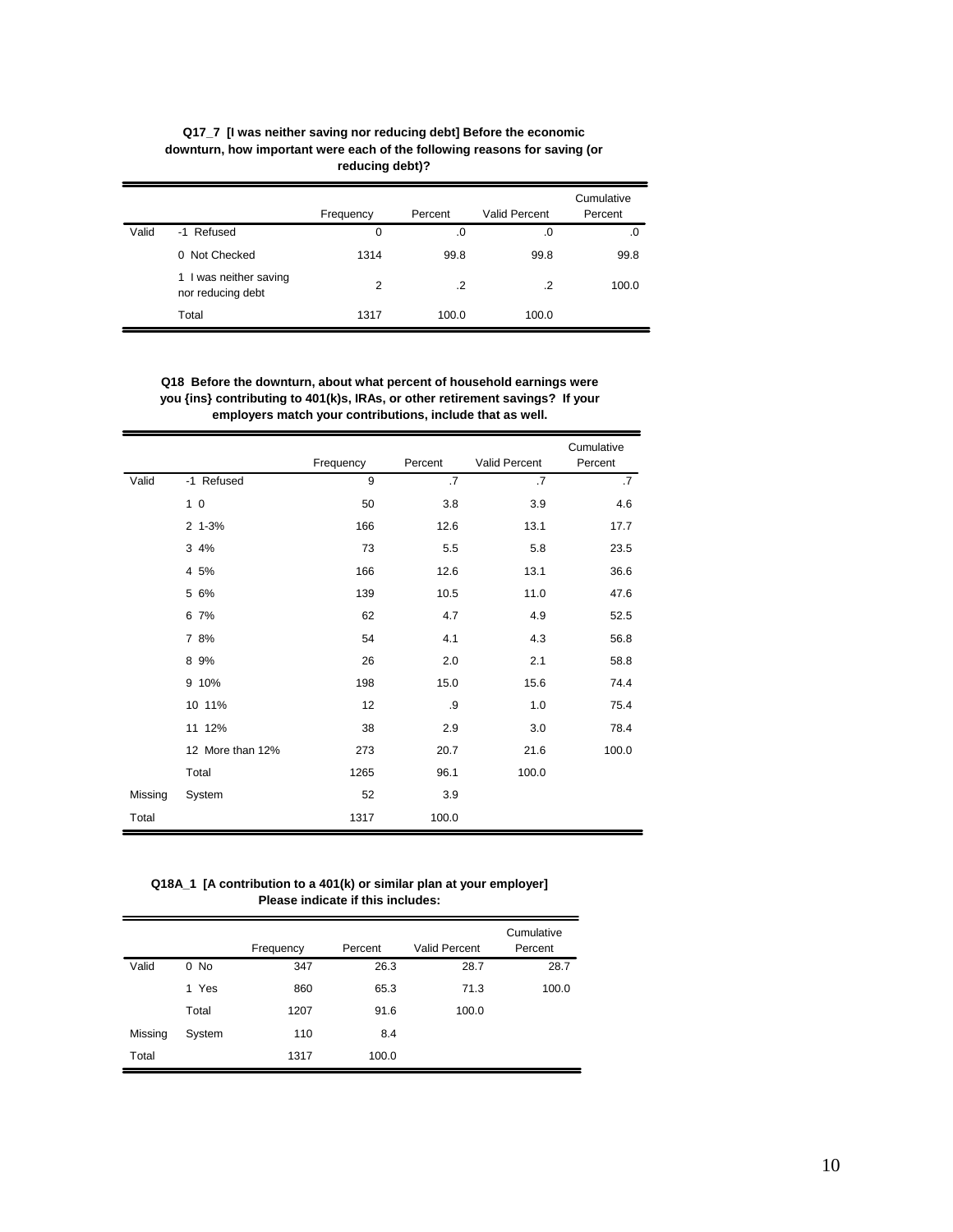|         |        | Frequency | Percent | <b>Valid Percent</b> | Cumulative<br>Percent |
|---------|--------|-----------|---------|----------------------|-----------------------|
| Valid   | $0$ No | 562       | 42.7    | 46.6                 | 46.6                  |
|         | 1 Yes  | 645       | 48.9    | 53.4                 | 100.0                 |
|         | Total  | 1207      | 91.6    | 100.0                |                       |
| Missing | System | 110       | 8.4     |                      |                       |
| Total   |        | 1317      | 100.0   |                      |                       |

**Q18A\_2 [An employer matching contribution] Please indicate if this includes:**

**Q18A\_3 [A contribution to an IRA (NOT at your employer)] Please indicate if this includes:**

|         |        |           |         |                      | Cumulative |
|---------|--------|-----------|---------|----------------------|------------|
|         |        | Frequency | Percent | <b>Valid Percent</b> | Percent    |
| Valid   | $0$ No | 909       | 69.0    | 75.3                 | 75.3       |
|         | 1 Yes  | 298       | 22.6    | 24.7                 | 100.0      |
|         | Total  | 1207      | 91.6    | 100.0                |            |
| Missing | System | 110       | 8.4     |                      |            |
| Total   |        | 1317      | 100.0   |                      |            |

**Q18A\_4 [A contribution to retirement savings OTHER than an IRA or a plan at your employer] Please indicate if this includes:**

|         |        |           |         |                      | Cumulative |
|---------|--------|-----------|---------|----------------------|------------|
|         |        | Frequency | Percent | <b>Valid Percent</b> | Percent    |
| Valid   | $0$ No | 972       | 73.8    | 80.6                 | 80.6       |
|         | 1 Yes  | 234       | 17.8    | 19.4                 | 100.0      |
|         | Total  | 1207      | 91.6    | 100.0                |            |
| Missing | System | 110       | 8.4     |                      |            |
| Total   |        | 1317      | 100.0   |                      |            |

**Q18A\_5 [Refused] Please indicate if this includes:**

|         |        |           |         |                      | Cumulative |
|---------|--------|-----------|---------|----------------------|------------|
|         |        | Frequency | Percent | <b>Valid Percent</b> | Percent    |
| Valid   | $0$ No | 1199      | 91.0    | 99.4                 | 99.4       |
|         | 1 Yes  | 8         | .6      | .6                   | 100.0      |
|         | Total  | 1207      | 91.6    | 100.0                |            |
| Missing | System | 110       | 8.4     |                      |            |
| Total   |        | 1317      | 100.0   |                      |            |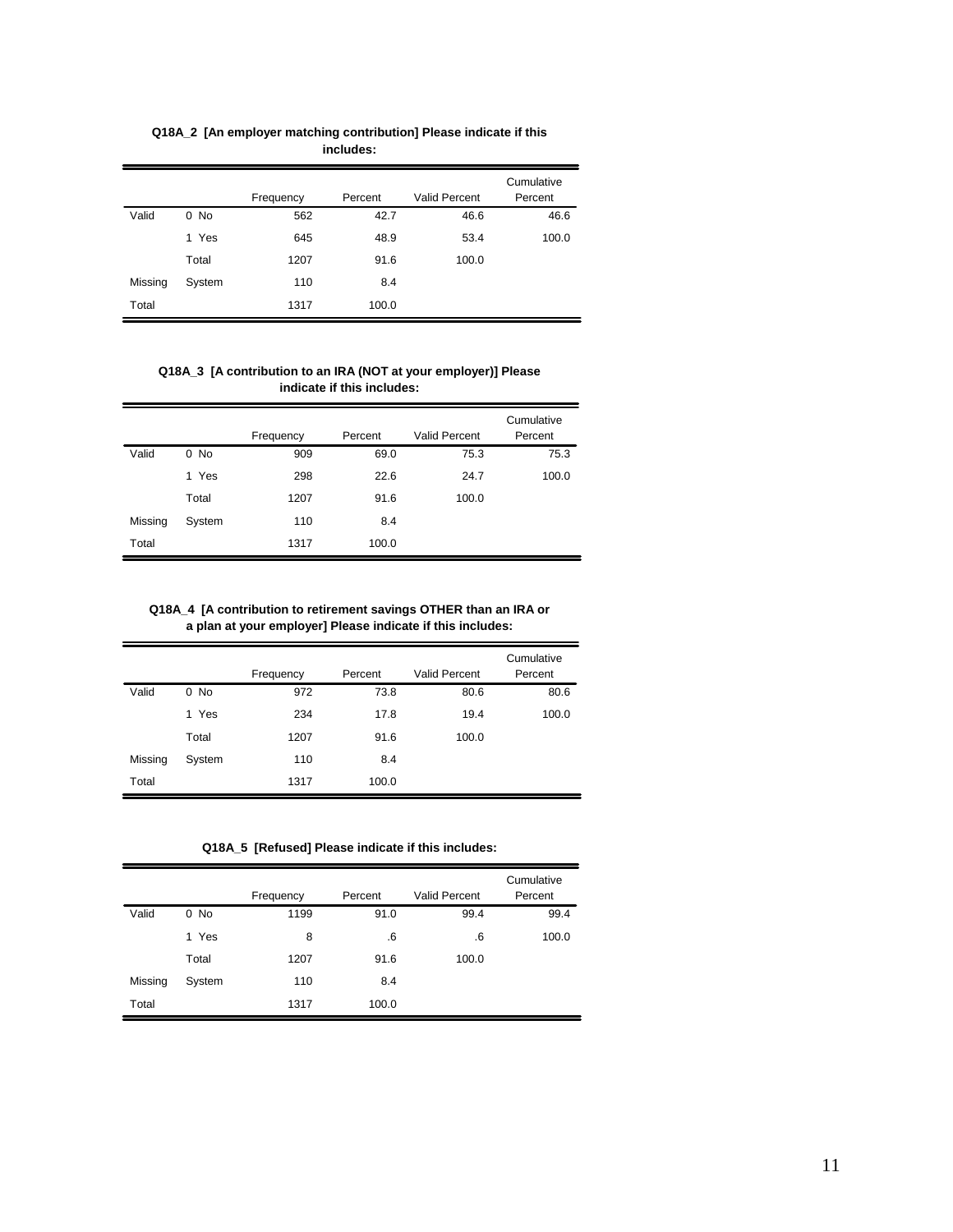|         |                               | Frequency | Percent | Valid Percent | Cumulative<br>Percent |
|---------|-------------------------------|-----------|---------|---------------|-----------------------|
| Valid   | -1 Refused                    | 20        | 1.5     | 1.7           | 1.7                   |
|         | 1 Less than 1/3               | 419       | 31.8    | 34.7          | 36.4                  |
|         | $2 \frac{1}{3} - \frac{2}{3}$ | 421       | 32.0    | 34.9          | 71.3                  |
|         | 3 More than 2/3               | 346       | 26.3    | 28.7          | 100.0                 |
|         | Total                         | 1207      | 91.6    | 100.0         |                       |
| Missing | System                        | 110       | 8.4     |               |                       |
| Total   |                               | 1317      | 100.0   |               |                       |

**Q19 About how much of that contribution did you allocate to stocks or stock mutual funds?**

#### **Q20 About how much of your retirement savings in 401(k)s, IRAs, or other retirement plans before the downturn were invested in stocks or stock mutual funds?**

|         |                               | Frequency | Percent | <b>Valid Percent</b> | Cumulative<br>Percent |
|---------|-------------------------------|-----------|---------|----------------------|-----------------------|
| Valid   | -1 Refused                    | 15        | 1.1     | 1.2                  | 1.2                   |
|         | 1 Less than 1/3               | 321       | 24.4    | 26.6                 | 27.9                  |
|         | $2 \frac{1}{3} - \frac{2}{3}$ | 471       | 35.7    | 39.0                 | 66.8                  |
|         | 3 More than 2/3               | 400       | 30.4    | 33.2                 | 100.0                 |
|         | Total                         | 1207      | 91.6    | 100.0                |                       |
| Missing | System                        | 110       | 8.4     |                      |                       |
| Total   |                               | 1317      | 100.0   |                      |                       |

**Q21\_1 [Yourself] Now we'd like to ask about your current situation, as it is today. First, how would you characterize your current job security?**

|       |                    | Frequency | Percent       | <b>Valid Percent</b> | Cumulative<br>Percent |
|-------|--------------------|-----------|---------------|----------------------|-----------------------|
| Valid | -1 Refused         | 5         | $\mathcal{A}$ | $\cdot$              | $\cdot$ 4             |
|       | Very insecure<br>1 | 99        | 7.5           | 7.5                  | 7.9                   |
|       | 2 <sub>2</sub>     | 103       | 7.8           | 7.8                  | 15.8                  |
|       | 3 <sub>3</sub>     | 348       | 26.4          | 26.4                 | 42.2                  |
|       | 44                 | 402       | 30.6          | 30.6                 | 72.7                  |
|       | 5 Very secure      | 359       | 27.3          | 27.3                 | 100.0                 |
|       | Total              | 1317      | 100.0         | 100.0                |                       |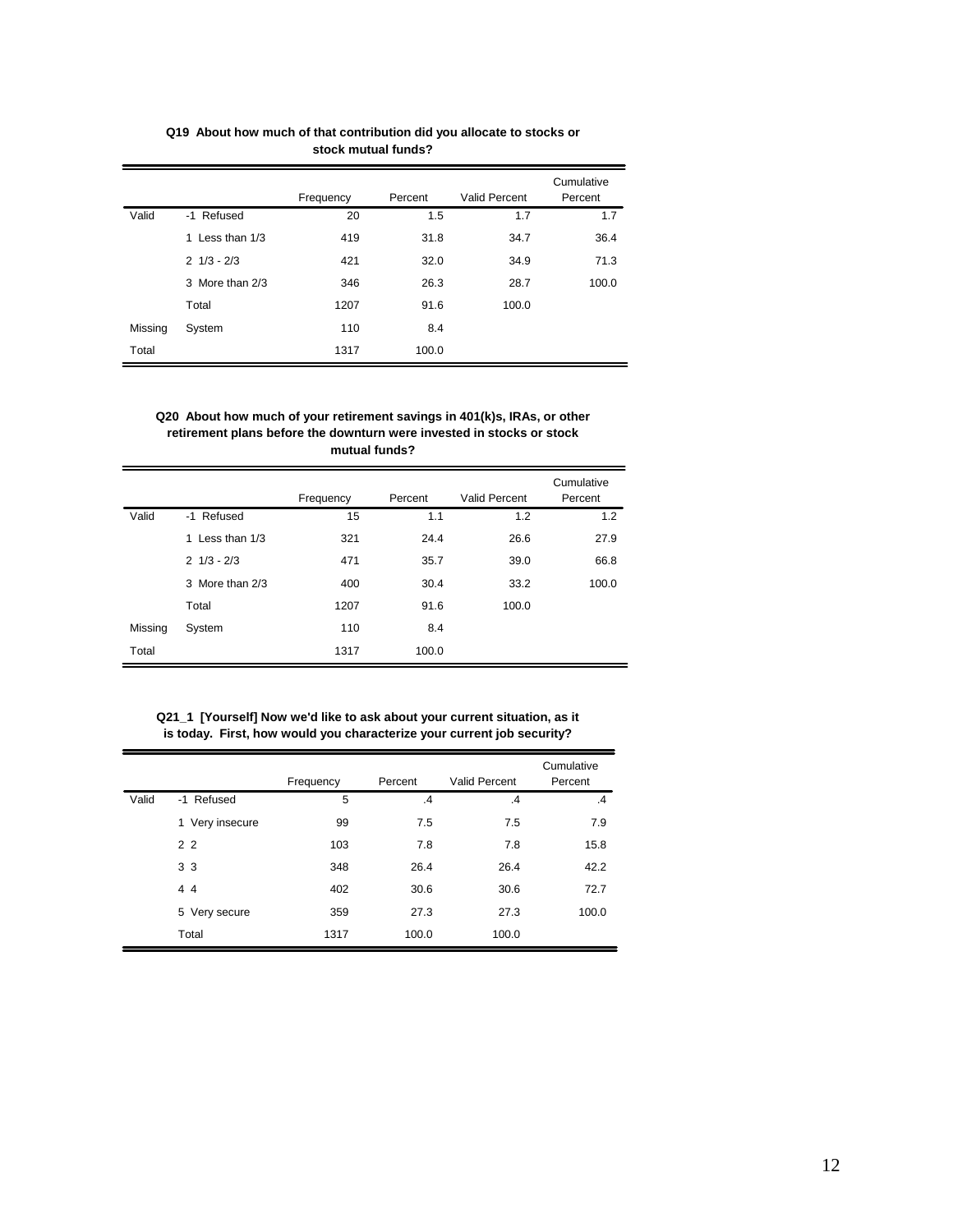|         |                 | Frequency | Percent | <b>Valid Percent</b> | Cumulative<br>Percent |
|---------|-----------------|-----------|---------|----------------------|-----------------------|
| Valid   | -1 Refused      | 9         | .7      | 1.2                  | 1.2                   |
|         | 1 Very insecure | 64        | 4.8     | 9.0                  | 10.3                  |
|         | 2 <sub>2</sub>  | 52        | 3.9     | 7.3                  | 17.6                  |
|         | 3 3             | 183       | 13.9    | 26.0                 | 43.6                  |
|         | 44              | 213       | 16.2    | 30.3                 | 73.9                  |
|         | 5 Very secure   | 184       | 14.0    | 26.1                 | 100.0                 |
|         | Total           | 704       | 53.5    | 100.0                |                       |
| Missing | System          | 613       | 46.5    |                      |                       |
| Total   |                 | 1317      | 100.0   |                      |                       |

**Q21\_2 [Spouse] Now we'd like to ask about your current situation, as it is today. First, how would you characterize your current job security?**

**Q22\_1 [Yourself] Has your job security changed over the past year?**

|         |                    | Frequency | Percent | Valid Percent | Cumulative<br>Percent |
|---------|--------------------|-----------|---------|---------------|-----------------------|
| Valid   | -1 Refused         | 11        | .9      | .9            | .9                    |
|         | 1 Much less secure | 103       | 7.8     | 7.8           | 8.7                   |
|         | 2 Less secure      | 342       | 26.0    | 26.1          | 34.8                  |
|         | 3 No change        | 791       | 60.1    | 60.3          | 95.1                  |
|         | More secure<br>4   | 64        | 4.9     | 4.9           | 100.0                 |
|         | Total              | 1312      | 99.6    | 100.0         |                       |
| Missing | System             | 5         | $\cdot$ |               |                       |
| Total   |                    | 1317      | 100.0   |               |                       |

**Q22\_2 [Spouse] Has your job security changed over the past year?**

|         |                    | Frequency | Percent | Valid Percent | Cumulative<br>Percent |
|---------|--------------------|-----------|---------|---------------|-----------------------|
| Valid   | -1 Refused         | 16        | 1.2     | 2.2           | 2.2                   |
|         | 1 Much less secure | 64        | 4.8     | 9.2           | 11.4                  |
|         | 2 Less secure      | 136       | 10.3    | 19.5          | 30.9                  |
|         | 3 No change        | 456       | 34.7    | 65.6          | 96.5                  |
|         | 4 More secure      | 24        | 1.8     | 3.5           | 100.0                 |
|         | Total              | 696       | 52.8    | 100.0         |                       |
| Missing | System             | 621       | 47.2    |               |                       |
| Total   |                    | 1317      | 100.0   |               |                       |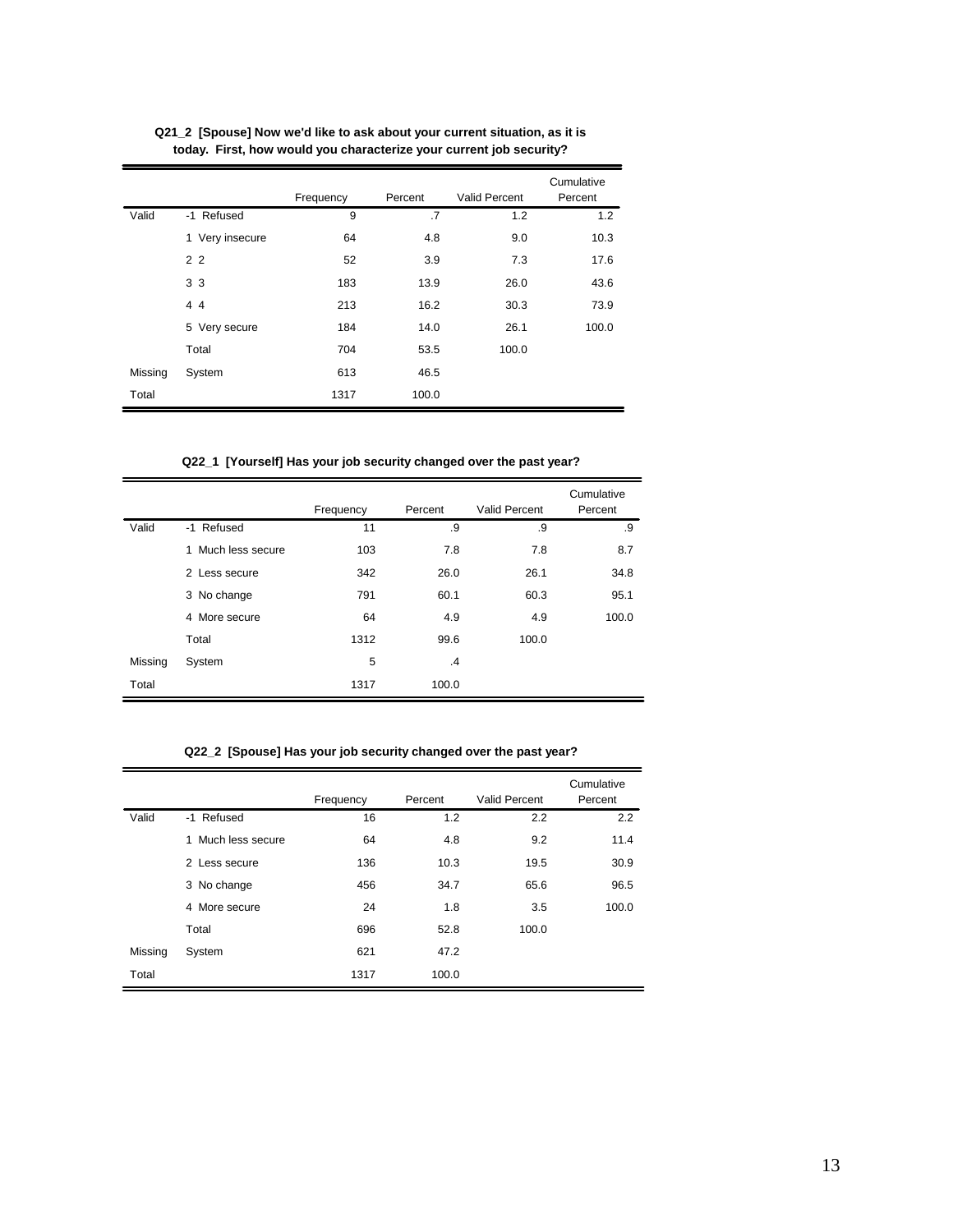|       |                                                                      | Frequency | Percent | <b>Valid Percent</b> | Cumulative<br>Percent |
|-------|----------------------------------------------------------------------|-----------|---------|----------------------|-----------------------|
| Valid | -1 Refused                                                           | 3         | $\cdot$ | $\cdot$              | $\cdot$               |
|       | 1 I have more in retirement<br>savings today than I had last<br>year | 192       | 14.6    | 14.6                 | 14.8                  |
|       | 2 I have about the same as I<br>had last year                        | 254       | 19.3    | 19.3                 | 34.1                  |
|       | 3 I have about 10 to 25<br>percent less                              | 455       | 34.5    | 34.5                 | 68.6                  |
|       | 4 My retirement savings have<br>declined at least 25 percent         | 413       | 31.4    | 31.4                 | 100.0                 |
|       | Total                                                                | 1317      | 100.0   | 100.0                |                       |

## **Q23 How would you compare how much you have in retirement savings today compared to a year ago:**

**Q24 How much have you thought about the effect of the downturn on your current financial situation, on issues such as your ability to pay monthly bills?**

|       |               |           |         |               | Cumulative |
|-------|---------------|-----------|---------|---------------|------------|
|       |               | Frequency | Percent | Valid Percent | Percent    |
| Valid | -1 Refused    | 6         | .5      | .5            | .5         |
|       | 1 Not at all  | 152       | 11.5    | 11.5          | 12.0       |
|       | 2 Not much    | 274       | 20.8    | 20.8          | 32.8       |
|       | 3 Some        | 445       | 33.8    | 33.8          | 66.6       |
|       | 4 Quite a bit | 440       | 33.4    | 33.4          | 100.0      |
|       | Total         | 1317      | 100.0   | 100.0         |            |

**Q24\_1 How much have you thought about the effect of the downturn on your long-term financial situation, and on issues such as retirement?**

|       |               | Frequency | Percent | Valid Percent | Cumulative<br>Percent |
|-------|---------------|-----------|---------|---------------|-----------------------|
| Valid | -1 Refused    | 6         | .5      | .5            | .5                    |
|       | 1 Not at all  | 35        | 2.6     | 2.6           | 3.1                   |
|       | 2 Not much    | 162       | 12.3    | 12.3          | 15.3                  |
|       | 3 Some        | 529       | 40.2    | 40.2          | 55.5                  |
|       | 4 Quite a bit | 586       | 44.5    | 44.5          | 100.0                 |
|       | Total         | 1317      | 100.0   | 100.0         |                       |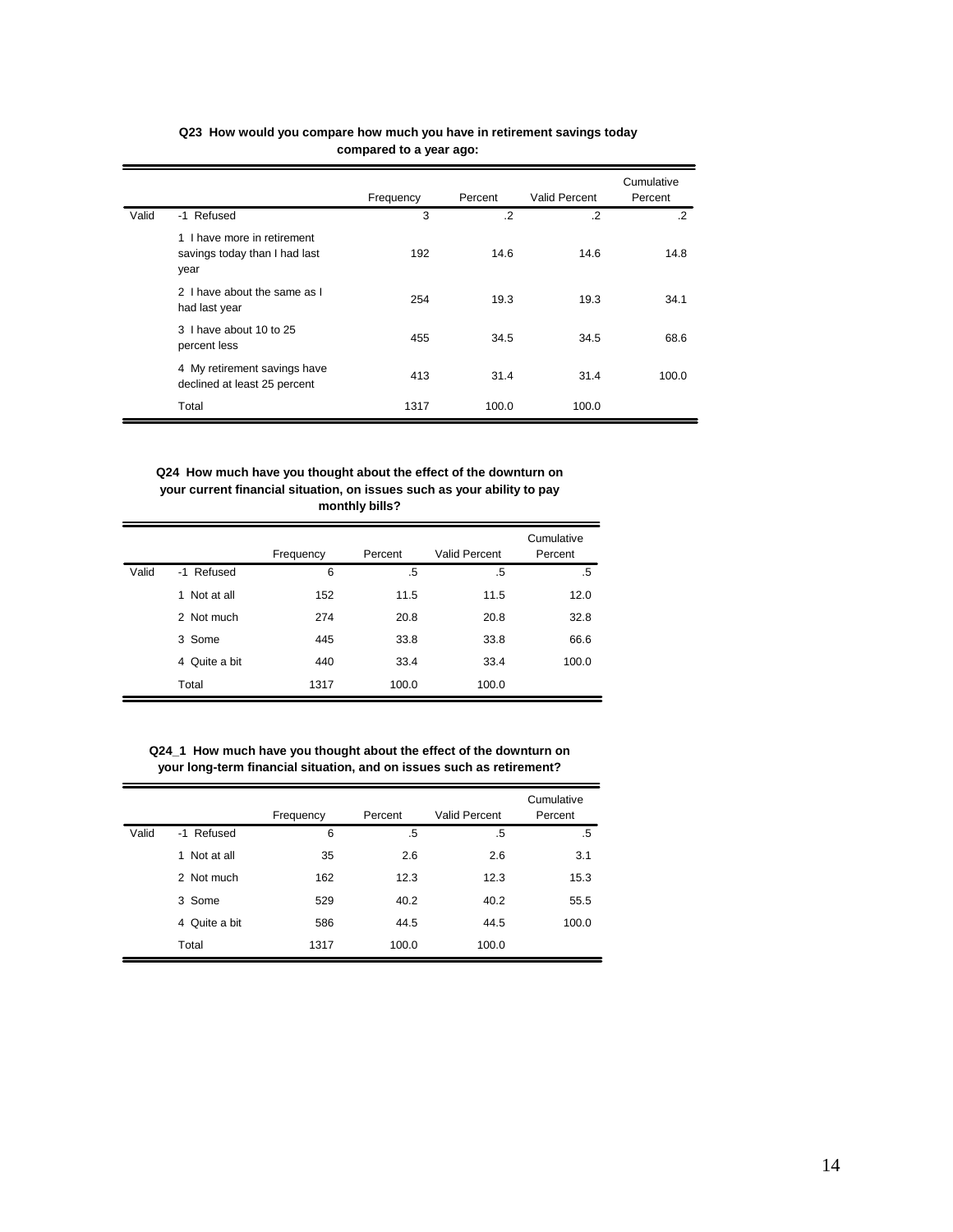|       |                                      | Frequency | Percent | Valid Percent | Cumulative<br>Percent |
|-------|--------------------------------------|-----------|---------|---------------|-----------------------|
| Valid | -1 Refused                           | 22        | 1.7     | 1.7           | 1.7                   |
|       | 0 0 - no distress                    | 57        | 4.4     | 4.4           | 6.1                   |
|       | 1 <sub>1</sub>                       | 49        | 3.7     | 3.7           | 9.8                   |
|       | 2 <sub>1</sub>                       | 93        | 7.1     | 7.1           | 16.8                  |
|       | 3 <sub>2</sub>                       | 104       | 7.9     | 7.9           | 24.8                  |
|       | 4 3                                  | 126       | 9.6     | 9.6           | 34.3                  |
|       | 5 4                                  | 210       | 16.0    | 16.0          | 50.3                  |
|       | 65                                   | 194       | 14.7    | 14.7          | 65.0                  |
|       | 76                                   | 112       | 8.5     | 8.5           | 73.5                  |
|       | 8 8 - Distress<br>comparable to 9/11 | 147       | 11.2    | 11.2          | 84.7                  |
|       | 99                                   | 92        | 7.0     | 7.0           | 91.7                  |
|       | 10 9                                 | 109       | 8.3     | 8.3           | 100.0                 |
|       | Total                                | 1317      | 100.0   | 100.0         |                       |

**Q25 On a scale from 0 to 10, how would you compare your level of distress in response to the downturn to your distress in response to 9/11, with your distress in response to 9/11=8?**

**Q26\_1 [Spouse] Have you talked with any of the following about the effect of the downturn on your retirement?**

|       |        | Frequency | Percent | <b>Valid Percent</b> | Cumulative<br>Percent |
|-------|--------|-----------|---------|----------------------|-----------------------|
| Valid | $0$ No | 756       | 57.4    | 57.4                 | 57.4                  |
|       | 1 Yes  | 561       | 42.6    | 42.6                 | 100.0                 |
|       | Total  | 1317      | 100.0   | 100.0                |                       |

**Q26\_2 [Parent] Have you talked with any of the following about the effect of the downturn on your retirement?**

|       |        | Frequency | Percent | <b>Valid Percent</b> | Cumulative<br>Percent |
|-------|--------|-----------|---------|----------------------|-----------------------|
| Valid | $0$ No | 1140      | 86.6    | 86.6                 | 86.6                  |
|       | 1 Yes  | 177       | 13.4    | 13.4                 | 100.0                 |
|       | Total  | 1317      | 100.0   | 100.0                |                       |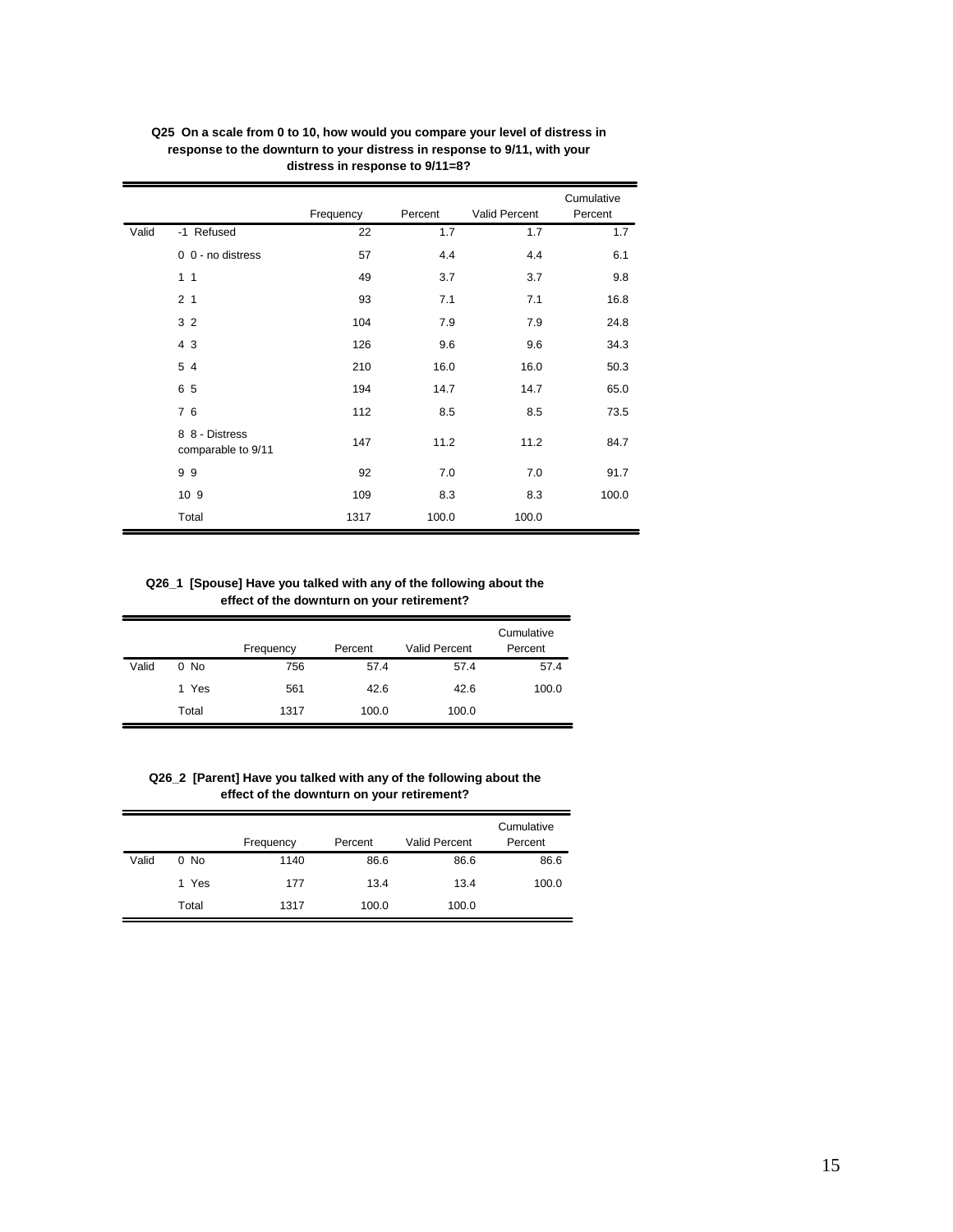|       |       |           |         |                      | Cumulative |
|-------|-------|-----------|---------|----------------------|------------|
|       |       | Frequency | Percent | <b>Valid Percent</b> | Percent    |
| Valid | 0 No  | 1142      | 86.7    | 86.7                 | 86.7       |
|       | 1 Yes | 175       | 13.3    | 13.3                 | 100.0      |
|       | Total | 1317      | 100.0   | 100.0                |            |

**Q26\_3 [Child] Have you talked with any of the following about the effect of the downturn on your retirement?**

#### **Q26\_4 [Friend, other relative, or co-worker] Have you talked with any of the following about the effect of the downturn on your retirement?**

|       |        | Frequency | Percent | <b>Valid Percent</b> | Cumulative<br>Percent |
|-------|--------|-----------|---------|----------------------|-----------------------|
| Valid | $0$ No | 743       | 56.4    | 56.4                 | 56.4                  |
|       | 1 Yes  | 574       | 43.6    | 43.6                 | 100.0                 |
|       | Total  | 1317      | 100.0   | 100.0                |                       |

#### **Q26\_5 [Financial advisor] Have you talked with any of the following about the effect of the downturn on your retirement?**

|       |        | Frequency | Percent | <b>Valid Percent</b> | Cumulative<br>Percent |
|-------|--------|-----------|---------|----------------------|-----------------------|
| Valid | $0$ No | 1035      | 78.6    | 78.6                 | 78.6                  |
|       | 1 Yes  | 282       | 21.4    | 21.4                 | 100.0                 |
|       | Total  | 1317      | 100.0   | 100.0                |                       |

**Q26\_6 [None of the above] Have you talked with any of the following about the effect of the downturn on your retirement?**

|       |        | Frequency | Percent | <b>Valid Percent</b> | Cumulative<br>Percent |
|-------|--------|-----------|---------|----------------------|-----------------------|
| Valid | $0$ No | 973       | 73.8    | 73.8                 | 73.8                  |
|       | 1 Yes  | 345       | 26.2    | 26.2                 | 100.0                 |
|       | Total  | 1317      | 100.0   | 100.0                |                       |

**Q26\_7 [Refused] Have you talked with any of the following about the effect of the downturn on your retirement?**

|       |        | Frequency | Percent | <b>Valid Percent</b> | Cumulative<br>Percent |
|-------|--------|-----------|---------|----------------------|-----------------------|
| Valid | $0$ No | 1310      | 99.4    | 99.4                 | 99.4                  |
|       | 1 Yes  | 7         | .6      | .6                   | 100.0                 |
|       | Total  | 1317      | 100.0   | 100.0                |                       |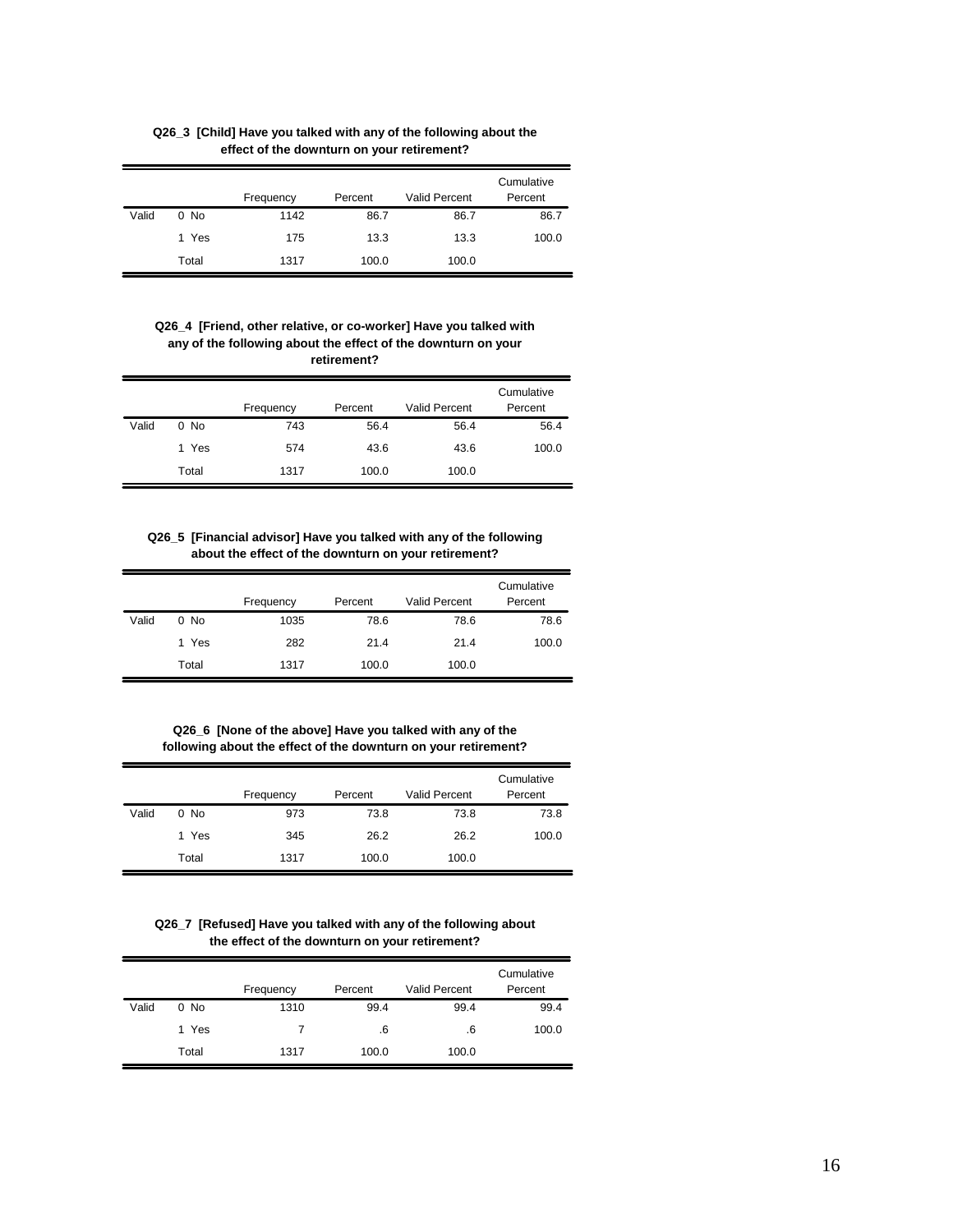|       |                        | Frequency | Percent       | Valid Percent | Cumulative<br>Percent |
|-------|------------------------|-----------|---------------|---------------|-----------------------|
| Valid | -1 Refused             | 12        | .9            | .9            | .9                    |
|       | 1 Not at all important | 5         | $\mathcal{A}$ | $\cdot$       | 1.3                   |
|       | 2 <sub>2</sub>         | 20        | 1.5           | 1.5           | 2.8                   |
|       | 3 Somewhat important   | 200       | 15.2          | 15.2          | 17.9                  |
|       | 44                     | 262       | 19.9          | 19.9          | 37.9                  |
|       | 5 Very important       | 818       | 62.1          | 62.1          | 100.0                 |
|       | Total                  | 1317      | 100.0         | 100.0         |                       |

**Q27\_1 [Retirement] How important are each of these reasons for saving or reducing debt today?**

## **Q27\_2 [Educating children] How important are each of these reasons for saving or reducing debt today?**

|       |                           | Frequency | Percent | Valid Percent | Cumulative<br>Percent |
|-------|---------------------------|-----------|---------|---------------|-----------------------|
| Valid | -1 Refused                | 24        | 1.8     | 1.8           | 1.8                   |
|       | Not at all important<br>1 | 614       | 46.6    | 46.6          | 48.4                  |
|       | 2 <sub>2</sub>            | 160       | 12.2    | 12.2          | 60.6                  |
|       | 3 Somewhat important      | 195       | 14.8    | 14.8          | 75.4                  |
|       | 44                        | 118       | 8.9     | 8.9           | 84.3                  |
|       | 5 Very important          | 206       | 15.7    | 15.7          | 100.0                 |
|       | Total                     | 1317      | 100.0   | 100.0         |                       |

**Q27\_3 [Purchasing a home or major home improvement] How important are each of these reasons for saving or reducing debt today?**

|       |                        | Frequency | Percent | Valid Percent | Cumulative<br>Percent |
|-------|------------------------|-----------|---------|---------------|-----------------------|
| Valid | -1 Refused             | 16        | 1.2     | 1.2           | 1.2                   |
|       | 1 Not at all important | 463       | 35.1    | 35.1          | 36.3                  |
|       | 2 <sub>2</sub>         | 308       | 23.3    | 23.3          | 59.7                  |
|       | 3 Somewhat important   | 337       | 25.6    | 25.6          | 85.3                  |
|       | 44                     | 93        | 7.0     | 7.0           | 92.3                  |
|       | 5 Very important       | 101       | 7.7     | 7.7           | 100.0                 |
|       | Total                  | 1317      | 100.0   | 100.0         |                       |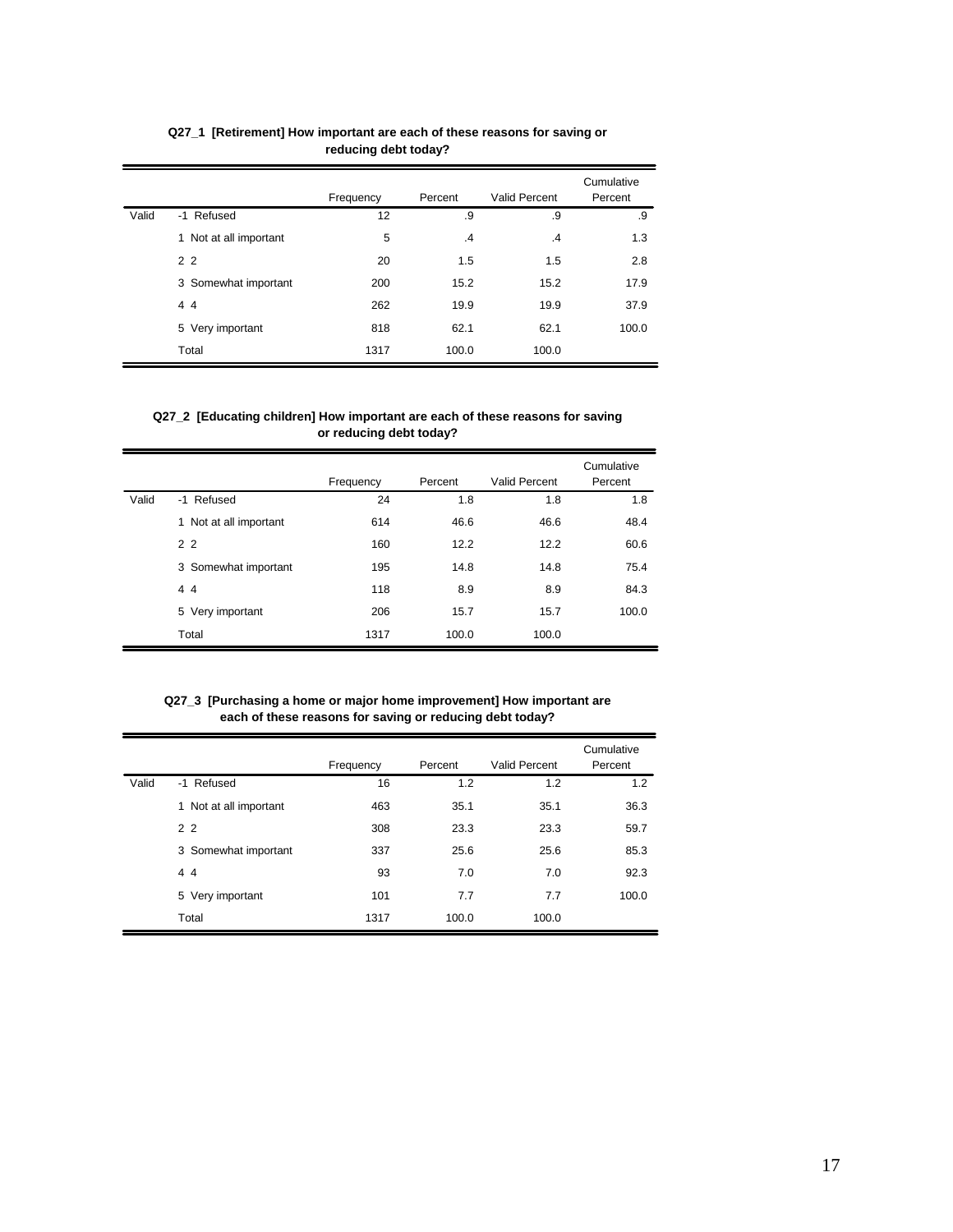|       |                        | Frequency | Percent | Valid Percent | Cumulative<br>Percent |
|-------|------------------------|-----------|---------|---------------|-----------------------|
| Valid | -1 Refused             | 19        | 1.4     | 1.4           | 1.4                   |
|       | 1 Not at all important | 475       | 36.1    | 36.1          | 37.5                  |
|       | 2 <sub>2</sub>         | 371       | 28.1    | 28.1          | 65.6                  |
|       | 3 Somewhat important   | 311       | 23.6    | 23.6          | 89.2                  |
|       | 44                     | 73        | 5.5     | 5.5           | 94.8                  |
|       | 5 Very important       | 69        | 5.2     | 5.2           | 100.0                 |
|       | Total                  | 1317      | 100.0   | 100.0         |                       |

**Q27\_4 ['A 'big-ticket' purchase, such as a car or vacation'] How important are each of these reasons for saving or reducing debt today?**

## **Q27\_5 [Building a 'rainy day' emergency fund] How important are each of these reasons for saving or reducing debt today?**

|       |                            | Frequency | Percent | Valid Percent | Cumulative<br>Percent |
|-------|----------------------------|-----------|---------|---------------|-----------------------|
| Valid | -1 Refused                 | 19        | 1.5     | 1.5           | 1.5                   |
|       | Not at all important<br>1. | 95        | 7.2     | 7.2           | 8.6                   |
|       | 2 <sub>2</sub>             | 151       | 11.5    | 11.5          | 20.1                  |
|       | 3 Somewhat important       | 478       | 36.3    | 36.3          | 56.4                  |
|       | 44                         | 290       | 22.0    | 22.0          | 78.4                  |
|       | 5 Very important           | 284       | 21.6    | 21.6          | 100.0                 |
|       | Total                      | 1317      | 100.0   | 100.0         |                       |

## **Q27\_6 [Reducing debt to an affordable level] How important are each of these reasons for saving or reducing debt today?**

|       |                        | Frequency | Percent | Valid Percent | Cumulative<br>Percent |
|-------|------------------------|-----------|---------|---------------|-----------------------|
| Valid | -1 Refused             | 21        | 1.6     | 1.6           | 1.6                   |
|       | 1 Not at all important | 221       | 16.8    | 16.8          | 18.4                  |
|       | 2 <sub>2</sub>         | 161       | 12.2    | 12.2          | 30.6                  |
|       | 3 Somewhat important   | 249       | 18.9    | 18.9          | 49.5                  |
|       | 44                     | 240       | 18.2    | 18.2          | 67.7                  |
|       | 5 Very important       | 425       | 32.3    | 32.3          | 100.0                 |
|       | Total                  | 1317      | 100.0   | 100.0         |                       |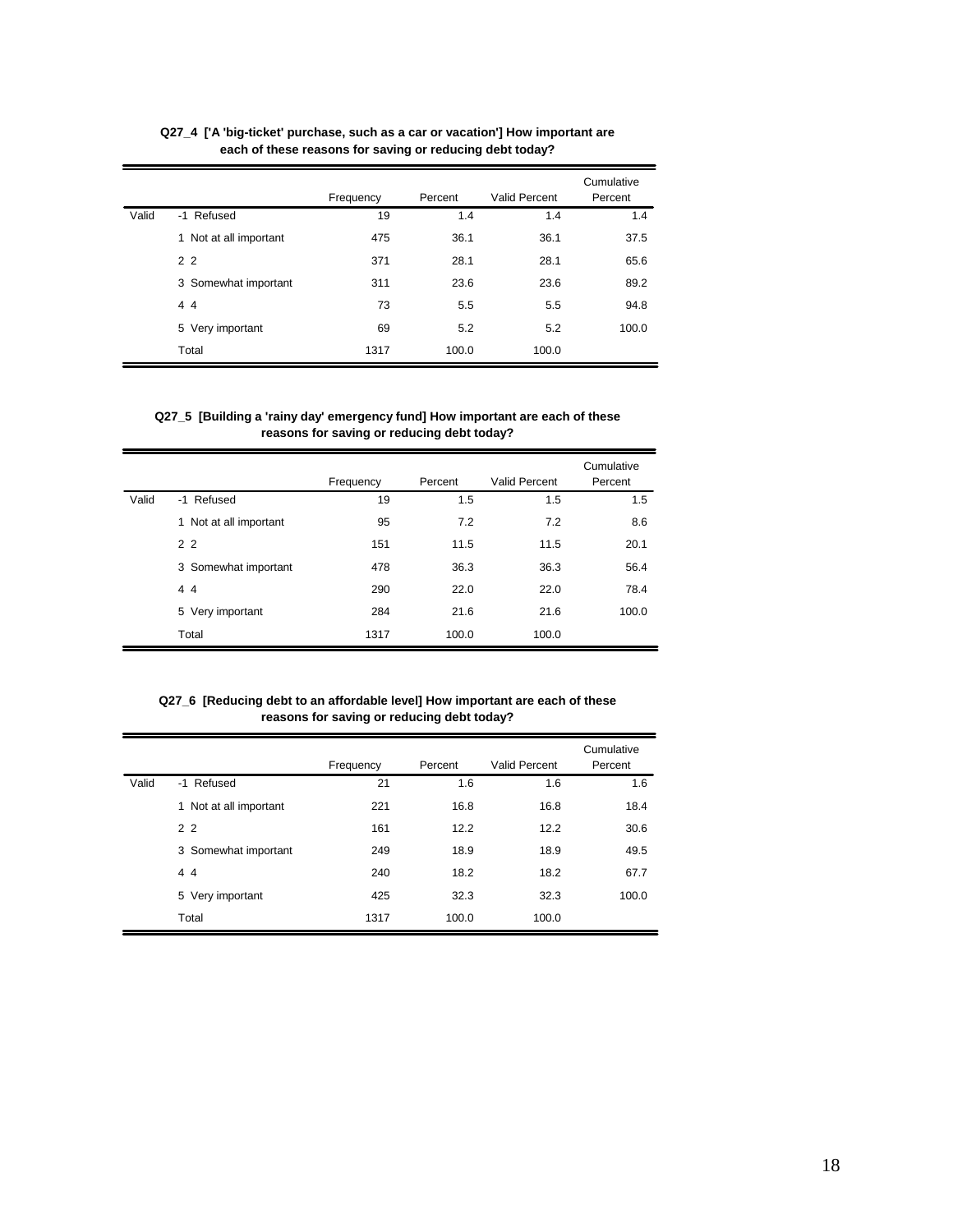|       |                                               | Frequency   | Percent | <b>Valid Percent</b> | Cumulative<br>Percent |
|-------|-----------------------------------------------|-------------|---------|----------------------|-----------------------|
| Valid | -1 Refused                                    | $\mathbf 0$ | .0      | .0                   | .0                    |
|       | 0 Not Checked                                 | 1309        | 99.4    | 99.4                 | 99.4                  |
|       | I am neither saving<br>1<br>nor reducing debt | 8           | .6      | .6                   | 100.0                 |
|       | Total                                         | 1317        | 100.0   | 100.0                |                       |

# **Q27\_7 [I am neither saving nor reducing debt] How important are each of these reasons for saving or reducing debt today?**

**Q28 The return on stocks over the long term has been about 6 percent per year above inflation. Before the downturn, did you expect the return on stocks to be lower, about the same, or higher?**

|         |                                           | Frequency | Percent | Valid Percent | Cumulative<br>Percent |
|---------|-------------------------------------------|-----------|---------|---------------|-----------------------|
| Valid   | -1 Refused                                | 14        | 1.1     | 1.1           | 1.1                   |
|         | 1 Lower (4.5 percent or less)             | 173       | 13.1    | 13.7          | 14.8                  |
|         | 2 About the same (4.5 to 7.5)<br>percent) | 756       | 57.4    | 59.7          | 74.5                  |
|         | 3 Higher (7.5 percent or more)            | 323       | 24.5    | 25.5          | 100.0                 |
|         | Total                                     | 1265      | 96.1    | 100.0         |                       |
| Missing | System                                    | 52        | 3.9     |               |                       |
| Total   |                                           | 1317      | 100.0   |               |                       |

#### **Q29 Between now and retirement, do you expect stock returns to be lower, about the same, or higher than the long-term average - about 6 percent above inflation?**

|         |                                                                                                  | Frequency | Percent | Valid Percent | Cumulative<br>Percent |
|---------|--------------------------------------------------------------------------------------------------|-----------|---------|---------------|-----------------------|
| Valid   | -1 Refused                                                                                       | 13        | 1.0     | 1.0           | 1.0                   |
|         | 1 Lower                                                                                          | 373       | 28.3    | 29.5          | 30.5                  |
|         | 2 About the same - about 6<br>percent above inflation                                            | 515       | 39.1    | 40.7          | 71.2                  |
|         | 3 Higher - meaning stocks will<br>bounce back and much of the<br>recent decline will be reversed | 365       | 27.7    | 28.8          | 100.0                 |
|         | Total                                                                                            | 1265      | 96.1    | 100.0         |                       |
| Missing | System                                                                                           | 52        | 3.9     |               |                       |
| Total   |                                                                                                  | 1317      | 100.0   |               |                       |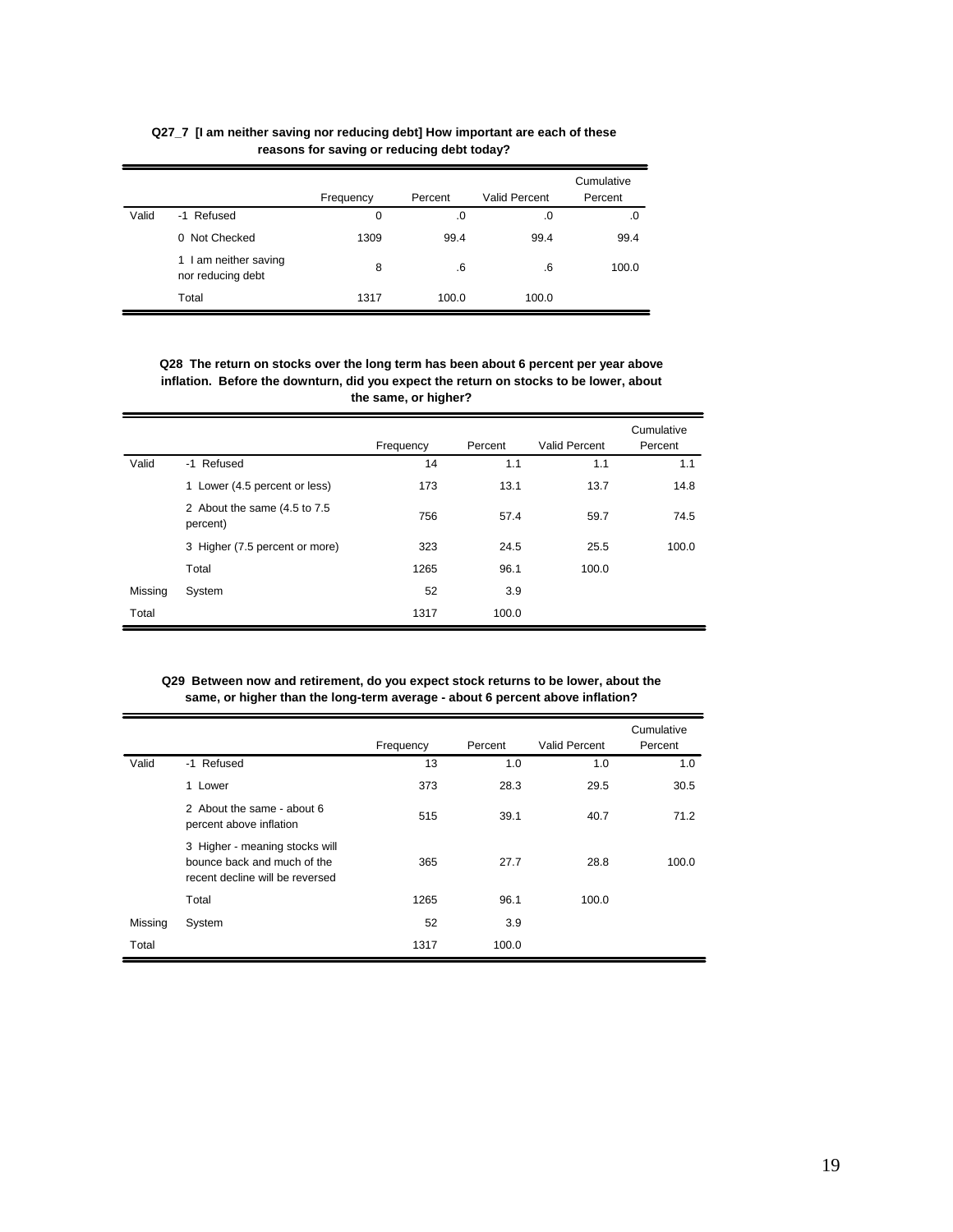|         |                      | Frequency | Percent | Valid Percent | Cumulative<br>Percent |
|---------|----------------------|-----------|---------|---------------|-----------------------|
| Valid   | -1 Refused           | 12        | .9      | 1.0           | 1.0                   |
|         | 1 Less confident     | 665       | 50.5    | 52.6          | 53.5                  |
|         | 2 About as confident | 538       | 40.8    | 42.5          | 96.0                  |
|         | 3 More confident     | 50        | 3.8     | 4.0           | 100.0                 |
|         | Total                | 1265      | 96.1    | 100.0         |                       |
| Missing | System               | 52        | 3.9     |               |                       |
| Total   |                      | 1317      | 100.0   |               |                       |

**Q30 Are you more confident, less confident, or about as confident as you were before the downturn in your expectations about future stock returns?**

**Q31 Have you (and your spouse) withdrawn funds or changed how much you contribute to 401(k)s, IRAs, or other savings for retirement in the past year?**

|         |                                                                | Frequency | Percent | Valid Percent | Cumulative<br>Percent |
|---------|----------------------------------------------------------------|-----------|---------|---------------|-----------------------|
| Valid   | -1 Refused                                                     | 3         | $\cdot$ | .3            | .3                    |
|         | 1 Withdrew funds from<br>retirement savings                    | 97        | 7.3     | 7.6           | 7.9                   |
|         | 2 Stopped or reduced<br>contributions to retirement<br>savings | 230       | 17.5    | 18.2          | 26.1                  |
|         | 3 Increased contributions<br>to retirement savings             | 92        | 7.0     | 7.3           | 33.3                  |
|         | 4 No change                                                    | 843       | 64.0    | 66.7          | 100.0                 |
|         | Total                                                          | 1265      | 96.1    | 100.0         |                       |
| Missing | System                                                         | 52        | 3.9     |               |                       |
| Total   |                                                                | 1317      | 100.0   |               |                       |

**Q32 Do you (and your spouse) intend to withdraw funds or change how much you contribute to 401(k)s, IRAs, or other savings for retirement sometime over the next 12 months?**

|         |                                                         | Frequency      | Percent | Valid Percent | Cumulative<br>Percent |
|---------|---------------------------------------------------------|----------------|---------|---------------|-----------------------|
| Valid   | -1 Refused                                              | $\overline{7}$ | $.5\,$  | .6            | .6                    |
|         | 1 Withdraw funds from<br>retirement savings             | 57             | 4.3     | 4.5           | 5.0                   |
|         | 2 Stop or reduce contributions<br>to retirement savings | 86             | 6.5     | 6.8           | 11.8                  |
|         | 3 Increase contributions to<br>retirement savings       | 173            | 13.1    | 13.6          | 25.5                  |
|         | 4 No change                                             | 943            | 71.6    | 74.5          | 100.0                 |
|         | Total                                                   | 1265           | 96.1    | 100.0         |                       |
| Missing | System                                                  | 52             | 3.9     |               |                       |
| Total   |                                                         | 1317           | 100.0   |               |                       |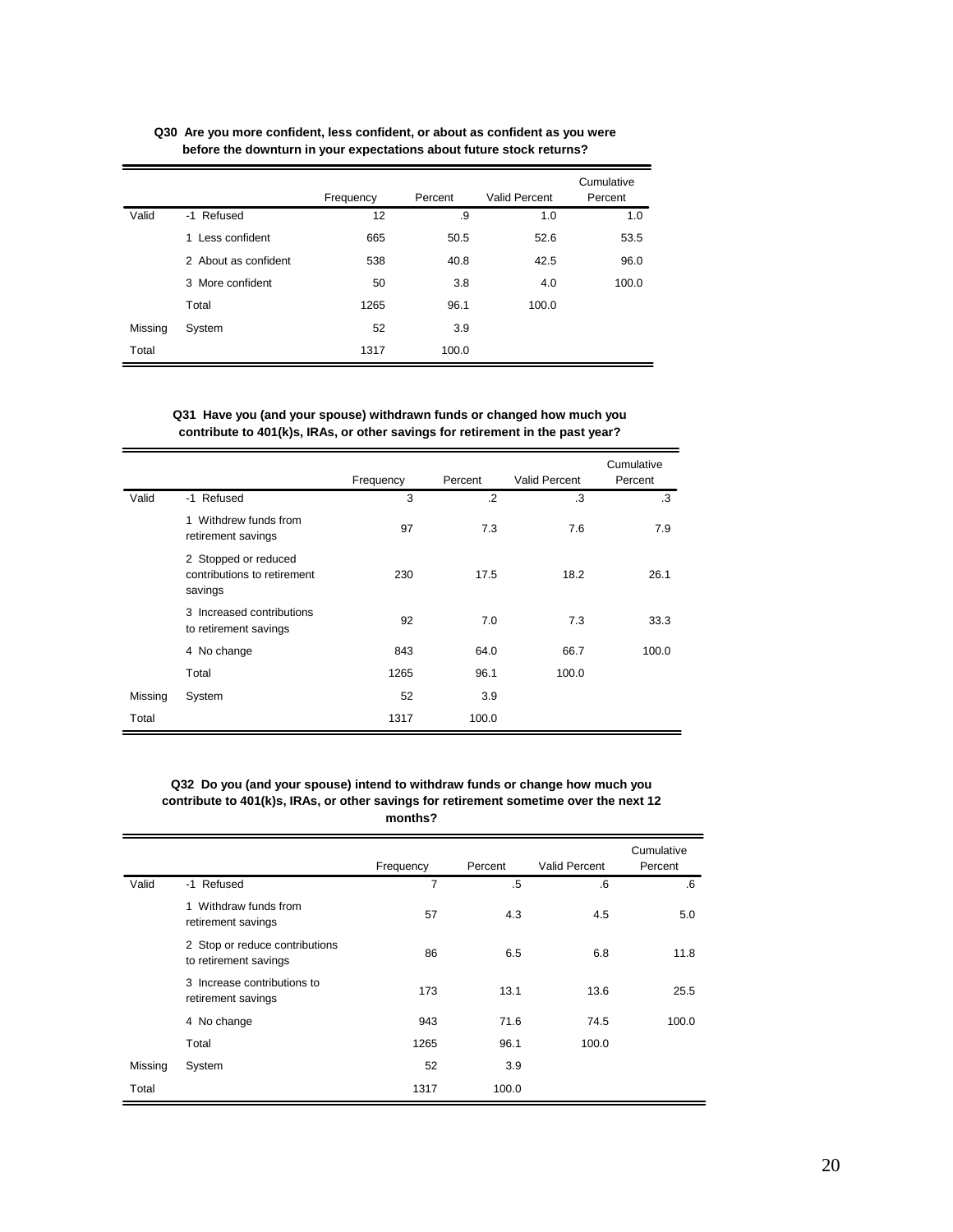|       |                 | Frequency | Percent | <b>Valid Percent</b> | Cumulative<br>Percent |
|-------|-----------------|-----------|---------|----------------------|-----------------------|
| Valid | -1 Refused      | 8         | .6      | .6                   | .6                    |
|       | Spend more<br>1 | 86        | 6.5     | 6.5                  | 7.1                   |
|       | 2 Spend less    | 776       | 59.0    | 59.0                 | 66.1                  |
|       | 3 No change     | 447       | 33.9    | 33.9                 | 100.0                 |
|       | Total           | 1317      | 100.0   | 100.0                |                       |

#### **Q33 Have you (and your spouse) changed how much of your income you spend as compared to last year?**

## **Q34 Is this change in saving primarily a reaction to your employment situation, your financial situation, or something else?**

|         |                        | Frequency | Percent | Valid Percent | Cumulative<br>Percent |
|---------|------------------------|-----------|---------|---------------|-----------------------|
| Valid   | -1 Refused             | 5         | $\cdot$ | .5            | .5                    |
|         | 1 Employment situation | 203       | 15.4    | 20.6          | 21.0                  |
|         | 2 Financial situation  | 534       | 40.5    | 54.1          | 75.1                  |
|         | 3 Something else       | 246       | 18.7    | 24.9          | 100.0                 |
|         | Total                  | 988       | 75.0    | 100.0         |                       |
| Missing | System                 | 330       | 25.0    |               |                       |
| Total   |                        | 1317      | 100.0   |               |                       |

**Q35\_1\_1 [Contributions - No change] Since the downturn began, have you (or your spouse) shifted how you allocate your contributions or the assets in your retirement accounts...?**

|         |        | Frequency | Percent | <b>Valid Percent</b> | Cumulative<br>Percent |
|---------|--------|-----------|---------|----------------------|-----------------------|
|         |        |           |         |                      |                       |
| Valid   | $0$ No | 301       | 22.9    | 23.8                 | 23.8                  |
|         | 1 Yes  | 964       | 73.2    | 76.2                 | 100.0                 |
|         | Total  | 1265      | 96.1    | 100.0                |                       |
| Missing | System | 52        | 3.9     |                      |                       |
| Total   |        | 1317      | 100.0   |                      |                       |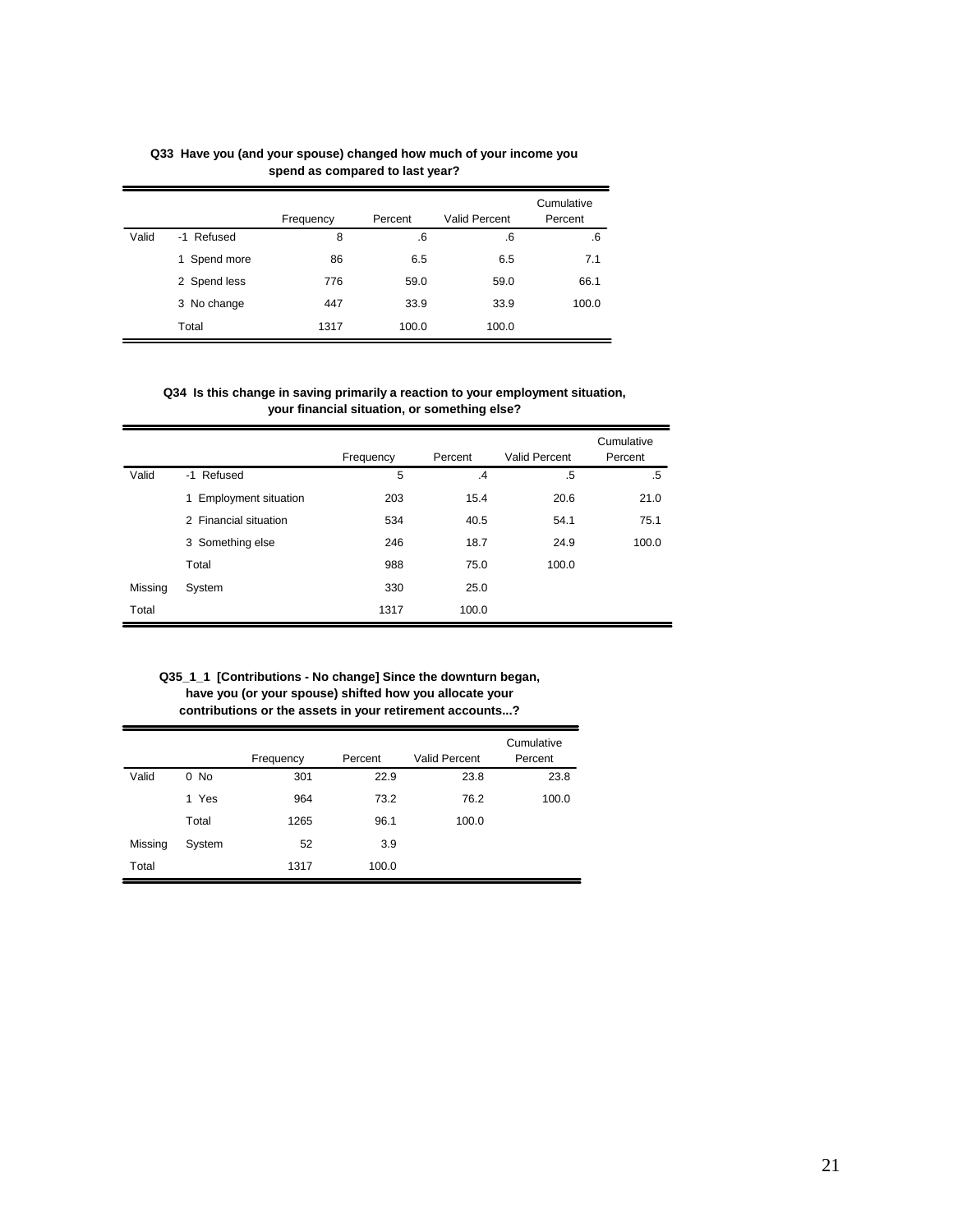| Q35 1 2 [Contributions - Shift toward stocks] Since the downturn |
|------------------------------------------------------------------|
| began, have you (or your spouse) shifted how you allocate your   |
| contributions or the assets in your retirement accounts?         |

|         |        | Frequency | Percent | <b>Valid Percent</b> | Cumulative<br>Percent |
|---------|--------|-----------|---------|----------------------|-----------------------|
| Valid   | $0$ No | 1214      | 92.2    | 96.0                 | 96.0                  |
|         | 1 Yes  | 51        | 3.9     | 4.0                  | 100.0                 |
|         | Total  | 1265      | 96.1    | 100.0                |                       |
| Missing | System | 52        | 3.9     |                      |                       |
| Total   |        | 1317      | 100.0   |                      |                       |

**Q35\_1\_3 [Contributions - Shift toward bonds] Since the downturn began, have you (or your spouse) shifted how you allocate your contributions or the assets in your retirement accounts...?**

|         |        |           |         |                      | Cumulative |
|---------|--------|-----------|---------|----------------------|------------|
|         |        | Frequency | Percent | <b>Valid Percent</b> | Percent    |
| Valid   | $0$ No | 1143      | 86.7    | 90.3                 | 90.3       |
|         | 1 Yes  | 123       | 9.3     | 9.7                  | 100.0      |
|         | Total  | 1265      | 96.1    | 100.0                |            |
| Missing | System | 52        | 3.9     |                      |            |
| Total   |        | 1317      | 100.0   |                      |            |

**Q35\_1\_4 [Contributions - Shift toward cash] Since the downturn began, have you (or your spouse) shifted how you allocate your contributions or the assets in your retirement accounts...?**

|         |        |           |         |                      | Cumulative |
|---------|--------|-----------|---------|----------------------|------------|
|         |        | Frequency | Percent | <b>Valid Percent</b> | Percent    |
| Valid   | $0$ No | 1128      | 85.6    | 89.1                 | 89.1       |
|         | 1 Yes  | 137       | 10.4    | 10.9                 | 100.0      |
|         | Total  | 1265      | 96.1    | 100.0                |            |
| Missing | System | 52        | 3.9     |                      |            |
| Total   |        | 1317      | 100.0   |                      |            |

**Q35\_1\_5 [Contributions - Refused] Since the downturn began, have you (or your spouse) shifted how you allocate your contributions or the assets in your retirement accounts...?**

|         |        |           |         |                      | Cumulative |
|---------|--------|-----------|---------|----------------------|------------|
|         |        | Frequency | Percent | <b>Valid Percent</b> | Percent    |
| Valid   | $0$ No | 1249      | 94.8    | 98.7                 | 98.7       |
|         | 1 Yes  | 17        | 1.3     | 1.3                  | 100.0      |
|         | Total  | 1265      | 96.1    | 100.0                |            |
| Missing | System | 52        | 3.9     |                      |            |
| Total   |        | 1317      | 100.0   |                      |            |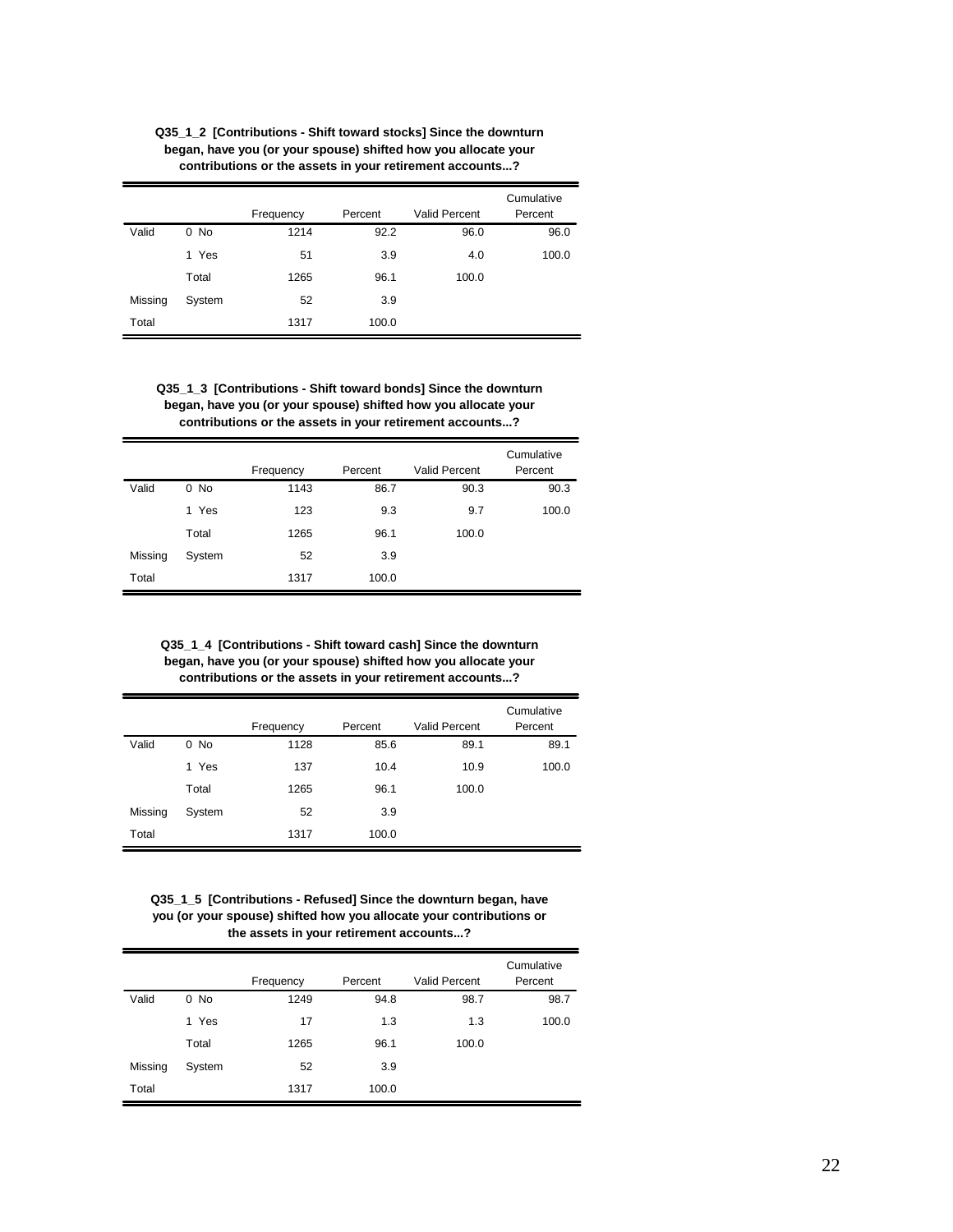|         | contributions or the assets in your retirement accounts? |           |         |                      |                       |  |  |
|---------|----------------------------------------------------------|-----------|---------|----------------------|-----------------------|--|--|
|         |                                                          | Frequency | Percent | <b>Valid Percent</b> | Cumulative<br>Percent |  |  |
| Valid   | $0$ No                                                   | 320       | 24.3    | 25.3                 | 25.3                  |  |  |
|         | 1 Yes                                                    | 945       | 71.7    | 74.7                 | 100.0                 |  |  |
|         | Total                                                    | 1265      | 96.1    | 100.0                |                       |  |  |
| Missing | System                                                   | 52        | 3.9     |                      |                       |  |  |

1317 100.0

Total

**Q35\_2\_1 [Assets in Account - No change] Since the downturn began, have you (or your spouse) shifted how you allocate your**

**Q35\_2\_2 [Assets in Account - Shift toward stocks] Since the downturn began, have you (or your spouse) shifted how you allocate your contributions or the assets in your retirement accounts...?**

|         |        | Frequency | Percent | <b>Valid Percent</b> | Cumulative<br>Percent |
|---------|--------|-----------|---------|----------------------|-----------------------|
| Valid   | 0 No   | 1216      | 92.3    | 96.1                 | 96.1                  |
|         | 1 Yes  | 49        | 3.7     | 3.9                  | 100.0                 |
|         | Total  | 1265      | 96.1    | 100.0                |                       |
| Missing | System | 52        | 3.9     |                      |                       |
| Total   |        | 1317      | 100.0   |                      |                       |

**Q35\_2\_3 [Assets in Account - Shift toward bonds] Since the downturn began, have you (or your spouse) shifted how you allocate your contributions or the assets in your retirement accounts...?**

|         |        |           |         |               | Cumulative |
|---------|--------|-----------|---------|---------------|------------|
|         |        | Frequency | Percent | Valid Percent | Percent    |
| Valid   | $0$ No | 1129      | 85.7    | 89.3          | 89.3       |
|         | 1 Yes  | 136       | 10.3    | 10.7          | 100.0      |
|         | Total  | 1265      | 96.1    | 100.0         |            |
| Missing | System | 52        | 3.9     |               |            |
| Total   |        | 1317      | 100.0   |               |            |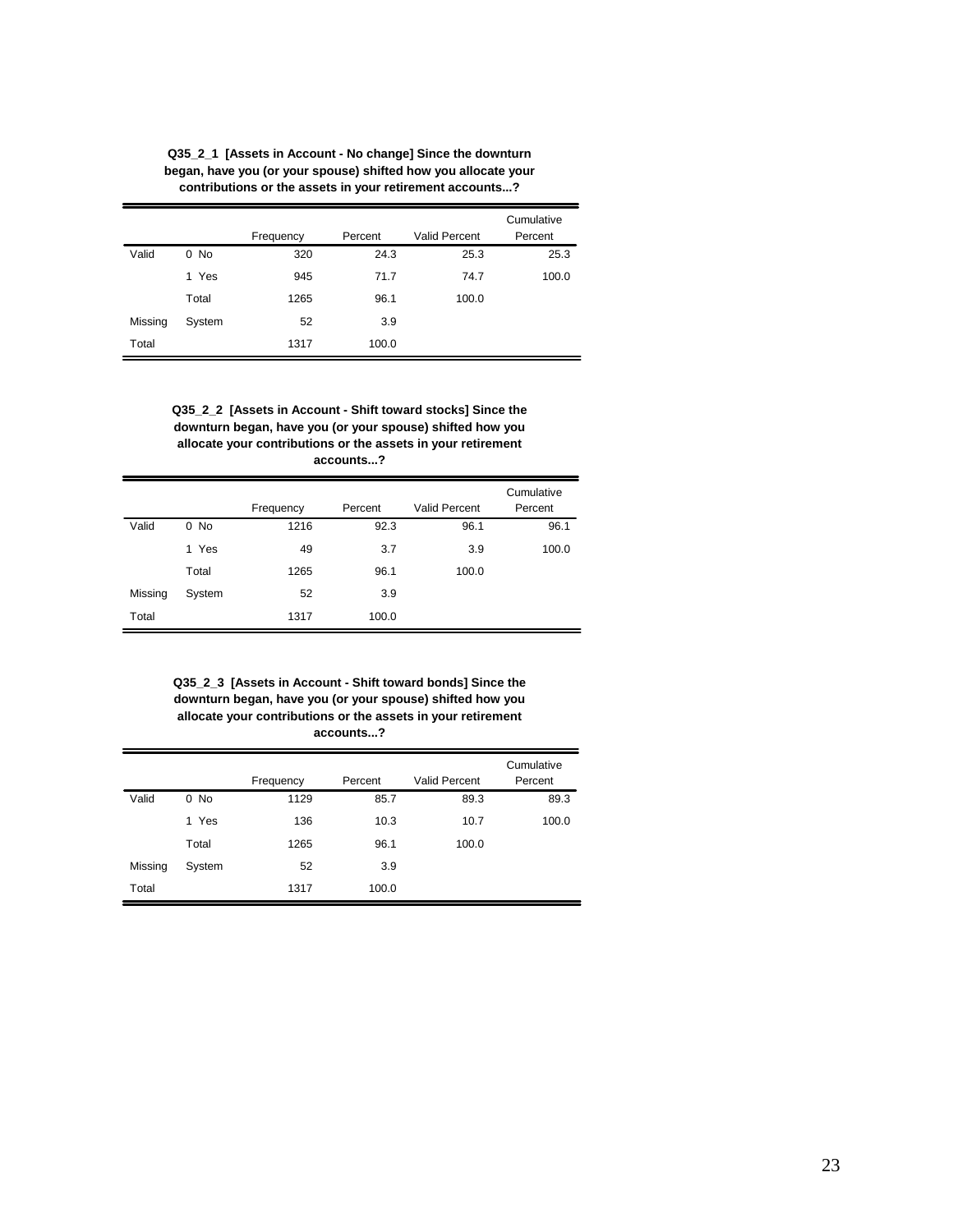|         |        |           |         |                      | Cumulative |
|---------|--------|-----------|---------|----------------------|------------|
|         |        | Frequency | Percent | <b>Valid Percent</b> | Percent    |
| Valid   | $0$ No | 1115      | 84.7    | 88.2                 | 88.2       |
|         | 1 Yes  | 150       | 11.4    | 11.8                 | 100.0      |
|         | Total  | 1265      | 96.1    | 100.0                |            |
| Missing | System | 52        | 3.9     |                      |            |
| Total   |        | 1317      | 100.0   |                      |            |

**Q35\_2\_4 [Assets in Account - Shift toward cash] Since the downturn began, have you (or your spouse) shifted how you allocate your contributions or the assets in your retirement accounts...?**

## **Q35\_2\_5 [Assets in Account - Refused] Since the downturn began, have you (or your spouse) shifted how you allocate your contributions or the assets in your retirement accounts...?**

|         |        |           |         |                      | Cumulative |
|---------|--------|-----------|---------|----------------------|------------|
|         |        | Frequency | Percent | <b>Valid Percent</b> | Percent    |
| Valid   | $0$ No | 1250      | 94.9    | 98.8                 | 98.8       |
|         | 1 Yes  | 15        | 1.1     | 1.2                  | 100.0      |
|         | Total  | 1265      | 96.1    | 100.0                |            |
| Missing | System | 52        | 3.9     |                      |            |
| Total   |        | 1317      | 100.0   |                      |            |

**Q36\_1\_1 [Contributions - No change] Do you intend to change these allocations over the next 12 months?**

|         |        |           | Percent | Valid Percent | Cumulative<br>Percent |
|---------|--------|-----------|---------|---------------|-----------------------|
|         |        | Frequency |         |               |                       |
| Valid   | $0$ No | 205       | 15.6    | 16.2          | 16.2                  |
|         | 1 Yes  | 1060      | 80.5    | 83.8          | 100.0                 |
|         | Total  | 1265      | 96.1    | 100.0         |                       |
| Missing | System | 52        | 3.9     |               |                       |
| Total   |        | 1317      | 100.0   |               |                       |

**Q36\_1\_2 [Contributions - Shift toward stocks] Do you intend to change these allocations over the next 12 months?**

|         |        |           |         |                      | Cumulative |
|---------|--------|-----------|---------|----------------------|------------|
|         |        | Frequency | Percent | <b>Valid Percent</b> | Percent    |
| Valid   | $0$ No | 1167      | 88.6    | 92.2                 | 92.2       |
|         | 1 Yes  | 98        | 7.5     | 7.8                  | 100.0      |
|         | Total  | 1265      | 96.1    | 100.0                |            |
| Missing | System | 52        | 3.9     |                      |            |
| Total   |        | 1317      | 100.0   |                      |            |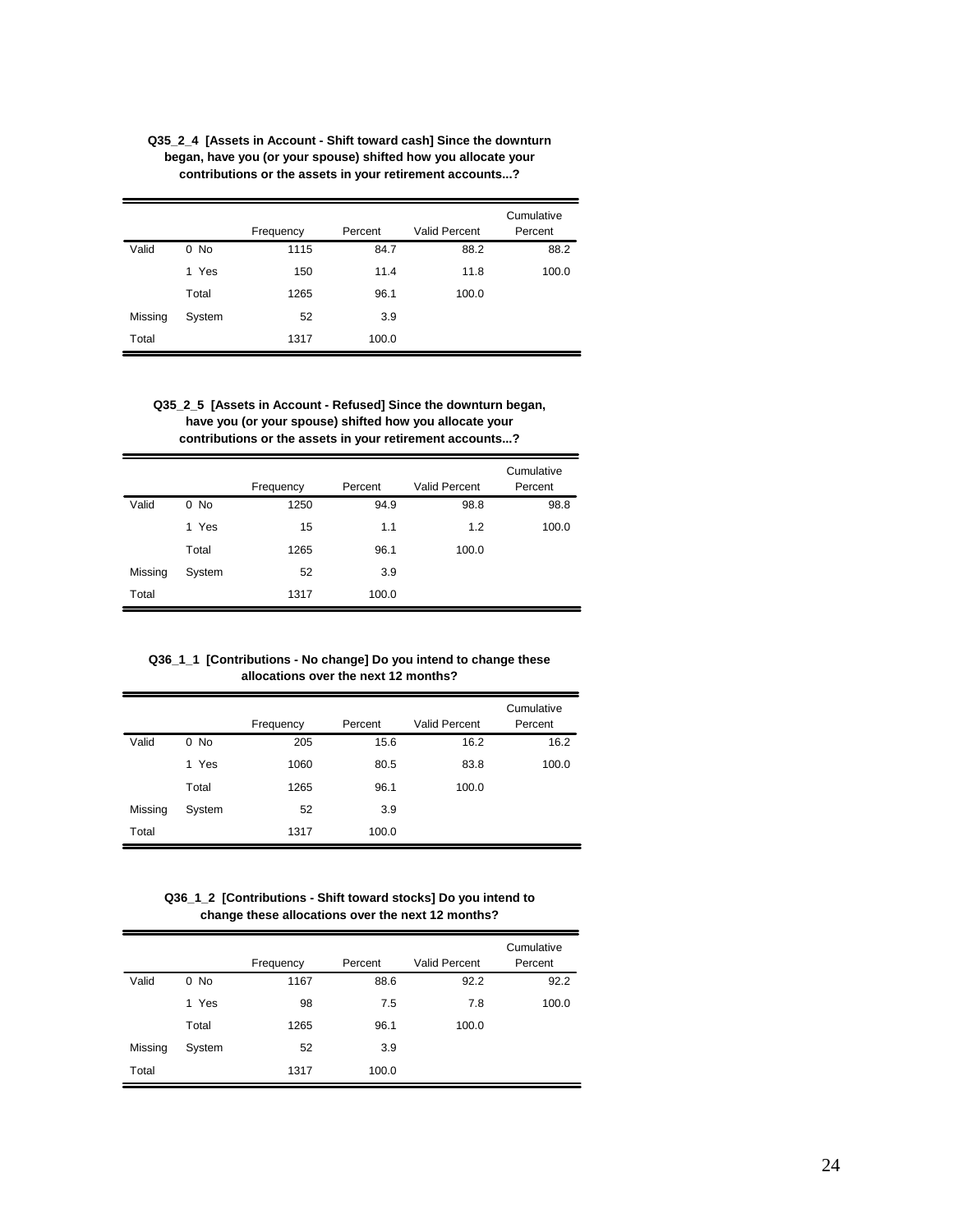|         |        | Frequency | Percent | <b>Valid Percent</b> | Cumulative<br>Percent |
|---------|--------|-----------|---------|----------------------|-----------------------|
| Valid   | $0$ No | 1216      | 92.3    | 96.1                 | 96.1                  |
|         | 1 Yes  | 50        | 3.8     | 3.9                  | 100.0                 |
|         | Total  | 1265      | 96.1    | 100.0                |                       |
| Missing | System | 52        | 3.9     |                      |                       |
| Total   |        | 1317      | 100.0   |                      |                       |

**Q36\_1\_3 [Contributions - Shift toward bonds] Do you intend to change these allocations over the next 12 months?**

#### **Q36\_1\_4 [Contributions - Shift toward cash] Do you intend to change these allocations over the next 12 months?**

|         |        |           |         |                      | Cumulative |
|---------|--------|-----------|---------|----------------------|------------|
|         |        | Frequency | Percent | <b>Valid Percent</b> | Percent    |
| Valid   | 0 No   | 1209      | 91.8    | 95.6                 | 95.6       |
|         | 1 Yes  | 56        | 4.3     | 4.4                  | 100.0      |
|         | Total  | 1265      | 96.1    | 100.0                |            |
| Missing | System | 52        | 3.9     |                      |            |
| Total   |        | 1317      | 100.0   |                      |            |

**Q36\_1\_5 [Contributions - Refused] Do you intend to change these allocations over the next 12 months?**

|         |        | Frequency | Percent | Valid Percent | Cumulative<br>Percent |
|---------|--------|-----------|---------|---------------|-----------------------|
| Valid   | $0$ No | 1247      | 94.7    | 98.6          | 98.6                  |
|         | 1 Yes  | 18        | 1.3     | 1.4           | 100.0                 |
|         |        |           |         |               |                       |
|         | Total  | 1265      | 96.1    | 100.0         |                       |
| Missing | System | 52        | 3.9     |               |                       |
| Total   |        | 1317      | 100.0   |               |                       |

**Q36\_2\_1 [Assets in Account - No change] Do you intend to change these allocations over the next 12 months?**

|         |        |           |         |                      | Cumulative |
|---------|--------|-----------|---------|----------------------|------------|
|         |        | Frequency | Percent | <b>Valid Percent</b> | Percent    |
| Valid   | $0$ No | 257       | 19.5    | 20.3                 | 20.3       |
|         | 1 Yes  | 1008      | 76.5    | 79.7                 | 100.0      |
|         | Total  | 1265      | 96.1    | 100.0                |            |
| Missing | System | 52        | 3.9     |                      |            |
| Total   |        | 1317      | 100.0   |                      |            |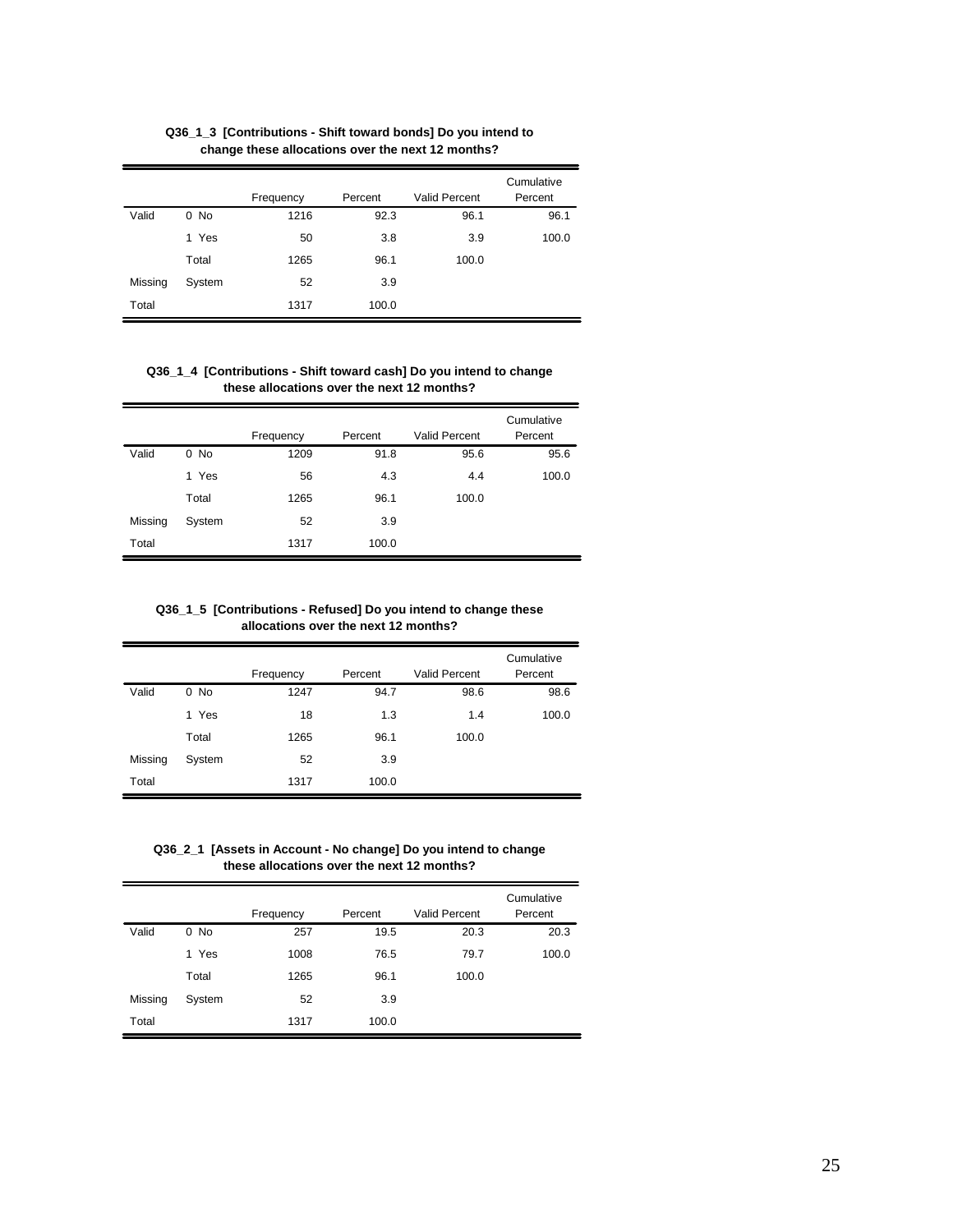|         |        |           |         |                      | Cumulative |
|---------|--------|-----------|---------|----------------------|------------|
|         |        | Frequency | Percent | <b>Valid Percent</b> | Percent    |
| Valid   | $0$ No | 1159      | 88.0    | 91.6                 | 91.6       |
|         | 1 Yes  | 106       | 8.0     | 8.4                  | 100.0      |
|         | Total  | 1265      | 96.1    | 100.0                |            |
| Missing | System | 52        | 3.9     |                      |            |
| Total   |        | 1317      | 100.0   |                      |            |

**Q36\_2\_2 [Assets in Account - Shift toward stocks] Do you intend to change these allocations over the next 12 months?**

#### **Q36\_2\_3 [Assets in Account - Shift toward bonds] Do you intend to change these allocations over the next 12 months?**

|         |        |           |         |                      | Cumulative |
|---------|--------|-----------|---------|----------------------|------------|
|         |        | Frequency | Percent | <b>Valid Percent</b> | Percent    |
| Valid   | $0$ No | 1201      | 91.2    | 95.0                 | 95.0       |
|         | 1 Yes  | 64        | 4.8     | 5.0                  | 100.0      |
|         | Total  | 1265      | 96.1    | 100.0                |            |
| Missing | System | 52        | 3.9     |                      |            |
| Total   |        | 1317      | 100.0   |                      |            |

**Q36\_2\_4 [Assets in Account - Shift toward cash] Do you intend to change these allocations over the next 12 months?**

|         |        | Frequency | Percent | <b>Valid Percent</b> | Cumulative<br>Percent |
|---------|--------|-----------|---------|----------------------|-----------------------|
| Valid   | $0$ No | 1166      | 88.5    | 92.2                 | 92.2                  |
|         |        |           |         |                      |                       |
|         | 1 Yes  | 99        | 7.5     | 7.8                  | 100.0                 |
|         | Total  | 1265      | 96.1    | 100.0                |                       |
| Missing | System | 52        | 3.9     |                      |                       |
| Total   |        | 1317      | 100.0   |                      |                       |

**Q36\_2\_5 [Assets in Account - Refused] Do you intend to change these allocations over the next 12 months?**

|         |        |           |         |                      | Cumulative |
|---------|--------|-----------|---------|----------------------|------------|
|         |        | Frequency | Percent | <b>Valid Percent</b> | Percent    |
| Valid   | $0$ No | 1252      | 95.0    | 98.9                 | 98.9       |
|         | 1 Yes  | 14        | 1.0     | 1.1                  | 100.0      |
|         | Total  | 1265      | 96.1    | 100.0                |            |
| Missing | System | 52        | 3.9     |                      |            |
| Total   |        | 1317      | 100.0   |                      |            |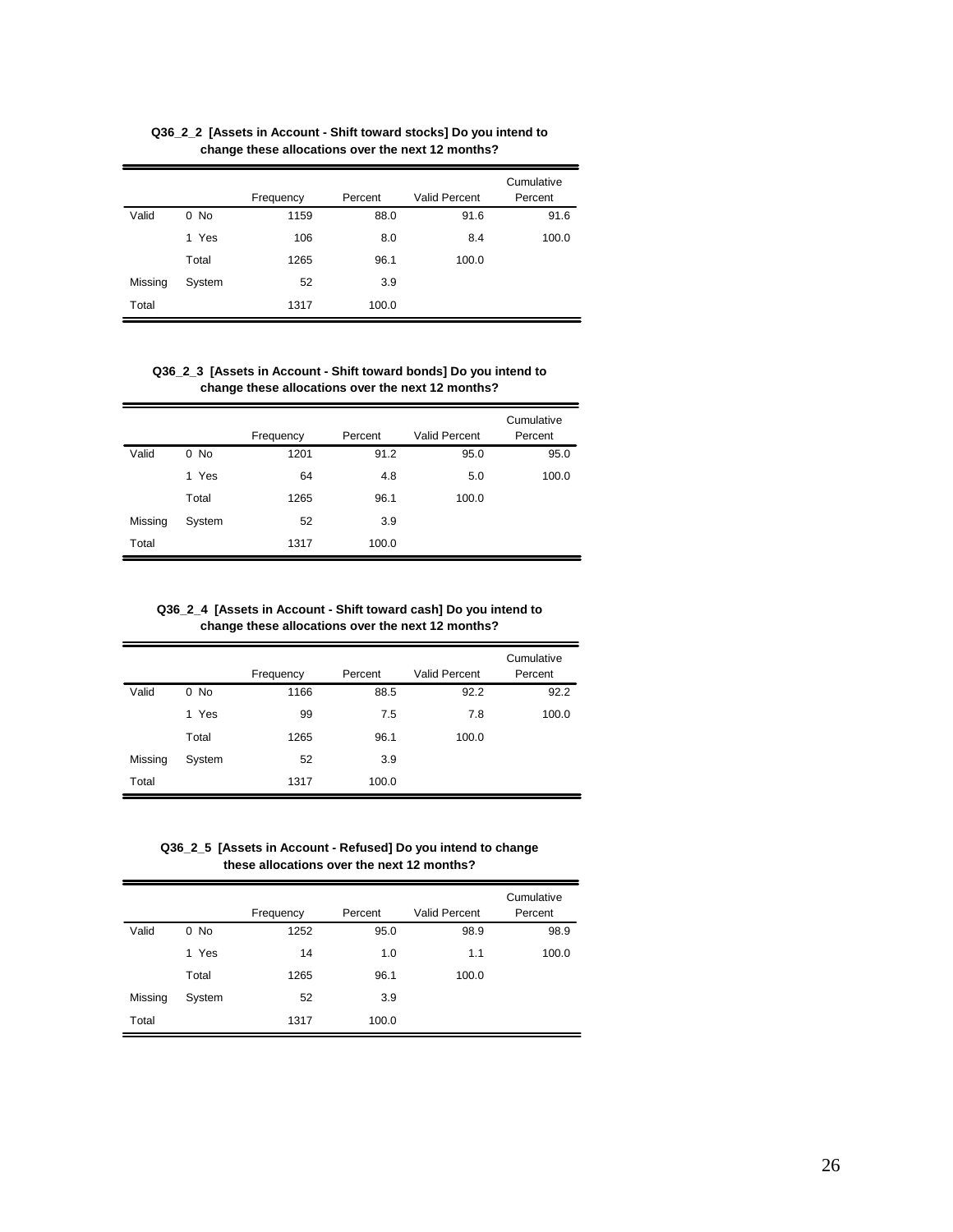|       |                                | Frequency | Percent | Valid Percent | Cumulative<br>Percent |
|-------|--------------------------------|-----------|---------|---------------|-----------------------|
| Valid | -1 Refused                     | 10        | .8      | .8            | .8                    |
|       | 1 Retire earlier               | 10        | .8      | .8            | 1.5                   |
|       | 2 No change                    | 767       | 58.2    | 58.2          | 59.8                  |
|       | 3 Retire 1 year later          | 49        | 3.7     | 3.7           | 63.5                  |
|       | 4 Retire 2 years later         | 107       | 8.1     | 8.1           | 71.6                  |
|       | 5 Retire 3 years later         | 88        | 6.7     | 6.7           | 78.3                  |
|       | 6 Retire 4 or more years later | 286       | 21.7    | 21.7          | 100.0                 |
|       | Total                          | 1317      | 100.0   | 100.0         |                       |

## **Q37\_1 [Yourself] Have you changed the age you expect to retire in response to the recession or financial downturn?**

#### **Q37\_2 [Your spouse] Have you changed the age you expect to retire in response to the recession or financial downturn?**

|         |                                | Frequency | Percent | Valid Percent | Cumulative<br>Percent |
|---------|--------------------------------|-----------|---------|---------------|-----------------------|
| Valid   | -1 Refused                     | 7         | .5      | 1.0           | 1.0                   |
|         | 1 Retire earlier               | 5         | .4      | .7            | 1.7                   |
|         | 2 No change                    | 470       | 35.7    | 66.8          | 68.5                  |
|         | 3 Retire 1 year later          | 19        | 1.4     | 2.6           | 71.1                  |
|         | 4 Retire 2 years later         | 50        | 3.8     | 7.1           | 78.2                  |
|         | 5 Retire 3 years later         | 33        | 2.5     | 4.7           | 82.9                  |
|         | 6 Retire 4 or more years later | 120       | 9.1     | 17.1          | 100.0                 |
|         | Total                          | 704       | 53.5    | 100.0         |                       |
| Missing | System                         | 613       | 46.5    |               |                       |
| Total   |                                | 1317      | 100.0   |               |                       |

**Q41\_1 [Most likely] If the financial decline is not reversed, indicate what you think the most likely, next most likely, and least likely way your household would absorb the loss if limited to the three choices listed.**

|         |                              | Frequency | Percent | <b>Valid Percent</b> | Cumulative<br>Percent |
|---------|------------------------------|-----------|---------|----------------------|-----------------------|
| Valid   | -1 Refused                   | 48        | 3.7     | 8.1                  | 8.1                   |
|         | 1 Save more                  | 137       | 10.4    | 23.0                 | 31.0                  |
|         | 2 Retire later               | 251       | 19.1    | 42.0                 | 73.0                  |
|         | 3 Live on less in retirement | 161       | 12.3    | 27.0                 | 100.0                 |
|         | Total                        | 598       | 45.4    | 100.0                |                       |
| Missing | System                       | 719       | 54.6    |                      |                       |
| Total   |                              | 1317      | 100.0   |                      |                       |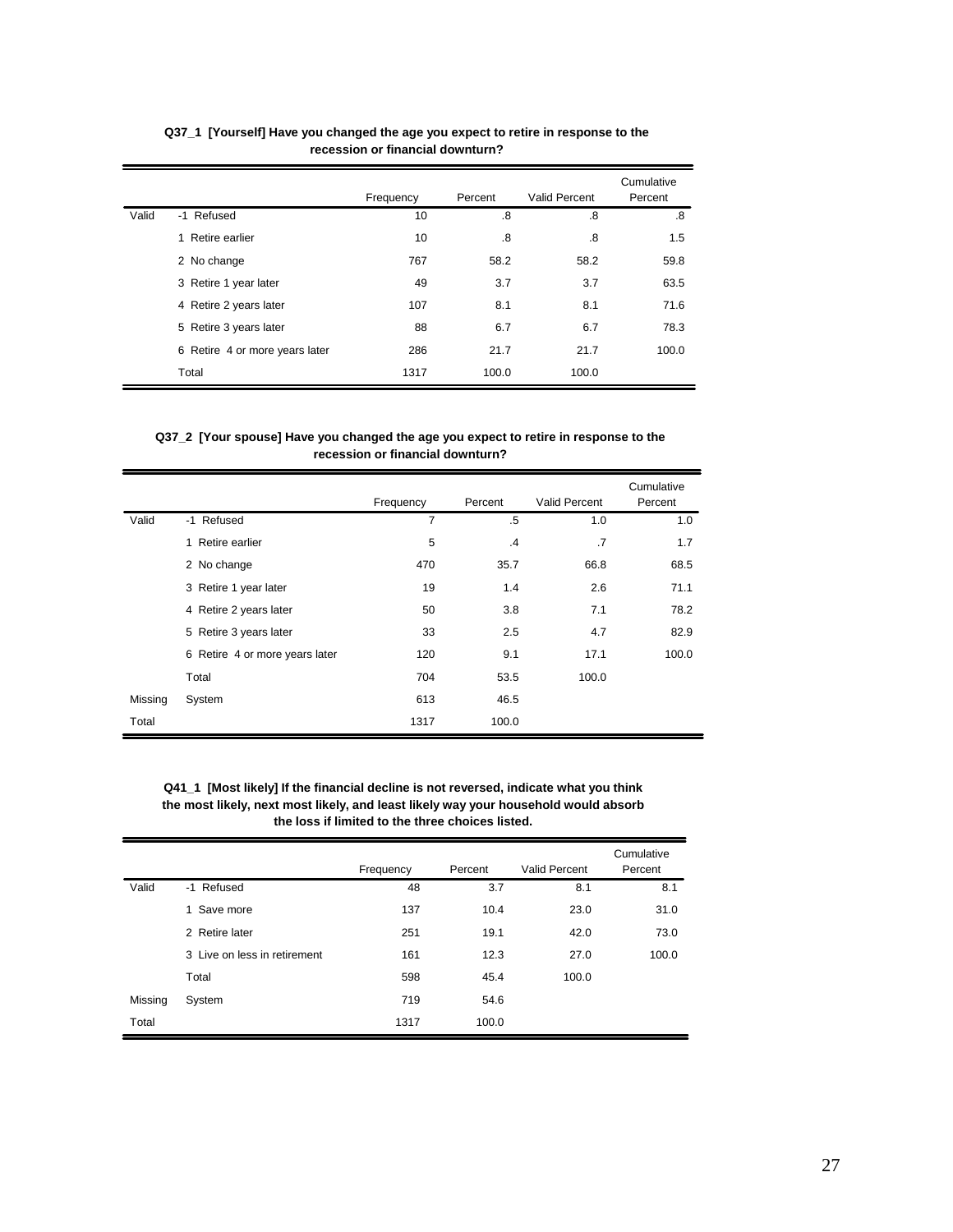|         | loss if limited to the three choices listed. |           |         |               |                       |  |  |  |  |
|---------|----------------------------------------------|-----------|---------|---------------|-----------------------|--|--|--|--|
|         |                                              | Frequency | Percent | Valid Percent | Cumulative<br>Percent |  |  |  |  |
| Valid   | -1 Refused                                   | 111       | 8.4     | 18.5          | 18.5                  |  |  |  |  |
|         | 1 Save more                                  | 126       | 9.5     | 21.0          | 39.5                  |  |  |  |  |
|         | 2 Retire later                               | 155       | 11.8    | 25.9          | 65.5                  |  |  |  |  |
|         | 3 Live on less in retirement                 | 207       | 15.7    | 34.5          | 100.0                 |  |  |  |  |
|         | Total                                        | 598       | 45.4    | 100.0         |                       |  |  |  |  |
| Missing | System                                       | 719       | 54.6    |               |                       |  |  |  |  |

**Q41\_2 [Next most] If the financial decline is not reversed, indicate what you think the most likely, next most likely, and least likely way your household would absorb the**

## **Q41\_3 [Least likely] If the financial decline is not reversed, indicate what you think the most likely, next most likely, and least likely way your household would absorb the loss if limited to the three choices listed.**

Total

1317 100.0

|         |                              | Frequency | Percent | <b>Valid Percent</b> | Cumulative<br>Percent |
|---------|------------------------------|-----------|---------|----------------------|-----------------------|
| Valid   | -1 Refused                   | 109       | 8.2     | 18.1                 | 18.1                  |
|         | 1 Save more                  | 235       | 17.8    | 39.3                 | 57.4                  |
|         | 2 Retire later               | 78        | 5.9     | 13.1                 | 70.5                  |
|         | 3 Live on less in retirement | 177       | 13.4    | 29.5                 | 100.0                 |
|         | Total                        | 598       | 45.4    | 100.0                |                       |
| Missing | System                       | 719       | 54.6    |                      |                       |
| Total   |                              | 1317      | 100.0   |                      |                       |

#### **Q41\_4 [All about the same] If the financial decline is not reversed, indicate what you think the most likely, next most likely, and least likely way your household would absorb the loss if limited to the three choices listed.**

|         |                         | Frequency | Percent | Valid Percent | Cumulative<br>Percent |
|---------|-------------------------|-----------|---------|---------------|-----------------------|
| Valid   | 0 Not Checked           | 559       | 42.5    | 93.5          | 93.5                  |
|         | All about the same<br>1 | 39        | 3.0     | 6.5           | 100.0                 |
|         | Total                   | 598       | 45.4    | 100.0         |                       |
| Missing | System                  | 719       | 54.6    |               |                       |
| Total   |                         | 1317      | 100.0   |               |                       |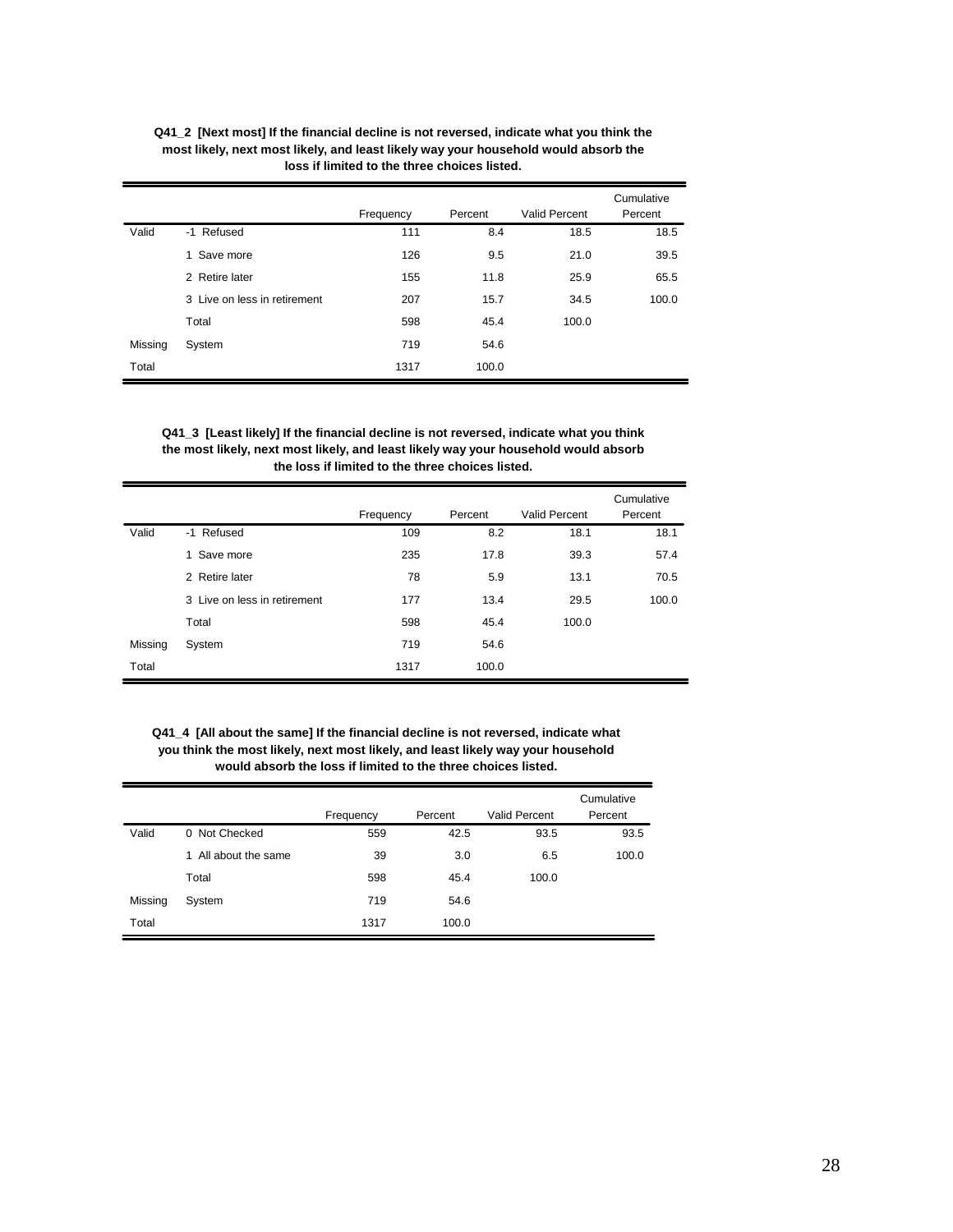|         |                | Frequency | Percent | Valid Percent | Cumulative<br>Percent |
|---------|----------------|-----------|---------|---------------|-----------------------|
| Valid   | -1 Refused     | 11        | .8      | 1.8           | 1.8                   |
|         | 1 Save less    | 52        | 3.9     | 8.6           | 10.4                  |
|         | 2 No change    | 149       | 11.3    | 24.9          | 35.3                  |
|         | 3 0-3% more    | 147       | 11.2    | 24.6          | 59.8                  |
|         | 4 3-6% more    | 98        | 7.4     | 16.3          | 76.2                  |
|         | 5 6-9% more    | 44        | 3.3     | 7.4           | 83.5                  |
|         | $6 > 9\%$ more | 99        | 7.5     | 16.5          | 100.0                 |
|         | Total          | 598       | 45.4    | 100.0         |                       |
| Missing | System         | 719       | 54.6    |               |                       |
| Total   |                | 1317      | 100.0   |               |                       |

**Q42\_1 [Change in retirement saving (as percent of earnings): ] Indicate what you think those changes would be.**

**Q42\_2 [Change in retirement age: ] Indicate what you think those changes would be.**

|         |                                | Frequency      | Percent   | <b>Valid Percent</b> | Cumulative<br>Percent |
|---------|--------------------------------|----------------|-----------|----------------------|-----------------------|
| Valid   | -1 Refused                     | $\overline{2}$ | $\cdot$ 1 | .3                   | .3                    |
|         | 1 Retire earlier               | 2              | $\cdot$   | .4                   | $6^{\circ}$           |
|         | 2 No change                    | 128            | 9.7       | 21.4                 | 22.1                  |
|         | 3 Retire 1 year later          | 46             | 3.5       | 7.6                  | 29.7                  |
|         | 4 Retire 2 years later         | 139            | 10.5      | 23.2                 | 52.9                  |
|         | 5 Retire 3 years later         | 89             | 6.7       | 14.8                 | 67.7                  |
|         | 6 Retire 4 or more years later | 193            | 14.7      | 32.3                 | 100.0                 |
|         | Total                          | 598            | 45.4      | 100.0                |                       |
| Missing | System                         | 719            | 54.6      |                      |                       |
| Total   |                                | 1317           | 100.0     |                      |                       |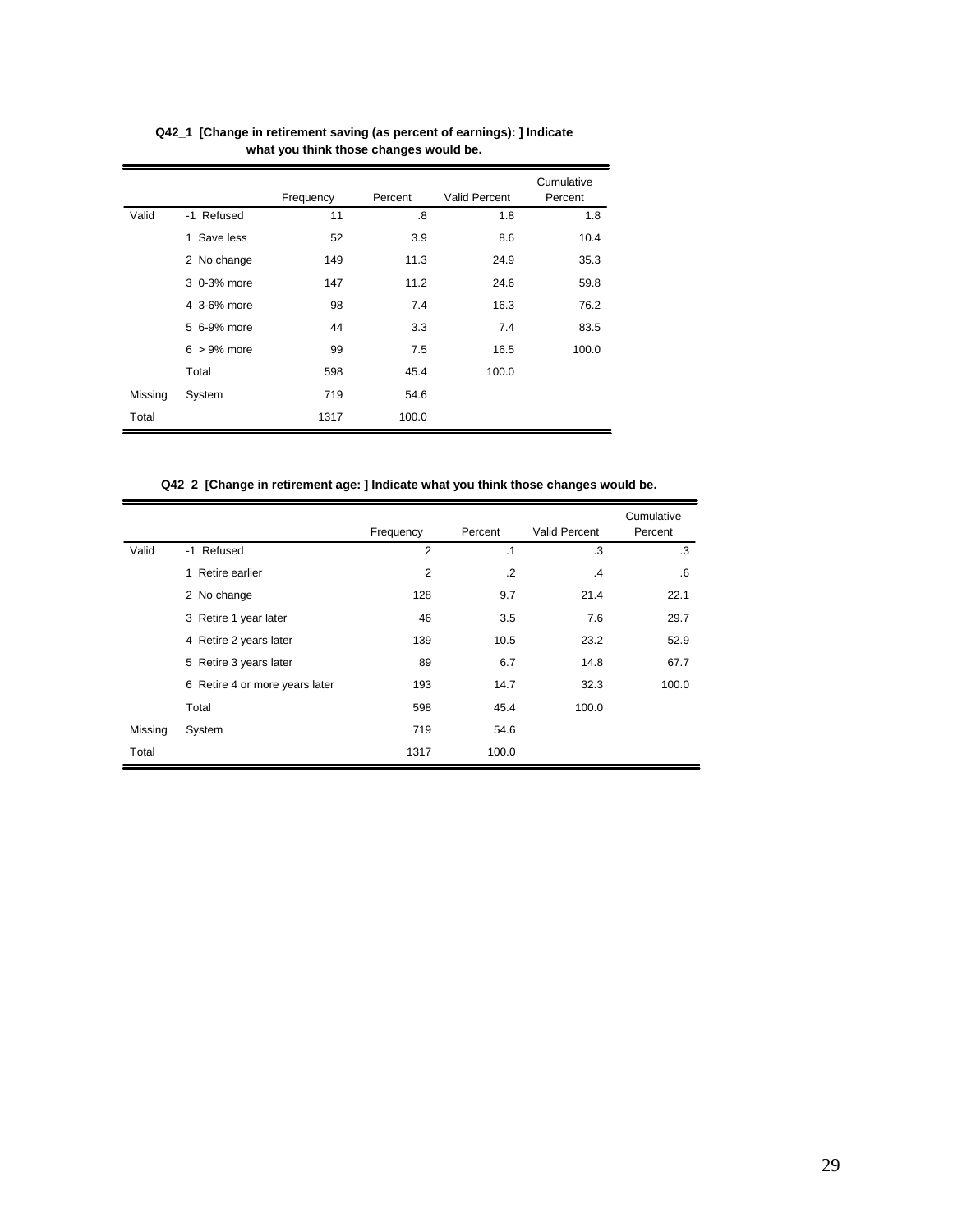|         |                 | Frequency | Percent | <b>Valid Percent</b> | Cumulative<br>Percent |
|---------|-----------------|-----------|---------|----------------------|-----------------------|
| Valid   | -1 Refused      | 14        | 1.0     | 2.3                  | 2.3                   |
|         | 1 No decline    | 57        | 4.3     | 9.5                  | 11.8                  |
|         | 2 0-3% less     | 86        | 6.6     | 14.4                 | 26.2                  |
|         | 3 3-6% less     | 158       | 12.0    | 26.5                 | 52.7                  |
|         | 4 6-9% less     | 103       | 7.8     | 17.2                 | 69.9                  |
|         | 5 9-12% less    | 76        | 5.8     | 12.7                 | 82.6                  |
|         | $6 > 12\%$ less | 104       | 7.9     | 17.4                 | 100.0                 |
|         | Total           | 598       | 45.4    | 100.0                |                       |
| Missing | System          | 719       | 54.6    |                      |                       |
| Total   |                 | 1317      | 100.0   |                      |                       |

**Q42\_3 [Change in retirement income:] Indicate what you think those changes would be.**

**Q43\_1 [Save] Suppose a reputable financial planner told you that any one of the following would fully offset the effects of the financial decline. How might this information change your response? Would you:**

|         |                  | Frequency | Percent | Valid Percent | Cumulative<br>Percent |
|---------|------------------|-----------|---------|---------------|-----------------------|
| Valid   | -1 Refused       | 9         | .7      | 2.3           | 2.3                   |
|         | 1 Less           | 8         | .6      | 1.9           | 4.2                   |
|         | 2 About the same | 226       | 17.1    | 56.9          | 61.0                  |
|         | 3 More           | 155       | 11.7    | 39.0          | 100.0                 |
|         | Total            | 397       | 30.1    | 100.0         |                       |
| Missing | System           | 920       | 69.9    |               |                       |
| Total   |                  | 1317      | 100.0   |               |                       |

**Q43\_2 [Retire] Suppose a reputable financial planner told you that any one of the following would fully offset the effects of the financial decline. How might this information change your response? Would you:**

|         |                         | Frequency | Percent | <b>Valid Percent</b> | Cumulative<br>Percent |
|---------|-------------------------|-----------|---------|----------------------|-----------------------|
| Valid   | -1 Refused              | 8         | .6      | 2.1                  | 2.1                   |
|         | Earlier<br>$\mathbf{1}$ | 11        | .8      | 2.7                  | 4.9                   |
|         | 2 About the same age    | 194       | 14.7    | 48.9                 | 53.8                  |
|         | 3 Later                 | 183       | 13.9    | 46.2                 | 100.0                 |
|         | Total                   | 397       | 30.1    | 100.0                |                       |
| Missing | System                  | 920       | 69.9    |                      |                       |
| Total   |                         | 1317      | 100.0   |                      |                       |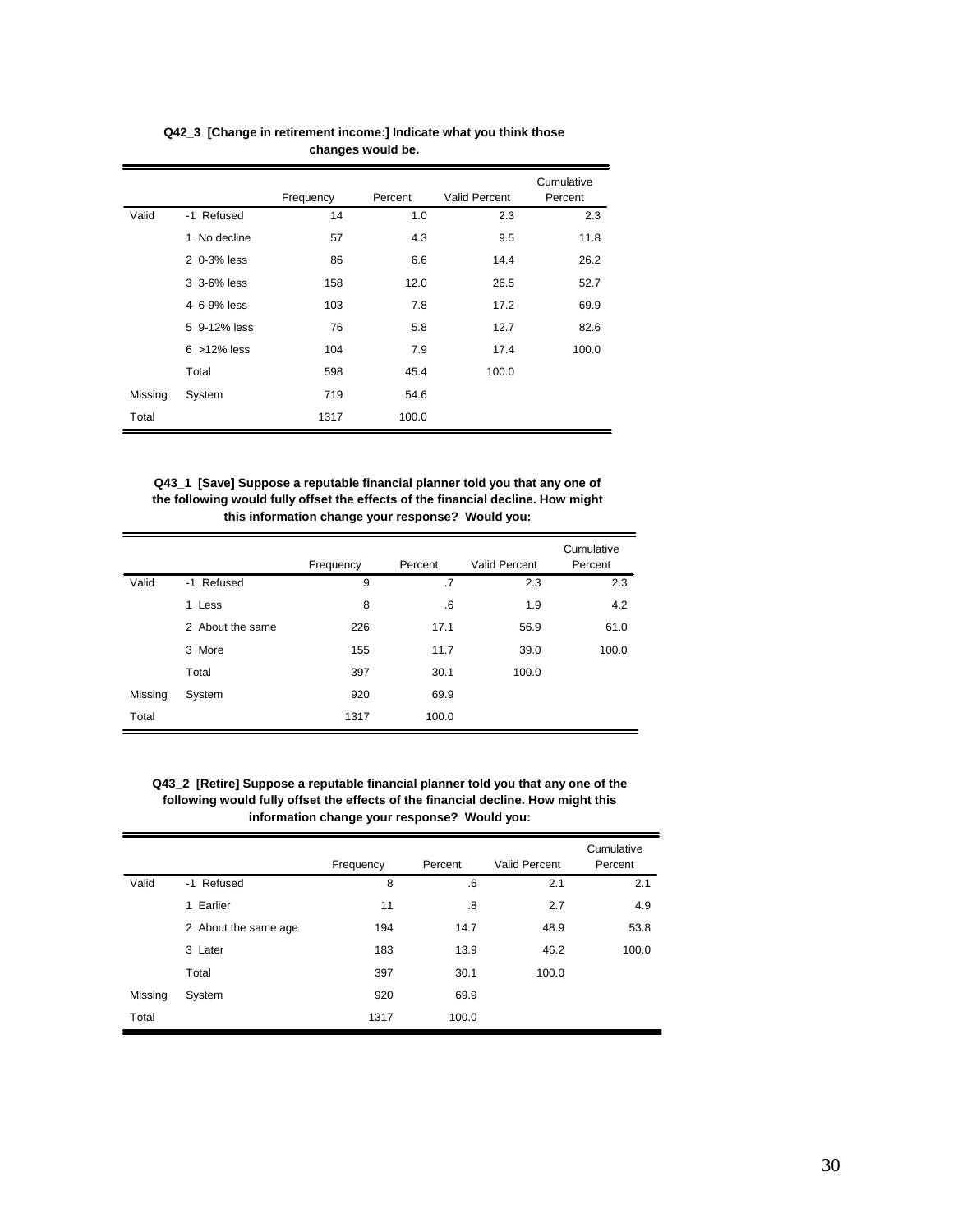|         |                  | Frequency | Percent | <b>Valid Percent</b> | Cumulative<br>Percent |
|---------|------------------|-----------|---------|----------------------|-----------------------|
| Valid   | -1 Refused       | 15        | 1.2     | 3.9                  | 3.9                   |
|         | 1 Lower          | 88        | 6.7     | 22.2                 | 26.1                  |
|         | 2 About the same | 262       | 19.9    | 66.2                 | 92.2                  |
|         | 3 Higher         | 31        | 2.3     | 7.8                  | 100.0                 |
|         | Total            | 397       | 30.1    | 100.0                |                       |
| Missing | System           | 920       | 69.9    |                      |                       |
| Total   |                  | 1317      | 100.0   |                      |                       |

**Q43\_3 [Have a retirement income that is:] Suppose a reputable financial planner told you that any one of the following would fully offset the effects of the financial decline. How might this information change your response? Would you:**

**Q44\_1 [Yourself] Do you expect health issues will be a problem that prevents you (and your spouse) from working longer?**

|       |                   | Frequency | Percent | <b>Valid Percent</b> | Cumulative<br>Percent |
|-------|-------------------|-----------|---------|----------------------|-----------------------|
| Valid | -1 Refused        | 5         | $\cdot$ | $\mathcal{A}$        | $\cdot$ 4             |
|       | 1 No problem      | 552       | 41.9    | 41.9                 | 42.3                  |
|       | 2 <sub>2</sub>    | 264       | 20.1    | 20.1                 | 62.3                  |
|       | 3 <sub>3</sub>    | 326       | 24.8    | 24.8                 | 87.1                  |
|       | 44                | 101       | 7.7     | 7.7                  | 94.8                  |
|       | 5 A major problem | 69        | 5.2     | 5.2                  | 100.0                 |
|       | Total             | 1317      | 100.0   | 100.0                |                       |

**Q44\_2 [Your spouse] Do you expect health issues will be a problem that prevents you (and your spouse) from working longer?**

|         |                   | Frequency | Percent | <b>Valid Percent</b> | Cumulative<br>Percent |
|---------|-------------------|-----------|---------|----------------------|-----------------------|
| Valid   | -1 Refused        | 9         | .7      | 1.3                  | 1.3                   |
|         | 1 No problem      | 306       | 23.2    | 43.4                 | 44.7                  |
|         | 2 <sub>2</sub>    | 139       | 10.6    | 19.7                 | 64.5                  |
|         | 3 <sub>3</sub>    | 158       | 12.0    | 22.4                 | 86.9                  |
|         | 44                | 54        | 4.1     | 7.6                  | 94.5                  |
|         | 5 A major problem | 39        | 3.0     | 5.5                  | 100.0                 |
|         | Total             | 704       | 53.5    | 100.0                |                       |
| Missing | System            | 613       | 46.5    |                      |                       |
| Total   |                   | 1317      | 100.0   |                      |                       |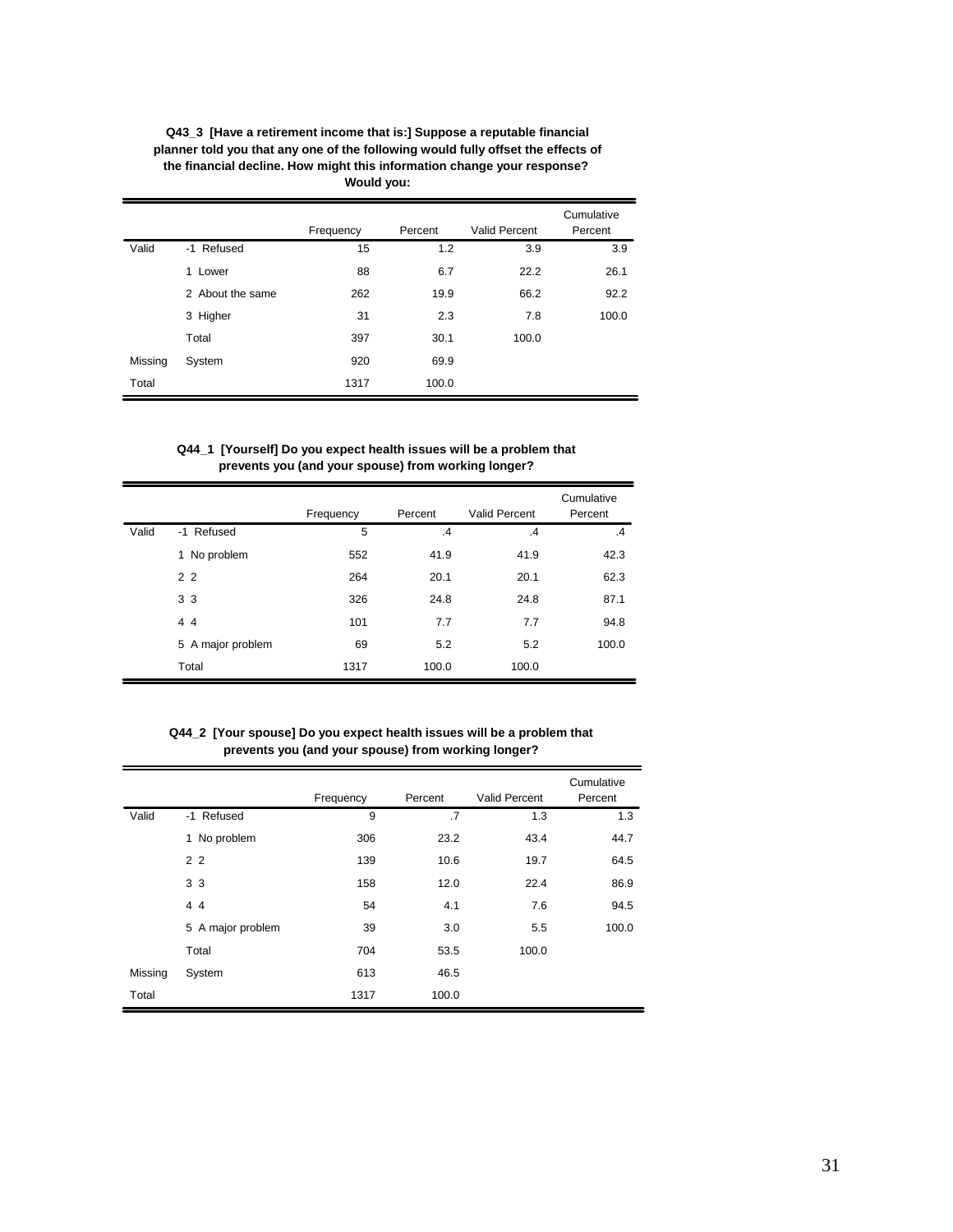|       |                   | Frequency | Percent | <b>Valid Percent</b> | Cumulative<br>Percent |
|-------|-------------------|-----------|---------|----------------------|-----------------------|
| Valid | -1 Refused        | 12        | .9      | .9                   | .9                    |
|       | 1 No problem      | 488       | 37.0    | 37.0                 | 37.9                  |
|       | 2 <sub>2</sub>    | 327       | 24.8    | 24.8                 | 62.7                  |
|       | 3 <sub>3</sub>    | 288       | 21.8    | 21.8                 | 84.6                  |
|       | 44                | 116       | 8.8     | 8.8                  | 93.4                  |
|       | 5 A major problem | 87        | 6.6     | 6.6                  | 100.0                 |
|       | Total             | 1317      | 100.0   | 100.0                |                       |

**Q45\_1 [Yourself] To what extent do you expect difficulty keeping your current job or finding another will prevent you from working longer?**

## **Q45\_2 [Your spouse] To what extent do you expect difficulty keeping your current job or finding another will prevent you from working longer?**

|         |                   | Frequency | Percent | Valid Percent | Cumulative<br>Percent |
|---------|-------------------|-----------|---------|---------------|-----------------------|
| Valid   | -1 Refused        | 11        | .8      | 1.5           | 1.5                   |
|         | 1 No problem      | 305       | 23.1    | 43.3          | 44.8                  |
|         | 2 <sub>2</sub>    | 140       | 10.6    | 19.9          | 64.6                  |
|         | 3 3               | 156       | 11.8    | 22.1          | 86.7                  |
|         | 44                | 45        | 3.4     | 6.3           | 93.1                  |
|         | 5 A major problem | 49        | 3.7     | 6.9           | 100.0                 |
|         | Total             | 704       | 53.5    | 100.0         |                       |
| Missing | System            | 613       | 46.5    |               |                       |
| Total   |                   | 1317      | 100.0   |               |                       |

 **Q5\_codes Is this year's household income significantly different from your income in "normal" years?**

|       |                                                                       | Frequency | Percent | Valid Percent | Cumulative<br>Percent |
|-------|-----------------------------------------------------------------------|-----------|---------|---------------|-----------------------|
| Valid | -1 Refused                                                            | 26        | 2.0     | 2.0           | 2.0                   |
|       | 0 My household's<br>"normal" income is not<br>significantly different | 978       | 74.3    | 74.3          | 76.3                  |
|       | 1 Yes                                                                 | 313       | 23.8    | 23.8          | 100.0                 |
|       | Total                                                                 | 1317      | 100.0   | 100.0         |                       |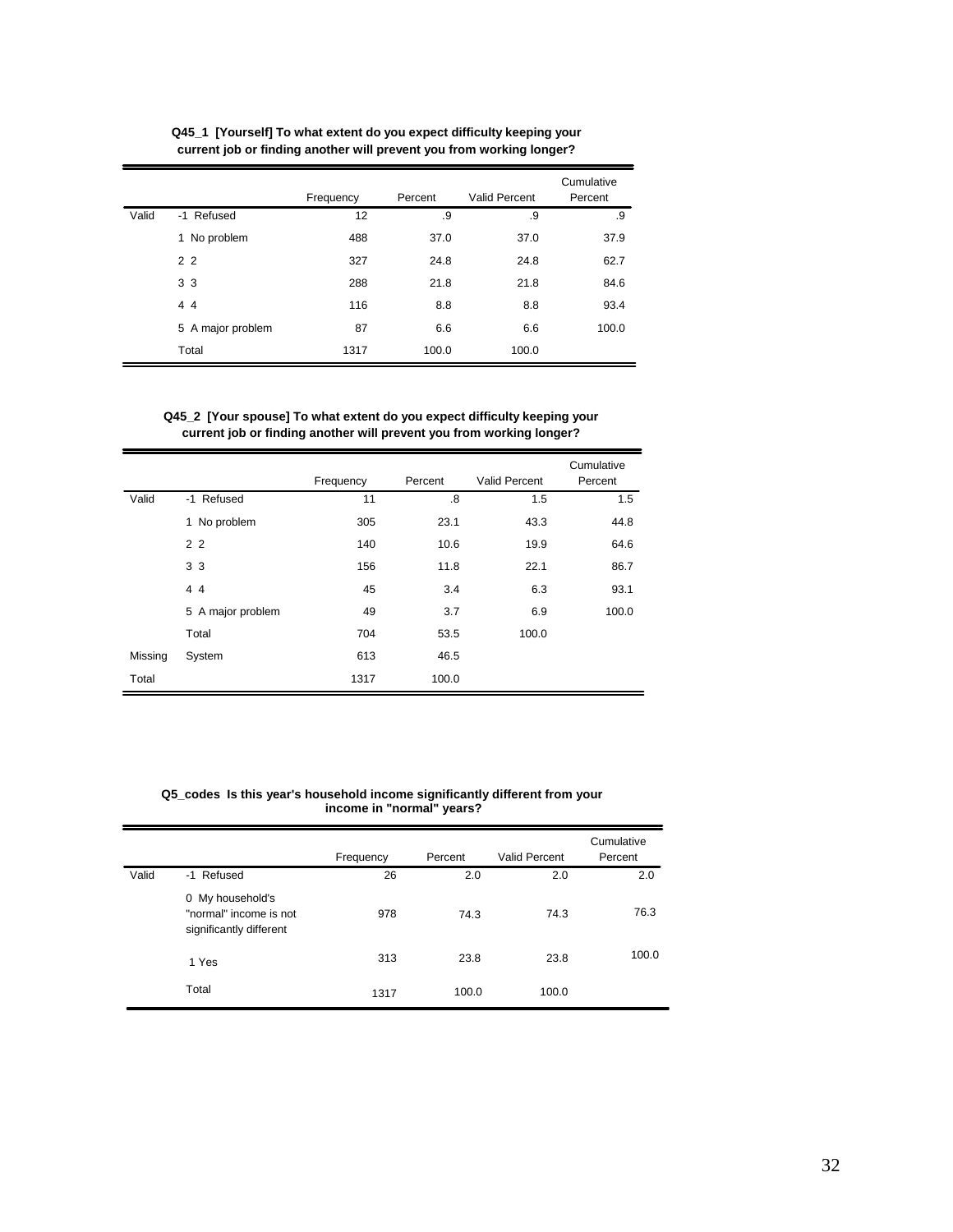|       |           | Frequency | Percent | <b>Valid Percent</b> | Cumulative<br>Percent |
|-------|-----------|-----------|---------|----------------------|-----------------------|
| Valid | Yes<br>1. | 485       | 36.8    | 36.8                 | 36.8                  |
|       | 2 No      | 832       | 63.2    | 63.2                 | 100.0                 |
|       | 3         | 1         | .0      | .0                   | 100.0                 |
|       | Total     | 1317      | 100.0   | 100.0                |                       |

**Q6 Do you currently have a dedicated financial advisor or financial planner?**

|       |       |           |         |               | Cumulative |
|-------|-------|-----------|---------|---------------|------------|
|       |       | Frequency | Percent | Valid Percent | Percent    |
| Valid | 45    | 91        | 6.9     | 6.9           | 6.9        |
|       | 46    | 92        | 7.0     | 7.0           | 13.9       |
|       | 47    | 110       | 8.4     | 8.4           | 22.3       |
|       | 48    | 126       | 9.6     | 9.6           | 31.8       |
|       | 49    | 63        | 4.8     | 4.8           | 36.6       |
|       | 50    | 87        | 6.6     | 6.6           | 43.2       |
|       | 51    | 116       | 8.8     | 8.8           | 52.0       |
|       | 52    | 115       | 8.7     | 8.7           | 60.7       |
|       | 53    | 88        | 6.7     | 6.7           | 67.4       |
|       | 54    | 85        | 6.4     | 6.4           | 73.9       |
|       | 55    | 66        | 5.0     | 5.0           | 78.8       |
|       | 56    | 77        | 5.9     | 5.9           | 84.7       |
|       | 57    | 62        | 4.7     | 4.7           | 89.4       |
|       | 58    | 71        | 5.4     | 5.4           | 94.8       |
|       | 59    | 69        | 5.2     | 5.2           | 100.0      |
|       | Total | 1317      | 100.0   | 100.0         |            |

**PPAGE Age**

**ppagecat Age - 7 Categories**

|       |         |           |         |                      | Cumulative |
|-------|---------|-----------|---------|----------------------|------------|
|       |         | Frequency | Percent | <b>Valid Percent</b> | Percent    |
| Valid | 4 45-54 | 973       | 73.9    | 73.9                 | 73.9       |
|       | 5 55-64 | 344       | 26.1    | 26.1                 | 100.0      |
|       | Total   | 1317      | 100.0   | 100.0                |            |

**ppagect4 Age - 4 Categories**

|       |         | Frequency | Percent | <b>Valid Percent</b> | Cumulative<br>Percent |
|-------|---------|-----------|---------|----------------------|-----------------------|
| Valid | 3 45-59 | 1317      | 100.0   | 100.0                | 100.0                 |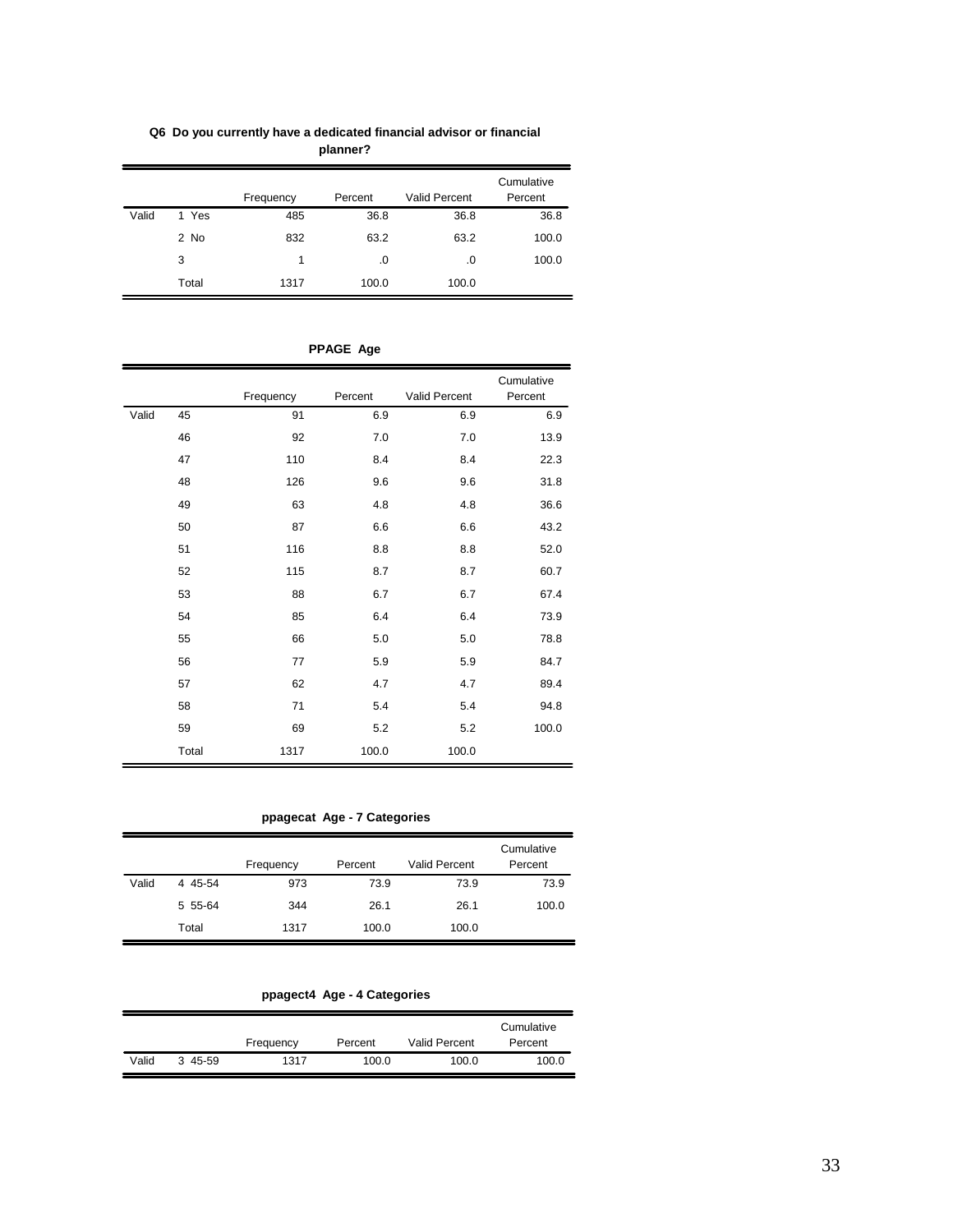|       |                                                                            | Frequency | Percent | Valid Percent | Cumulative<br>Percent |
|-------|----------------------------------------------------------------------------|-----------|---------|---------------|-----------------------|
| Valid | 4 7th or 8th grade                                                         | 1         | .1      | $\cdot$ 1     | $\cdot$ 1             |
|       | 5 9th grade                                                                | 6         | .5      | $.5\,$        | .5                    |
|       | 6 10th grade                                                               | 5         | $\cdot$ | $\mathbf{A}$  | .9                    |
|       | 7 11th grade                                                               | 22        | 1.6     | 1.6           | 2.5                   |
|       | 8 12th grade NO DIPLOMA                                                    | 18        | 1.3     | 1.3           | 3.9                   |
|       | 9 HIGH SCHOOL GRADUATE<br>- high school DIPLOMA or the<br>equivalent (GED) | 341       | 25.9    | 25.9          | 29.8                  |
|       | 10 Some college, no degree                                                 | 254       | 19.3    | 19.3          | 49.0                  |
|       | 11 Associate degree                                                        | 124       | 9.4     | 9.4           | 58.5                  |
|       | 12 Bachelors degree                                                        | 300       | 22.8    | 22.8          | 81.3                  |
|       | 13 Masters degree                                                          | 182       | 13.9    | 13.9          | 95.1                  |
|       | 14 Professional or Doctorate<br>degree                                     | 64        | 4.9     | 4.9           | 100.0                 |
|       | Total                                                                      | 1317      | 100.0   | 100.0         |                       |

# **PPEDUC Education (Highest Degree Received)**

# **PPEDUCAT Education (Categorical)**

|       |                               | Frequency | Percent | Valid Percent | Cumulative<br>Percent |
|-------|-------------------------------|-----------|---------|---------------|-----------------------|
| Valid | 1 Less than high school       | 51        | 3.9     | 3.9           | 3.9                   |
|       | 2 High school                 | 341       | 25.9    | 25.9          | 29.8                  |
|       | 3 Some college                | 378       | 28.7    | 28.7          | 58.5                  |
|       | 4 Bachelor's degree or higher | 547       | 41.5    | 41.5          | 100.0                 |
|       | Total                         | 1317      | 100.0   | 100.0         |                       |

# **PPETHM Race / Ethnicity**

|       |                          | Frequency | Percent | Valid Percent | Cumulative<br>Percent |
|-------|--------------------------|-----------|---------|---------------|-----------------------|
| Valid | 1 White, Non-Hispanic    | 1040      | 79.0    | 79.0          | 79.0                  |
|       | 2 Black, Non-Hispanic    | 94        | 7.1     | 7.1           | 86.1                  |
|       | 3 Other, Non-Hispanic    | 72        | 5.4     | 5.4           | 91.5                  |
|       | 4 Hispanic               | 105       | 8.0     | 8.0           | 99.5                  |
|       | 5 2+ Races, Non-Hispanic | 6         | .5      | .5            | 100.0                 |
|       | Total                    | 1317      | 100.0   | 100.0         |                       |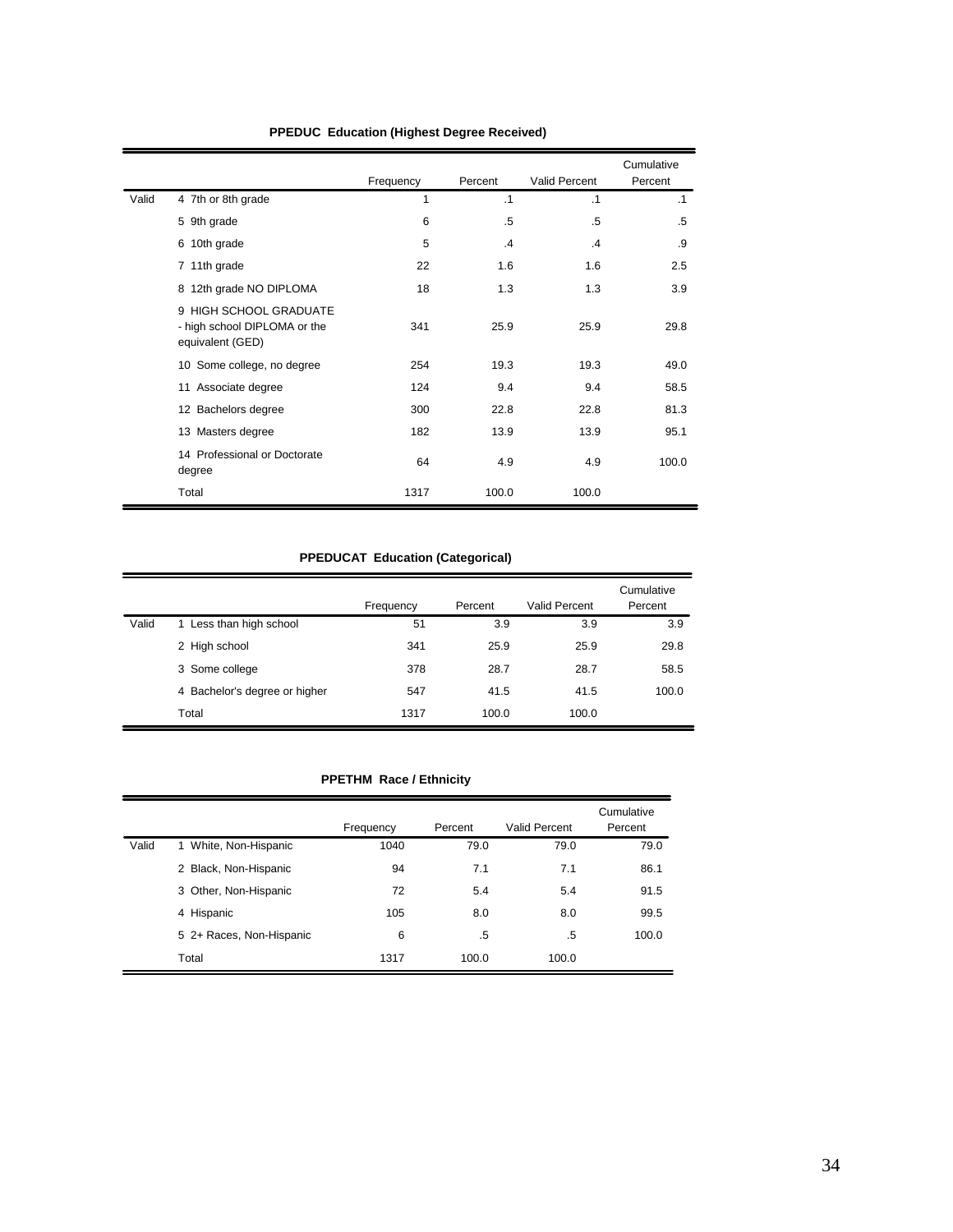|       | <b>PPGENDER Gender</b> |           |         |                      |                       |  |  |  |  |  |
|-------|------------------------|-----------|---------|----------------------|-----------------------|--|--|--|--|--|
|       |                        | Frequency | Percent | <b>Valid Percent</b> | Cumulative<br>Percent |  |  |  |  |  |
| Valid | 1 Male                 | 691       | 52.5    | 52.5                 | 52.5                  |  |  |  |  |  |
|       | 2 Female               | 626       | 47.5    | 47.5                 | 100.0                 |  |  |  |  |  |
|       | Total                  | 1317      | 100.0   | 100.0                |                       |  |  |  |  |  |

**PPHHHEAD Household Head**

|       |        | Frequency | Percent | <b>Valid Percent</b> | Cumulative<br>Percent |
|-------|--------|-----------|---------|----------------------|-----------------------|
| Valid | $0$ No | 82        | 6.3     | 6.3                  | 6.3                   |
|       | 1 Yes  | 1235      | 93.7    | 93.7                 | 100.0                 |
|       | Total  | 1317      | 100.0   | 100.0                |                       |

**PPHHSIZE Household Size**

|       |                | Frequency | Percent | <b>Valid Percent</b> | Cumulative<br>Percent |
|-------|----------------|-----------|---------|----------------------|-----------------------|
| Valid | 1              | 285       | 21.7    | 21.7                 | 21.7                  |
|       | $\overline{2}$ | 490       | 37.2    | 37.2                 | 58.9                  |
|       | 3              | 229       | 17.4    | 17.4                 | 76.3                  |
|       | $\overline{4}$ | 208       | 15.8    | 15.8                 | 92.1                  |
|       | 5              | 68        | 5.2     | 5.2                  | 97.3                  |
|       | 6              | 13        | 1.0     | 1.0                  | 98.3                  |
|       | $\overline{7}$ | 13        | 1.0     | 1.0                  | 99.3                  |
|       | 8              | 6         | .5      | $.5\,$               | 99.7                  |
|       | 10             | 3         | .3      | .3                   | 100.0                 |
|       | Total          | 1317      | 100.0   | 100.0                |                       |

# **PPHOUSE Housing Type**

|       |                                                        | Frequency | Percent | Valid Percent | Cumulative<br>Percent |
|-------|--------------------------------------------------------|-----------|---------|---------------|-----------------------|
| Valid | 1 A one-family house detached<br>from any other house  | 1072      | 81.4    | 81.4          | 81.4                  |
|       | 2 A one-family house attached<br>to one or more houses | 72        | 5.5     | 5.5           | 86.9                  |
|       | 3 A building with 2 or more<br>apartments              | 153       | 11.6    | 11.6          | 98.5                  |
|       | 4 A mobile home                                        | 19        | 1.5     | 1.5           | 100.0                 |
|       | 5 Boat, RV, van, etc.                                  | 1         | .0      | $\Omega$      | 100.0                 |
|       | Total                                                  | 1317      | 100.0   | 100.0         |                       |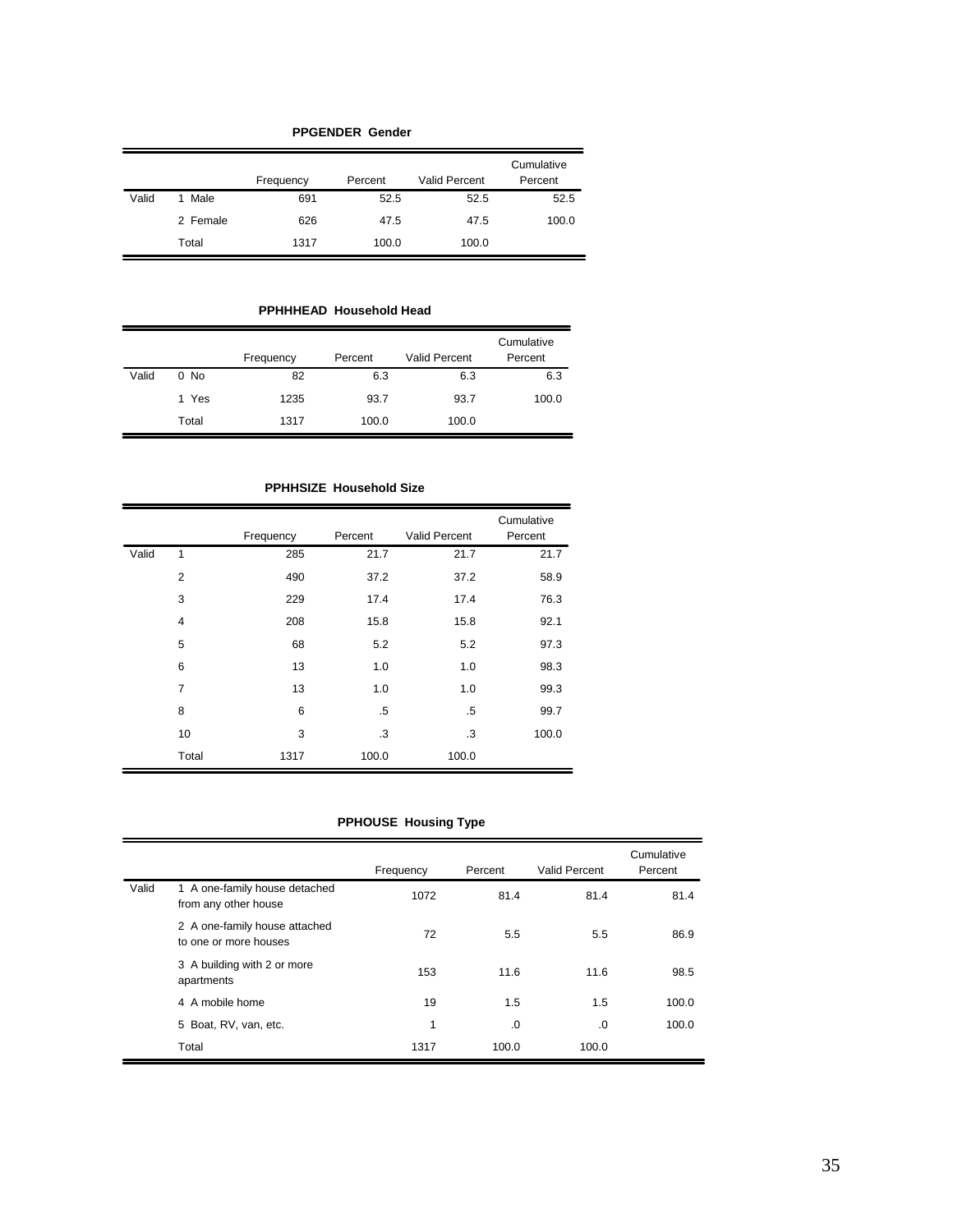|       |                            | Frequency      | Percent   | Valid Percent | Cumulative<br>Percent |
|-------|----------------------------|----------------|-----------|---------------|-----------------------|
| Valid | 1 Less than \$5,000        | 4              | .3        | .3            | .3                    |
|       | 2 \$5,000 to \$7,499       | $\mathbf 0$    | $\cdot 0$ | $\cdot 0$     | .3                    |
|       | 4 \$10,000 to \$12,499     | 1              | $\cdot$ 1 | $\cdot$ 1     | $\cdot$               |
|       | 5 \$12,500 to \$14,999     | $\overline{2}$ | $\cdot$ 1 | $\cdot$ 1     | .5                    |
|       | 6 \$15,000 to \$19,999     | 21             | 1.6       | 1.6           | 2.1                   |
|       | 7 \$20,000 to \$24,999     | 20             | 1.5       | 1.5           | 3.6                   |
|       | 8 \$25,000 to \$29,999     | 49             | 3.7       | 3.7           | 7.4                   |
|       | 9 \$30,000 to \$34,999     | 42             | 3.2       | 3.2           | 10.5                  |
|       | \$35,000 to \$39,999<br>10 | 50             | 3.8       | 3.8           | 14.4                  |
|       | 11 \$40,000 to \$49,999    | 88             | 6.6       | 6.6           | 21.0                  |
|       | 12 \$50,000 to \$59,999    | 150            | 11.4      | 11.4          | 32.4                  |
|       | 13 \$60,000 to \$74,999    | 169            | 12.8      | 12.8          | 45.2                  |
|       | 14 \$75,000 to \$84,999    | 186            | 14.1      | 14.1          | 59.3                  |
|       | \$85,000 to \$99,999<br>15 | 148            | 11.2      | 11.2          | 70.6                  |
|       | 16 \$100,000 to \$124,999  | 141            | 10.7      | 10.7          | 81.2                  |
|       | 17 \$125,000 to \$149,999  | 106            | 8.1       | 8.1           | 89.3                  |
|       | 18 \$150,000 to \$174,999  | 67             | 5.1       | 5.1           | 94.4                  |
|       | 19 \$175,000 or more       | 74             | 5.6       | 5.6           | 100.0                 |
|       | Total                      | 1317           | 100.0     | 100.0         |                       |

**PPINCIMP Household Income**

# **PPMARIT Marital Status**

|       |                       | Frequency | Percent | <b>Valid Percent</b> | Cumulative<br>Percent |
|-------|-----------------------|-----------|---------|----------------------|-----------------------|
| Valid | Married<br>1          | 840       | 63.8    | 63.8                 | 63.8                  |
|       | 2 Widowed             | 28        | 2.1     | 2.1                  | 65.9                  |
|       | 3 Divorced            | 189       | 14.4    | 14.4                 | 80.3                  |
|       | 4 Separated           | 13        | 1.0     | 1.0                  | 81.3                  |
|       | 5 Never married       | 184       | 14.0    | 14.0                 | 95.3                  |
|       | 6 Living with partner | 62        | 4.7     | 4.7                  | 100.0                 |
|       | Total                 | 1317      | 100.0   | 100.0                |                       |

# **PPMSACAT MSA Status**

|       |             | Frequency | Percent | <b>Valid Percent</b> | Cumulative<br>Percent |
|-------|-------------|-----------|---------|----------------------|-----------------------|
| Valid | 0 Non-Metro | 211       | 16.0    | 16.0                 | 16.0                  |
|       | Metro       | 1106      | 84.0    | 84.0                 | 100.0                 |
|       | Total       | 1317      | 100.0   | 100.0                |                       |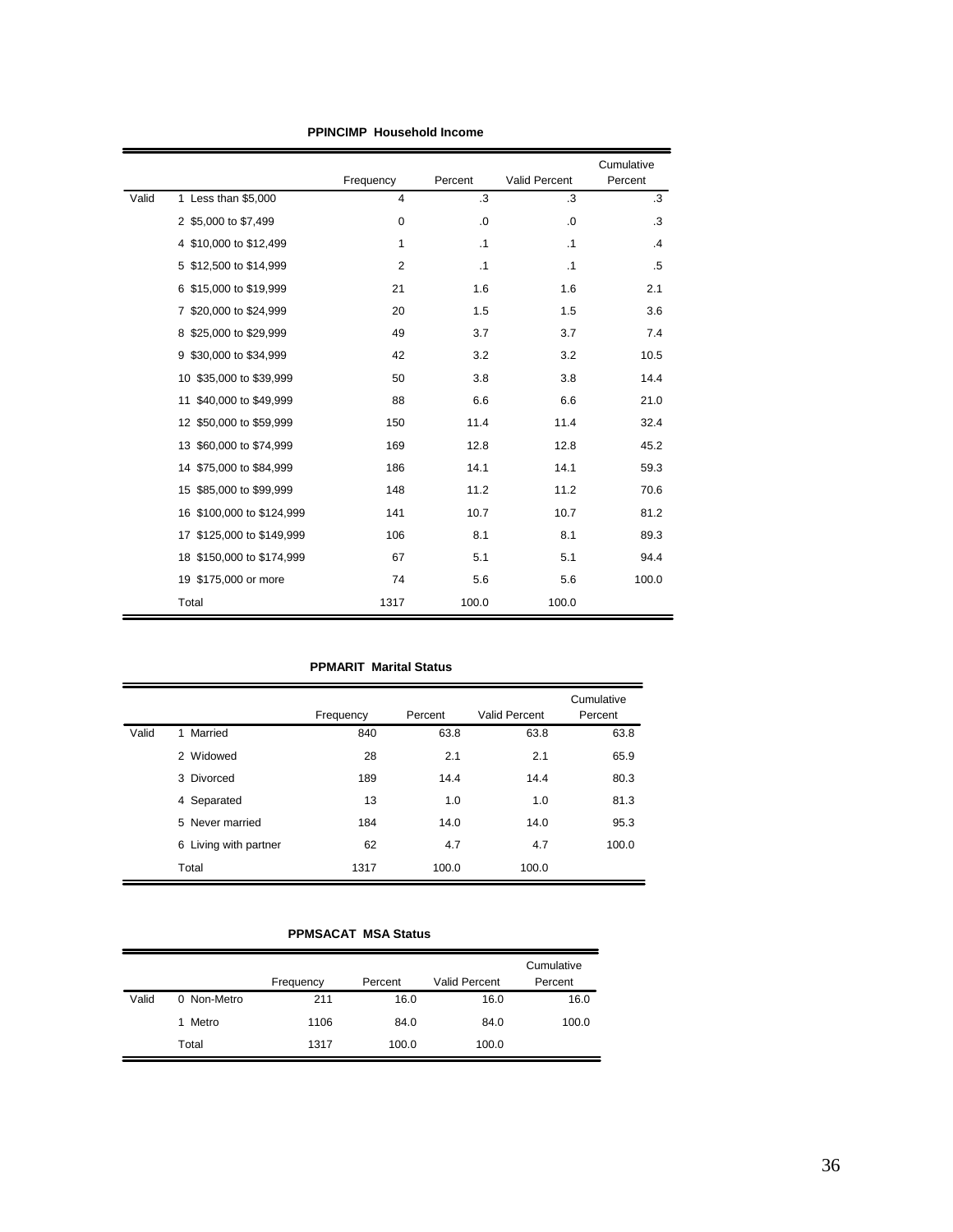|       |                | . .       |         |                      |                       |
|-------|----------------|-----------|---------|----------------------|-----------------------|
|       |                | Frequency | Percent | <b>Valid Percent</b> | Cumulative<br>Percent |
| Valid | Northeast<br>1 | 252       | 19.1    | 19.1                 | 19.1                  |
|       | 2 Midwest      | 329       | 25.0    | 25.0                 | 44.1                  |
|       | 3 South        | 448       | 34.0    | 34.0                 | 78.1                  |
|       | 4 West         | 288       | 21.9    | 21.9                 | 100.0                 |
|       | Total          | 1317      | 100.0   | 100.0                |                       |

**PPREG4 Region 4 - Based on State of Residence**

**ppreg9 Region 9 - Based on State of Residence**

|       |                      | Frequency | Percent | Valid Percent | Cumulative<br>Percent |
|-------|----------------------|-----------|---------|---------------|-----------------------|
| Valid | 1 New England        | 69        | 5.3     | 5.3           | 5.3                   |
|       | 2 Mid-Atlantic       | 183       | 13.9    | 13.9          | 19.1                  |
|       | 3 East-North Central | 217       | 16.5    | 16.5          | 35.6                  |
|       | 4 West-North Central | 112       | 8.5     | 8.5           | 44.1                  |
|       | 5 South Atlantic     | 240       | 18.2    | 18.2          | 62.3                  |
|       | 6 East-South Central | 74        | 5.6     | 5.6           | 67.9                  |
|       | 7 West-South Central | 134       | 10.2    | 10.2          | 78.1                  |
|       | Mountain<br>8        | 116       | 8.8     | 8.8           | 86.9                  |
|       | 9 Pacific            | 173       | 13.1    | 13.1          | 100.0                 |
|       | Total                | 1317      | 100.0   | 100.0         |                       |

|  | <b>PPRENT Ownership Status of Living Quarters</b> |
|--|---------------------------------------------------|
|  |                                                   |

|       |                                                                   | Frequency | Percent | Valid Percent | Cumulative<br>Percent |
|-------|-------------------------------------------------------------------|-----------|---------|---------------|-----------------------|
| Valid | 1 Owned or being bought<br>by you or someone in your<br>household | 1166      | 88.5    | 88.5          | 88.5                  |
|       | 2 Rented for cash                                                 | 141       | 10.7    | 10.7          | 99.2                  |
|       | 3 Occupied without<br>payment of cash rent                        | 10        | .8      | .8            | 100.0                 |
|       | Total                                                             | 1317      | 100.0   | 100.0         |                       |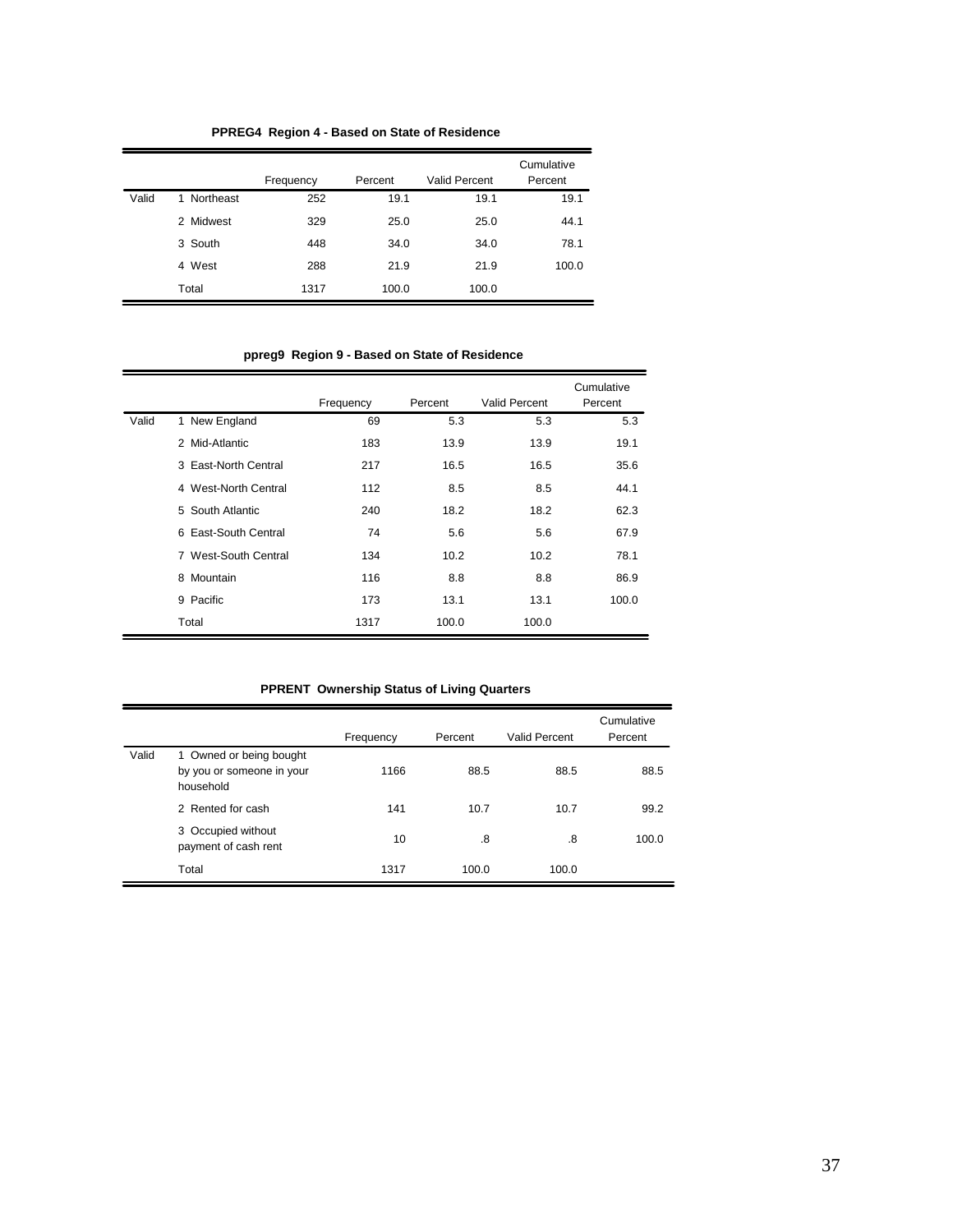**PPT01 Presence of Household Members - Children 0-2**

|       |       | Frequency | Percent | <b>Valid Percent</b> | Cumulative<br>Percent |
|-------|-------|-----------|---------|----------------------|-----------------------|
| Valid | 0     | 1304      | 99.0    | 99.0                 | 99.0                  |
|       |       | 14        | 1.0     | 1.0                  | 100.0                 |
|       | Total | 1317      | 100.0   | 100.0                |                       |

**PPT25 Presence of Household Members - Children 2-5**

|       |             |           |         |                      | Cumulative |
|-------|-------------|-----------|---------|----------------------|------------|
|       |             | Frequency | Percent | <b>Valid Percent</b> | Percent    |
| Valid | $\mathbf 0$ | 1251      | 95.0    | 95.0                 | 95.0       |
|       | 1           | 56        | 4.2     | 4.2                  | 99.2       |
|       | 2           | 10        | .8      | .8                   | 100.0      |
|       | 3           | 0         | .0      | .0                   | 100.0      |
|       | Total       | 1317      | 100.0   | 100.0                |            |

**PPT612 Presence of Household Members - Children 6-12**

|       |       | Frequency | Percent | <b>Valid Percent</b> | Cumulative<br>Percent |
|-------|-------|-----------|---------|----------------------|-----------------------|
| Valid | 0     | 1147      | 87.1    | 87.1                 | 87.1                  |
|       | 1     | 111       | 8.4     | 8.4                  | 95.6                  |
|       | 2     | 51        | 3.9     | 3.9                  | 99.4                  |
|       | 3     | 8         | .6      | .6                   | 100.0                 |
|       | Total | 1317      | 100.0   | 100.0                |                       |

**PPT1317 Presence of Household Members - Children 13-17**

|       |             | Frequency | Percent | <b>Valid Percent</b> | Cumulative<br>Percent |
|-------|-------------|-----------|---------|----------------------|-----------------------|
| Valid | $\mathbf 0$ | 1092      | 82.9    | 82.9                 | 82.9                  |
|       | 1           | 182       | 13.8    | 13.8                 | 96.7                  |
|       | 2           | 43        | 3.3     | 3.3                  | 100.0                 |
|       | 3           | 1         | .0      | .0                   | 100.0                 |
|       | Total       | 1317      | 100.0   | 100.0                |                       |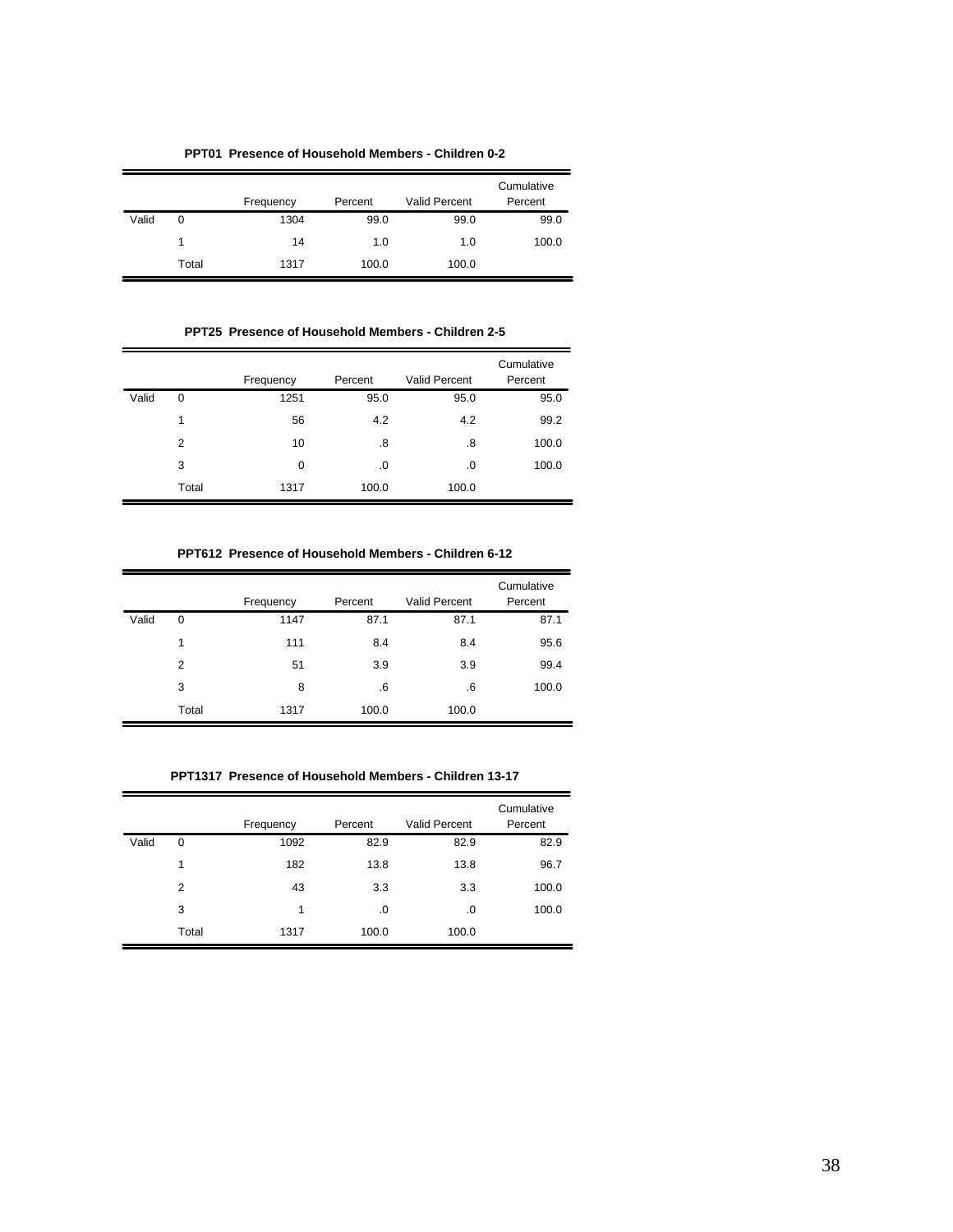|       |                | Frequency      | Percent | Valid Percent | Cumulative<br>Percent |
|-------|----------------|----------------|---------|---------------|-----------------------|
| Valid | 1              | 314            | 23.8    | 23.8          | 23.8                  |
|       | $\overline{2}$ | 691            | 52.4    | 52.4          | 76.3                  |
|       | 3              | 200            | 15.2    | 15.2          | 91.5                  |
|       | $\overline{4}$ | 83             | 6.3     | 6.3           | 97.8                  |
|       | 5              | 20             | 1.5     | 1.5           | 99.3                  |
|       | 6              | $\overline{4}$ | .3      | .3            | 99.6                  |
|       | 7              | 5              | $\cdot$ | $\cdot$       | 100.0                 |
|       | Total          | 1317           | 100.0   | 100.0         |                       |

**PPT18OV Presence of Household Members - Adults 18+**

# **PPWORK Current Employment Status**

|       |                                                   | Frequency | Percent | Valid Percent | Cumulative<br>Percent |
|-------|---------------------------------------------------|-----------|---------|---------------|-----------------------|
| Valid | 1 Working - as a paid<br>employee                 | 1185      | 90.0    | 90.0          | 90.0                  |
|       | 2 Working - self-employed                         | 115       | 8.8     | 8.8           | 98.7                  |
|       | 3 Not working - on temporary<br>layoff from a job | 7         | .5      | .5            | 99.2                  |
|       | 4 Not working - looking for work                  | 10        | .8      | .8            | 100.0                 |
|       | Total                                             | 1317      | 100.0   | 100.0         |                       |

# **PPNET HH Internet Access**

|       |        | Frequency | Percent | <b>Valid Percent</b> | Cumulative<br>Percent |
|-------|--------|-----------|---------|----------------------|-----------------------|
| Valid | $0$ No | 263       | 20.0    | 20.0                 | 20.0                  |
|       | 1 Yes  | 1054      | 80.0    | 80.0                 | 100.0                 |
|       | Total  | 1317      | 100.0   | 100.0                |                       |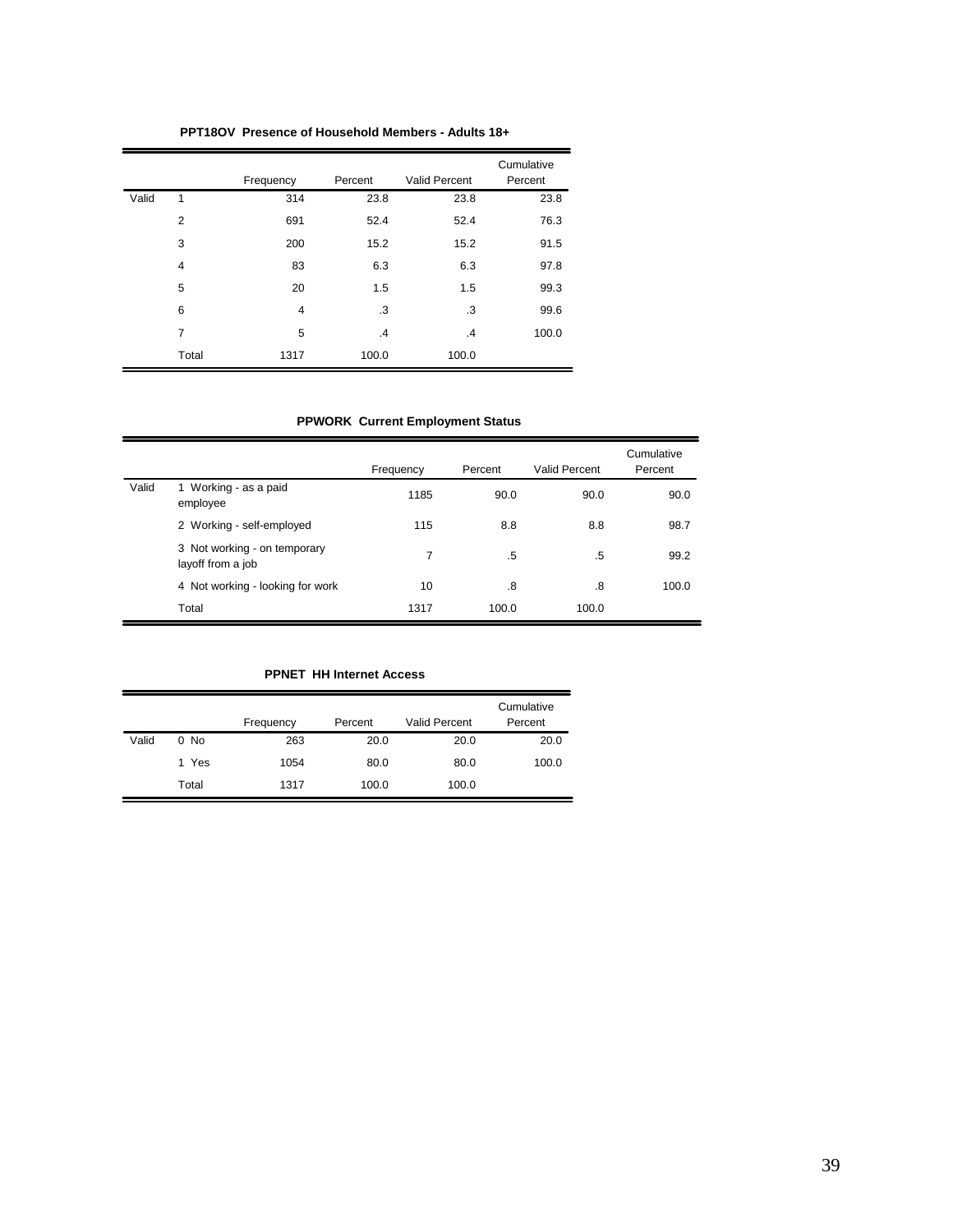# **Weighted Frequencies from Q43 Re-Ask Survey**

## **Q1 After the downturn you (Q31). If you had known this financial information earlier, would you have done the same thing?**

|       |                                             | Frequency | Percent       | Valid Percent   | Cumulative<br>Percent |
|-------|---------------------------------------------|-----------|---------------|-----------------|-----------------------|
| Valid | -1 Refused                                  |           | $\mathcal{A}$ | $\overline{.4}$ | $\cdot$ 4             |
|       | 1 No, I would have saved less.              | 14        | 4.0           | 4.0             | 4.4                   |
|       | 2 No, I would have saved<br>more.           | 113       | 31.6          | 31.6            | 36.0                  |
|       | 3 Yes, I would have done the<br>same thing. | 229       | 64.0          | 64.0            | 100.0                 |
|       | Total                                       | 358       | 100.0         | 100.0           |                       |

## **Q2 You said you intend to (Q32) over the next 12 months. After getting this financial information, would you stick with your intended plan?**

|       |                                                | Frequency      | Percent     | Valid Percent | Cumulative<br>Percent |
|-------|------------------------------------------------|----------------|-------------|---------------|-----------------------|
| Valid | -1 Refused                                     | 2              | .6          | .6            | .6                    |
|       | 1 No, I would plan to save less.               | $\overline{2}$ | $6^{\circ}$ | .6            | 1.2                   |
|       | 2 No, I would plan to save<br>more.            | 129            | 35.9        | 35.9          | 37.1                  |
|       | 3 Yes, I would plan to save<br>about the same. | 225            | 62.9        | 62.9          | 100.0                 |
|       | Total                                          | 358            | 100.0       | 100.0         |                       |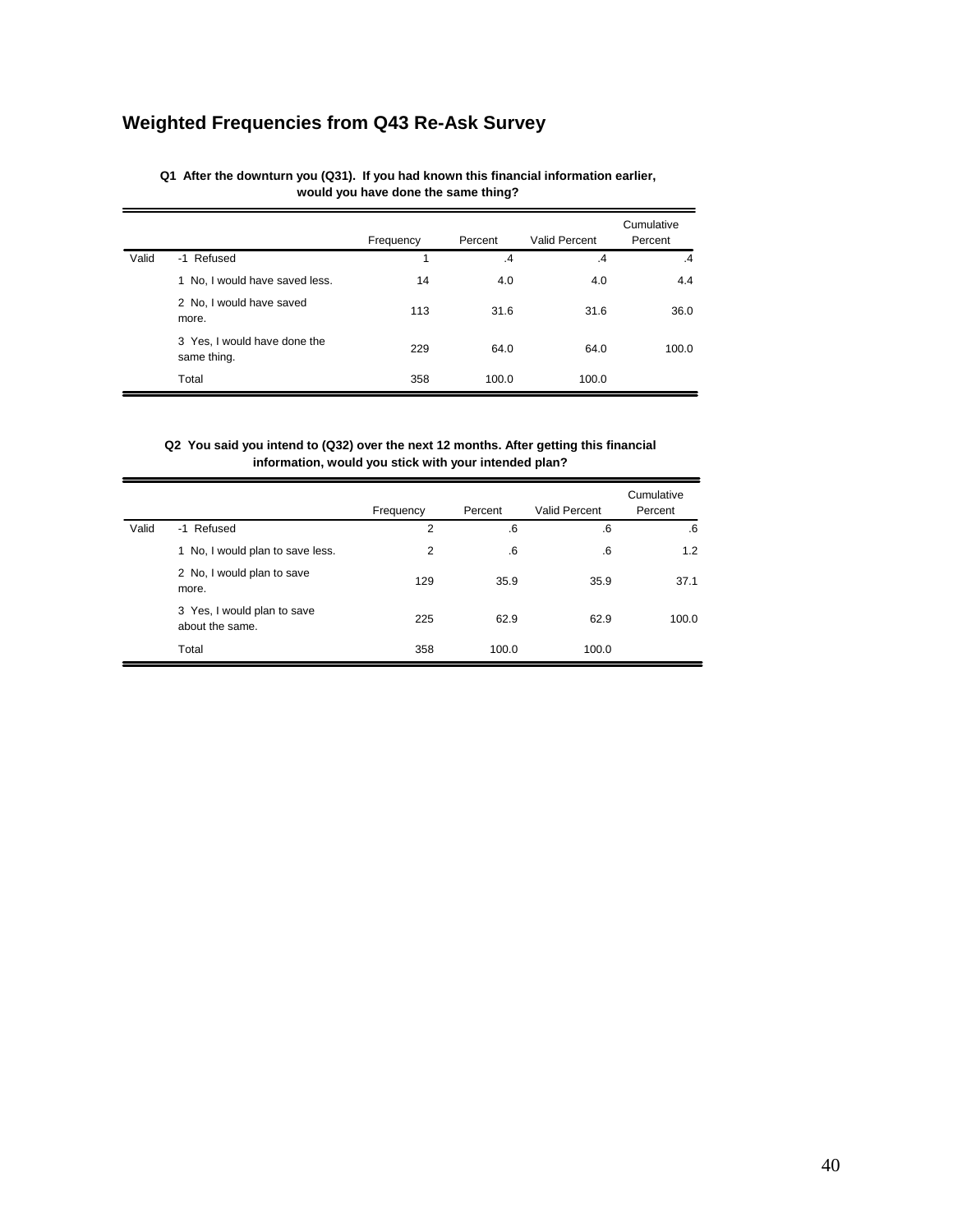|         |            |                |                   |                      | Cumulative |
|---------|------------|----------------|-------------------|----------------------|------------|
|         |            | Frequency      | Percent           | <b>Valid Percent</b> | Percent    |
| Valid   | 51         | 1              | $\cdot$ 1         | $\cdot$ 1            | $\cdot$ 1  |
|         | 55         | 7              | 2.1               | 2.1                  | $2.3\,$    |
|         | 56         | 4              | 1.0               | 1.0                  | 3.3        |
|         | 57         | 2              | .5                | $.5\,$               | 3.7        |
|         | 58         | 5              | 1.5               | 1.5                  | 5.3        |
|         | 59         | 4              | 1.1               | 1.1                  | 6.4        |
|         | 60         | 22             | 6.3               | 6.3                  | 12.7       |
|         | 61         | 3              | $\boldsymbol{.8}$ | $\boldsymbol{.8}$    | 13.6       |
|         | 62         | 45             | 12.5              | 12.7                 | 26.3       |
|         | 63         | 8              | 2.2               | 2.2                  | 28.5       |
|         | 64         | 14             | 3.9               | 4.0                  | 32.5       |
|         | 65         | 73             | 20.6              | 20.9                 | 53.4       |
|         | 66         | 25             | $7.0$             | 7.1                  | 60.4       |
|         | 67         | 35             | 9.8               | 9.9                  | 70.3       |
|         | 68         | 29             | 8.1               | 8.2                  | 78.5       |
|         | 69         | 4              | 1.1               | 1.1                  | 79.6       |
|         | 70         | 35             | 9.8               | 9.9                  | 89.5       |
|         | 71         | 0              | $\cdot$ 1         | $\cdot$ 1            | 89.6       |
|         | 72         | 3              | .9                | .9                   | 90.6       |
|         | 73         | 1              | .4                | .4                   | 90.9       |
|         | 74         | 3              | $\boldsymbol{.8}$ | $\boldsymbol{.8}$    | 91.7       |
|         | 75         | 17             | 4.8               | 4.9                  | 96.6       |
|         | 76         | $\mathbf{1}$   | $\cdot$           | $\cdot$              | 96.8       |
|         | 78         | 0              | $\cdot$ 1         | $\cdot$ 1            | 96.9       |
|         | 80         | $\overline{7}$ | 2.0               | 2.0                  | 98.9       |
|         | 84         | 0              | .1                | $\cdot$ 1            | 99.0       |
|         | 100        | 4              | 1.0               | 1.0                  | 100.0      |
|         | Total      | 350            | 98.6              | 100.0                |            |
| Missing | -1 Refused | 5              | 1.4               |                      |            |
| Total   |            | 355            | 100.0             |                      |            |

**Q3 Before the downturn, you had planned to retire at age (Q11). Since the downturn, you have decided to retire (Q37\_1). After getting the financial information, at what age would you plan to retire?**